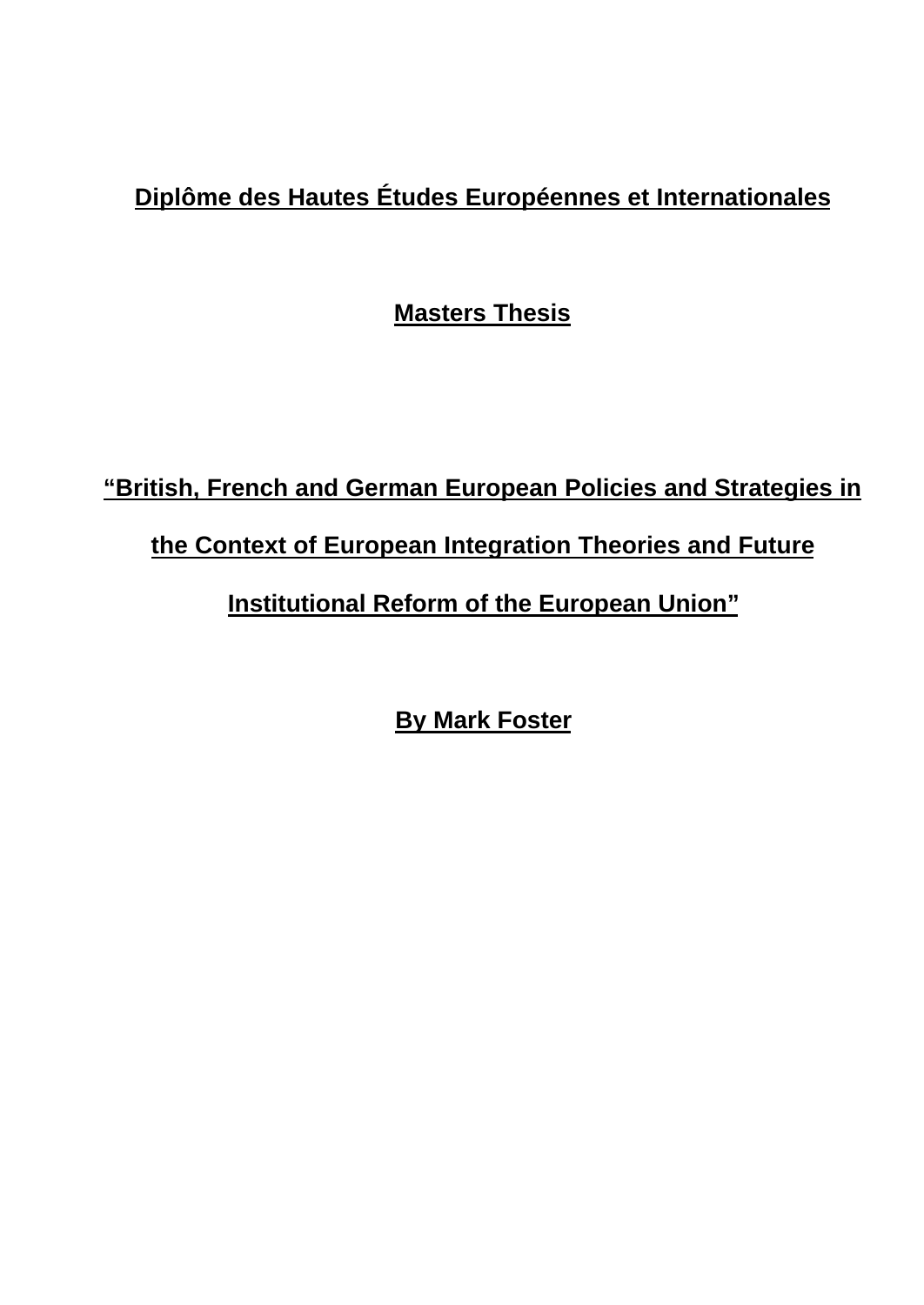# **Contents page**

| C/ Fischer's Federalism: 12                                                             |  |
|-----------------------------------------------------------------------------------------|--|
|                                                                                         |  |
|                                                                                         |  |
|                                                                                         |  |
| PART TWO: DEVELOPMENT OF BRITISH, FRENCH AND GERMAN EUROPEAN POLICIES AND STRATEGIES 26 |  |
|                                                                                         |  |
|                                                                                         |  |
|                                                                                         |  |
|                                                                                         |  |
|                                                                                         |  |
|                                                                                         |  |
|                                                                                         |  |
|                                                                                         |  |
|                                                                                         |  |
|                                                                                         |  |
|                                                                                         |  |
|                                                                                         |  |
|                                                                                         |  |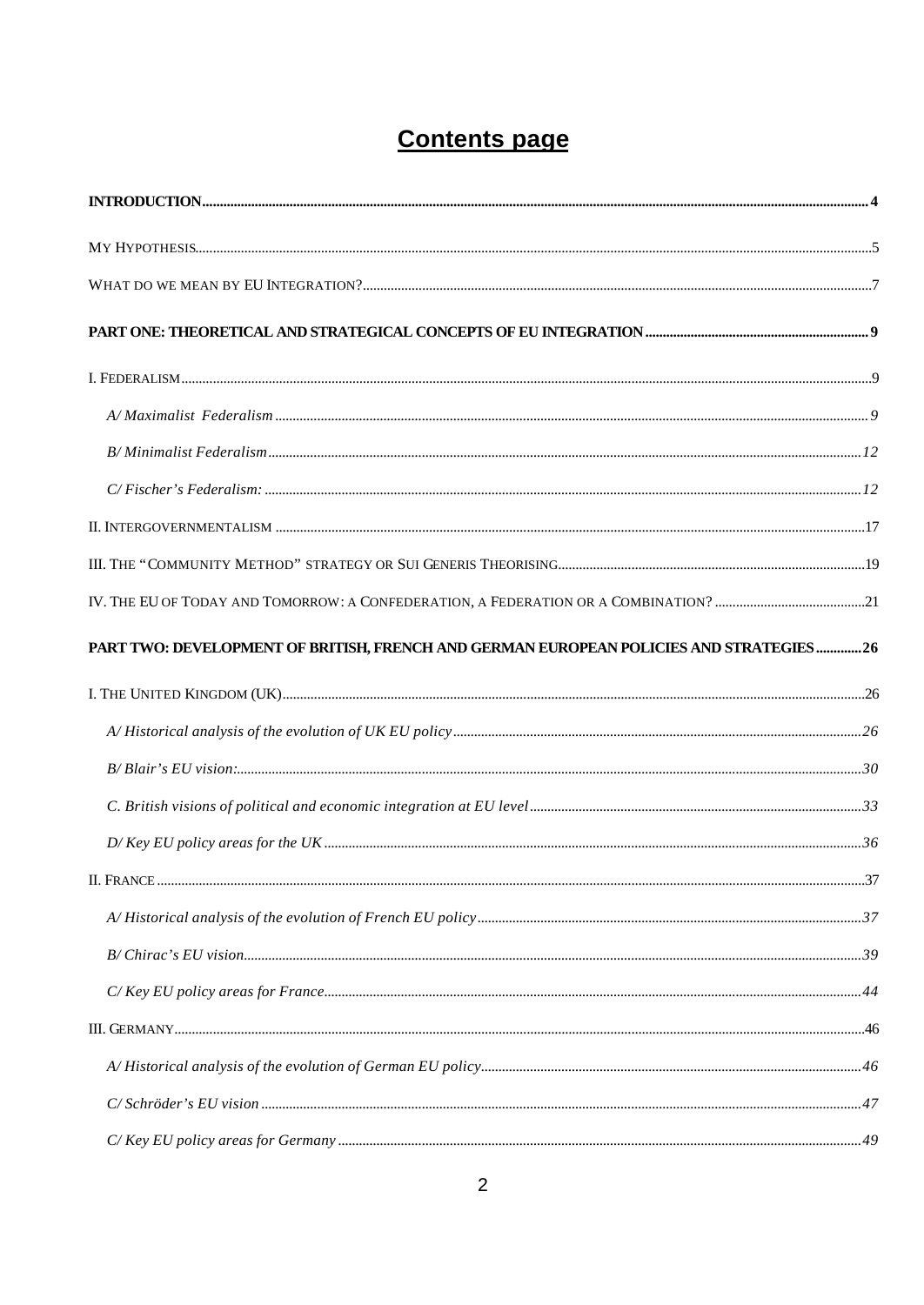| I. THE FRANCO-GERMAN PROPOSAL: THE INSTITUTIONAL ARCHITECTURE OF THE EUROPEAN UNION 56                                                                                                                                                                                                                                                                                                                                                                                                                  |  |
|---------------------------------------------------------------------------------------------------------------------------------------------------------------------------------------------------------------------------------------------------------------------------------------------------------------------------------------------------------------------------------------------------------------------------------------------------------------------------------------------------------|--|
|                                                                                                                                                                                                                                                                                                                                                                                                                                                                                                         |  |
|                                                                                                                                                                                                                                                                                                                                                                                                                                                                                                         |  |
|                                                                                                                                                                                                                                                                                                                                                                                                                                                                                                         |  |
|                                                                                                                                                                                                                                                                                                                                                                                                                                                                                                         |  |
|                                                                                                                                                                                                                                                                                                                                                                                                                                                                                                         |  |
|                                                                                                                                                                                                                                                                                                                                                                                                                                                                                                         |  |
|                                                                                                                                                                                                                                                                                                                                                                                                                                                                                                         |  |
|                                                                                                                                                                                                                                                                                                                                                                                                                                                                                                         |  |
|                                                                                                                                                                                                                                                                                                                                                                                                                                                                                                         |  |
|                                                                                                                                                                                                                                                                                                                                                                                                                                                                                                         |  |
| PART FOUR: PERSONAL ANALYSIS OF POTENTIAL INFLUENCES AND ACCEPTABILITY OF THE PROPOSALS TO                                                                                                                                                                                                                                                                                                                                                                                                              |  |
|                                                                                                                                                                                                                                                                                                                                                                                                                                                                                                         |  |
|                                                                                                                                                                                                                                                                                                                                                                                                                                                                                                         |  |
|                                                                                                                                                                                                                                                                                                                                                                                                                                                                                                         |  |
|                                                                                                                                                                                                                                                                                                                                                                                                                                                                                                         |  |
|                                                                                                                                                                                                                                                                                                                                                                                                                                                                                                         |  |
|                                                                                                                                                                                                                                                                                                                                                                                                                                                                                                         |  |
| $\textbf{CONCLUSIONS} \textcolor{red}{}\textcolor{red}{\textbf{}}\textcolor{red}{\textbf{}}\textcolor{red}{\textbf{}}\textcolor{red}{\textbf{}}\textcolor{red}{\textbf{}}\textcolor{red}{\textbf{}}\textcolor{red}{\textbf{}}\textcolor{red}{\textbf{}}\textcolor{red}{\textbf{}}\textcolor{red}{\textbf{}}\textcolor{red}{\textbf{}}\textcolor{red}{\textbf{}}\textcolor{red}{\textbf{}}\textcolor{red}{\textbf{}}\textcolor{red}{\textbf{}}\textcolor{red}{\textbf{}}\textcolor{red}{\textbf{}}\text$ |  |
|                                                                                                                                                                                                                                                                                                                                                                                                                                                                                                         |  |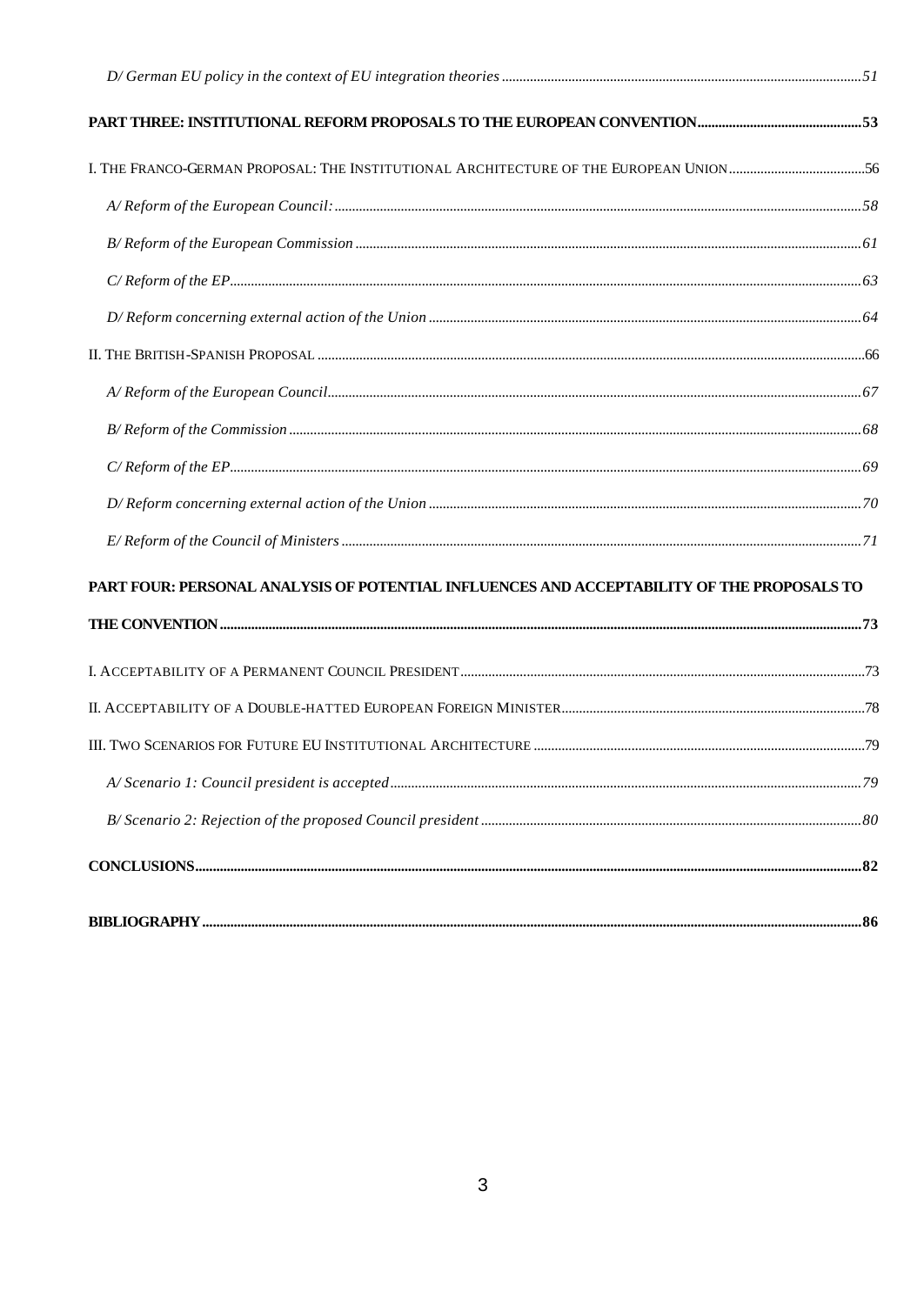## **INTRODUCTION**

The European Union (EU) is a successful and unique entity. Its creation was the result of the realisation by six nations of the necessity to co-operate, in order to reconstruct a continent physically, economically and politically devastated by World War Two. Even in the early days of its existence, however, it quickly became apparent that there were vastly diverging views as to what the EU should do and what the greater aim of the "European Project" should be. Through several waves of enlargement, the EU has taken in new Member States (MSs) and the number of fields in which the EU plays a role or has an influence has increased enormously over the last fifty years. The question of the EU's ultimate role and aim, however, has never been fully addressed. With peace, prosperity and economic development secured, there remain differing viewpoints amongst politicians, academics, theorists and the wider European public as to the raison d'être of the 21st century EU. One can argue that the next wave of enlargement, which will reunite Europe after the artificial separation of the continent caused by the iron curtain, has provided the necessary impetus for finally addressing the question of the EU's finality. The Nice Intergovernmental Conference (IGC) paved the way for enlargement by reforming the institutional framework of the EU for a Union of 25 or more MSs. Some commentators criticised the results, however, and questioned the effectiveness of the IGC process in an enlarged EU. At a European Council meeting in Laeken in 2001, the Heads of State and Government of the MSs announced the creation of a European Convention, mandated to look at ways of improving the functioning and efficiency of the EU as well as trying to find agreement on its future role.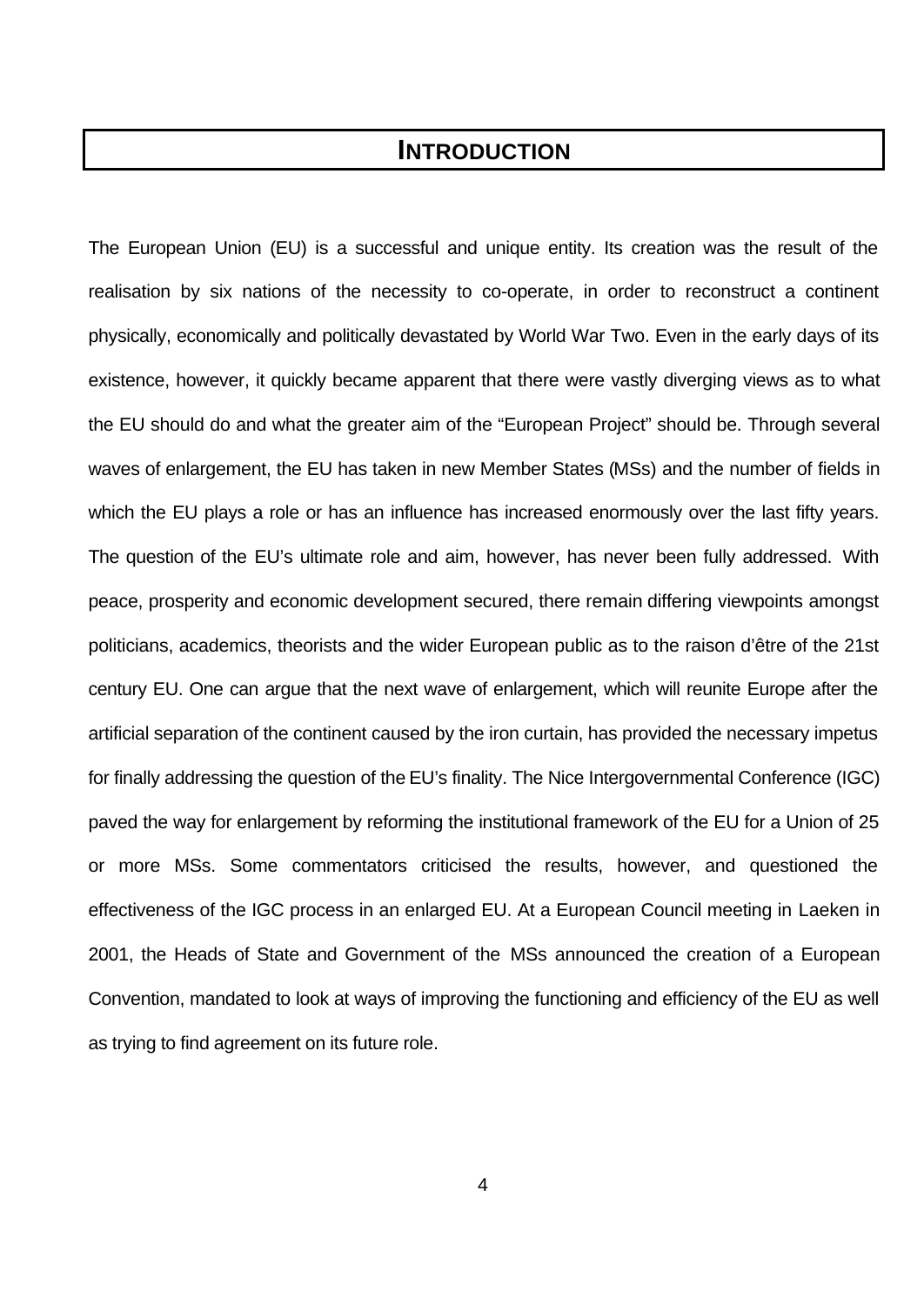The aim of this paper is to analyse differing theories of European integration and try to see where certain elements of these theories have been incorporated into European policies and strategies of the EU's three biggest MSs: the United Kingdom (UK), France and Germany. This paper also aims to explain the European policy development of these three MSs in relation to the development of the EU as a whole and will try to suggest reasons for certain positions taken by certain MSs. Finally this paper will highlight areas of conflict and divergence between the British, French and German positions but will also attempt to find possible areas of convergence and co-operation. Through this analysis it may become possible to draw some conclusions as to possible developments, positive or otherwise, in the future role and design of the EU.

### **My Hypothesis**

j

It is undeniable that the EU consists of a combination of intergovernmental<sup>1</sup> and supranational<sup>2</sup> elements. It is the opinion of this author that despite the existence and accelerated development of

<sup>&</sup>lt;sup>1</sup> Intergovernmental can be defined as co-operation between the governments of sovereign Nation States (intergovernmental). Policy development and co-operation is only possible if each and every nation is in agreement. Decisions are taken by unanimity and thus each states has a veto right, that is to say the possibility to block policy development for all nations in a certain field if it so wishes.

 $2$  Supranational can be defined as the existence of common institutions that are both independent of and higher than the authority of the component MSs. In the creation of supranational institutions within the EU, the MS have voluntarily and irreconcilably handed up their sovereign rights in certain policy fields. The EU's MSs' sovereignty is limited by the existence of supranational institutions. However, as it was the MSs themselves who chose to limit their own sovereignty in this way, we cannot argue that these supranational institutions do not represent a real and legitimate power. Decisions are generally taken by Qualified Majority Voting (QMV). This means that individual MSs can be outvoted (loss of veto right) but are nevertheless bound to enforce certain decisions/legislation developed. The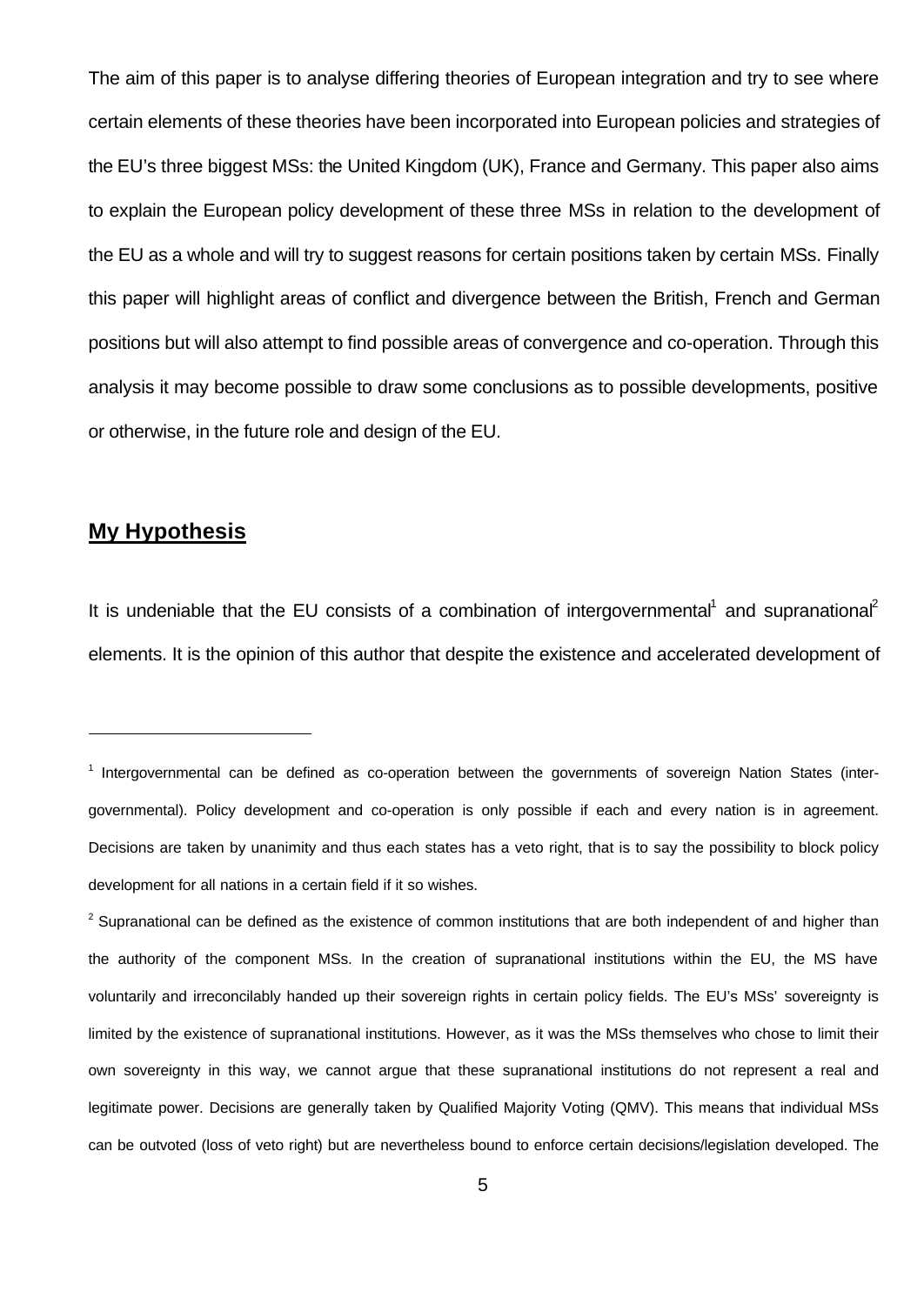supranational (as well as sub-national) entities, MSs will remain the key actors in the evolution of the EU in the near future. Reform proposals being discussed at the Convention are likely to combine elements of federal, intergovernmental and community method theories of European integration, thus reflecting diverging national interests and strategies towards the future role of the EU. The "trade-off" between fundamental reform and the necessity for consensus is evident. Final proposals by the Convention will probably be similar to "package deals" based on political bargaining, as we have seen in previous IGCs. Consensus and national governments' desires to retain sovereign control in politically sensitive policy areas will reinforce the intergovernmental aspect, potentially to the detriment of the supranational evolution of the EU.

Before developing this paper further, I would like to acknowledge the self-imposed limitations of my research. When analysing the individual (and sometimes collective) EU policies of the UK, France and Germany, this paper only considers Head of State, government and parliamentary influence. It is clear that a multitude of stakeholders (including business, industry, NGO's, interest groups and civil society) all have interests in the development of these countries' EU policies. However, I believe a pertinent analysis of the three Heads of State and their governments' visions provides sufficient basis for interpretation of their countries EU policies. As far as the evolution of the future of the EU is concerned, this paper will also limit analysis to the influence of these three states. It is clear that Member States of all sizes, as well as the EU institutions themselves, all have a voice in this debate and all have a role to play. Analysis of all these differing positions, however, is not the principle aim of this paper.

inherent nature of voting by QMV and supranational control in policy fields such as security and defence is undeniably a very controversial political issue.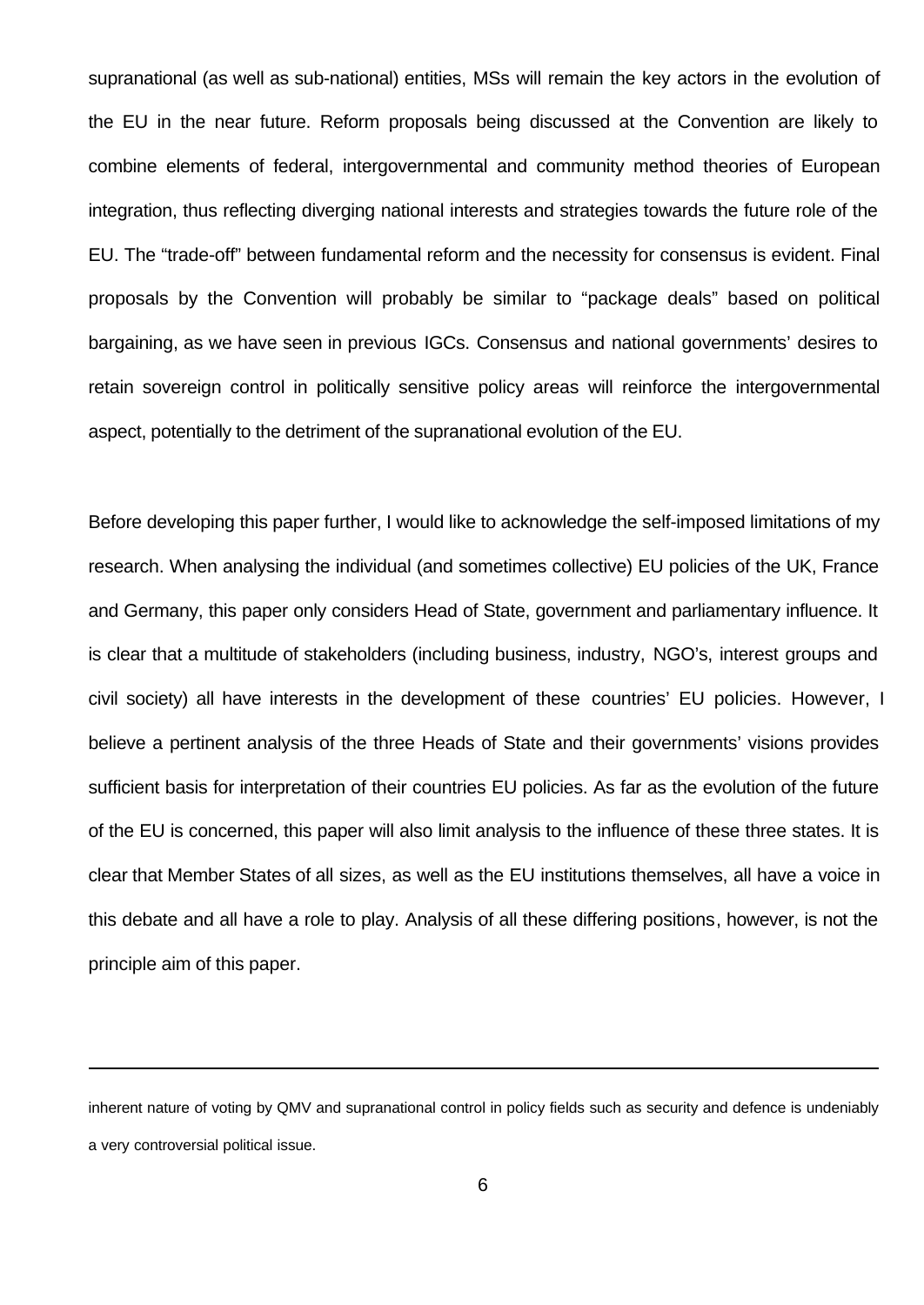When reading this paper it is important to bear in mind the multi-faceted nature of influences on the MSs' EU policies and strategies. There are, for example, positions, which are particularly characteristic of one MS or one Head of State. Equally, there are other positions, which are pertinent to two or all three of the Heads of State and their governments. Often MSs' positions evolve due to internal or external EU pressures. Bi-lateral co-operation, inter-state bargaining and external influences (such as the war in Iraq) all have an impact on these states' EU policies and the relationship between them. A consideration of this is essential when looking at the different policies and strategies of the UK, France and Germany.

### **What do we mean by EU Integration?**

Before we look at the theoretical concepts of EU integration, it is important to try to understand exactly what the term means. It is fascinating and demonstrative of the unique nature of the EU project that even in attempting to define the term integration, it seems impossible to find a consensual, unbiased definition. The emphasis of the term also differs in different languages. Hence, "construction européenne" in French implies the creation or building of something. It implies there are architects, builders and a final, fixed vision or concept of what the end goal of the project is to be.

In English and in German the terms "European integration" and "Europäische Integration" seem, at first glance, identical. However, that does not necessarily mean that the word integration has the same connotations in the two languages. The term integration can be interpreted in a minimalist or maximalist manner. A minimalist interpretation would describe EU integration in a similar way the term integration is defined in international relations, that is to say: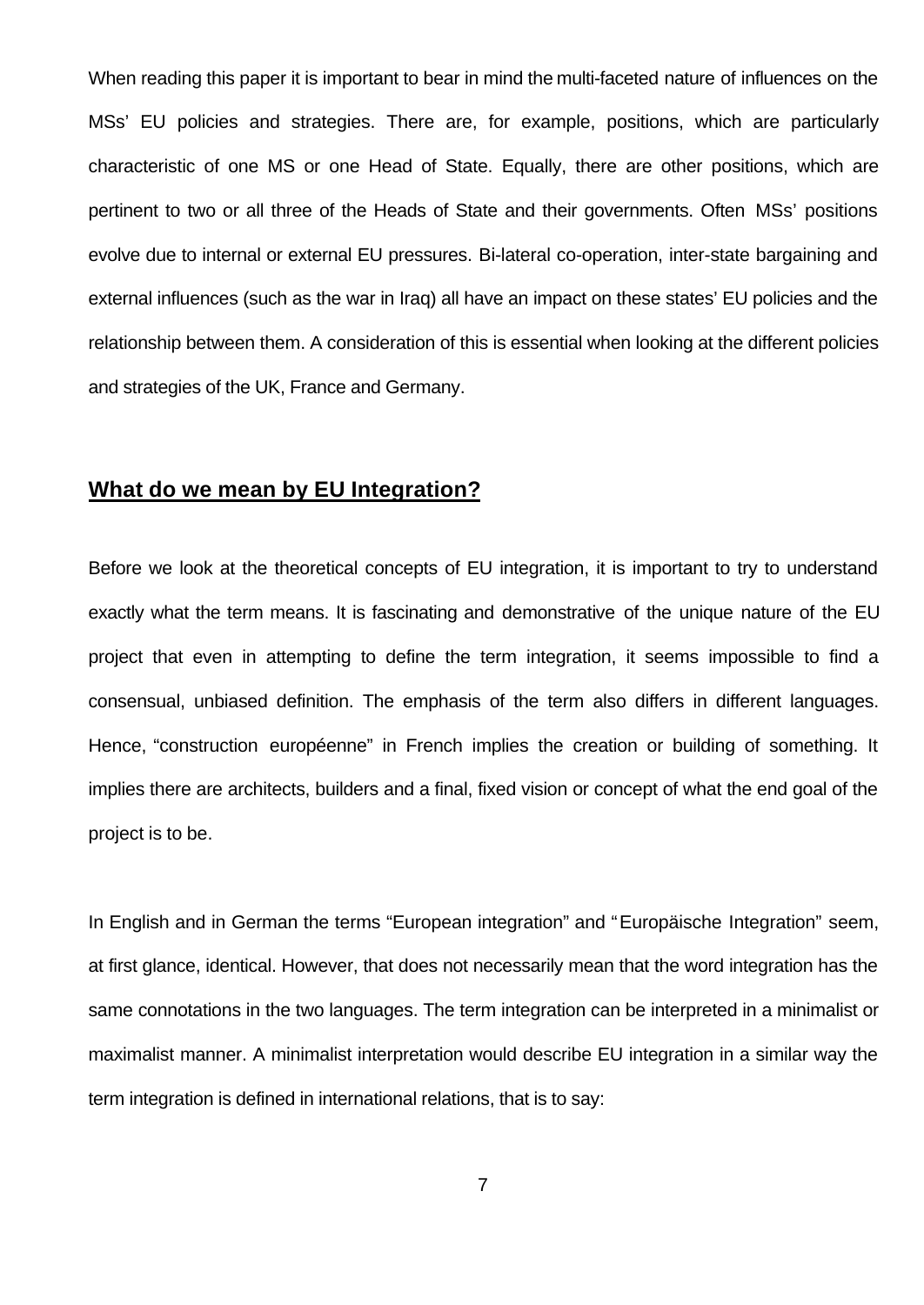*"un processus par lequel des liens se tissent entre des Etats ou directement entre des communautés nationales, et ce a un tel point que le principe de souveraineté nationale s'en trouve remis en question." <sup>3</sup>*

In this definition the emphasis is placed on co-operation and co-ordination, even if this coordination goes to the extent of bringing national sovereignty into question. I would argue that this minimalist definition best describes the British government's interpretation of the term "European integration". This definition doesn't, however, fully acknowledge the development of independent, supranational entities acting on behalf of its composing MS on the international scene.

A maximalist interpretation of EU integration, on the other hand, expressly emphasises the development of such a supranational level:

*"Dans le domaine politique, cela signifie l'apparition d'une entité propre, c'est-à-dire d'un cadre d'action et de référence qui se situe au-dessus des États-nations." <sup>4</sup>*

In my opinion, this maximalist interpretation of the term integration best describes the German term " Europäische Integration".

Therefore, the differing emphasis placed on the term integration in each interpretation and in each language must be born in mind when looking at the development of British, French and German EU policies and the visions of their governments and Heads of State.

<sup>&</sup>lt;sup>3</sup> "Histoire politique de l'intégration européenne" Fabrice Larat, July 2003

 $<sup>4</sup>$  Ibid, p11</sup>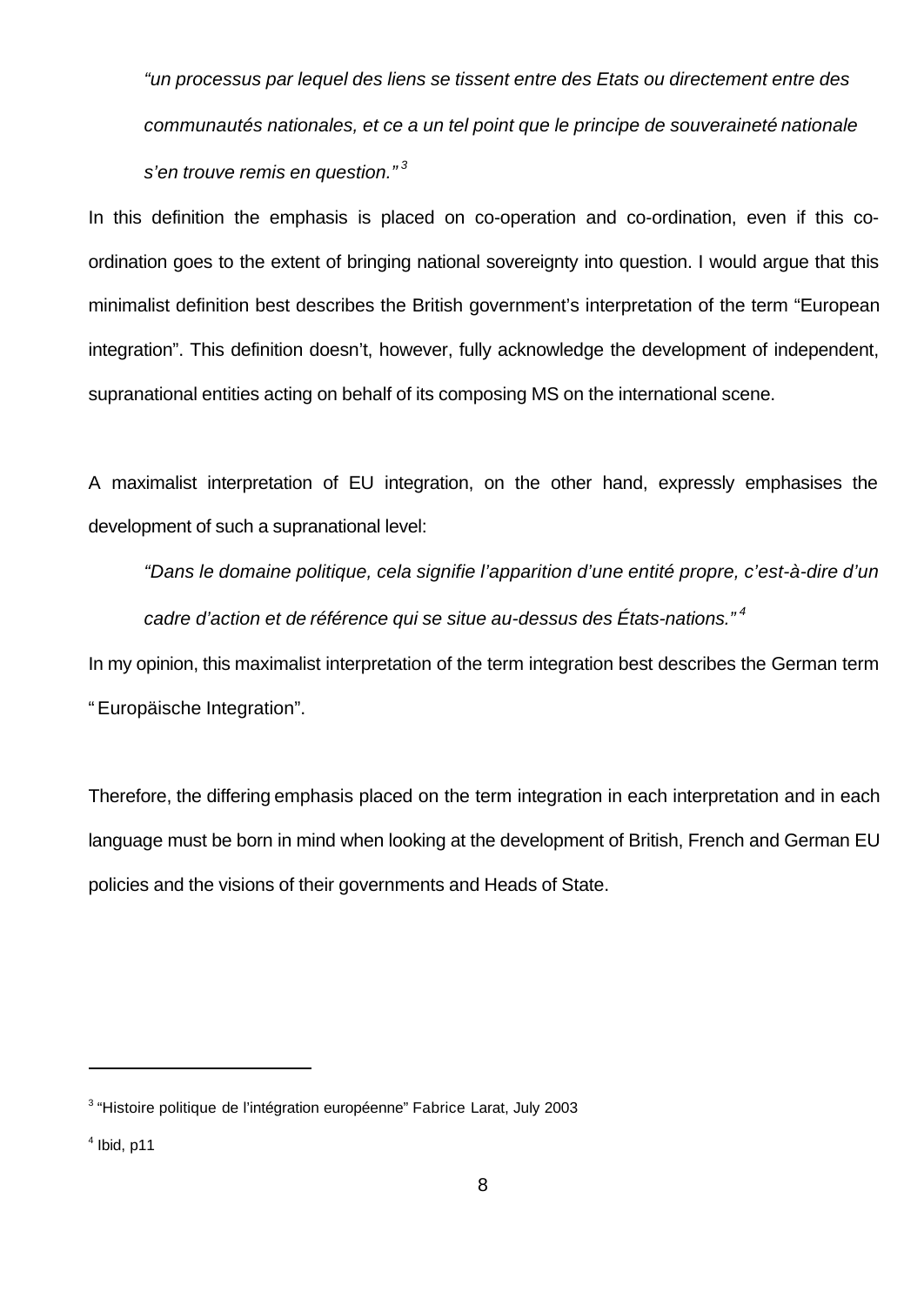# **PART ONE: THEORETICAL AND STRATEGICAL CONCEPTS OF EU INTEGRATION**

### **I. Federalism**

The modern view of a Federal Europe or European Federation pre-dates World War Two but was severely damaged as a result of the dramatic political situation of the 1940s. A federal Europe was seen as a possible solution to Europe's post war predicament. The idea of a European Federation, proposed by certain federalists in the 1940s and 1950s as Europe's most viable option for peace and prosperity, came too soon after the conflict and terrible destruction of the War for many to be able to accept it. Thus it seemed far from realistic and could even be described as utopic. On the other hand, what at that time might have seemed utopic or unrealistic could equally be considered today as prophetic. Although the EU is not today a federal entity, there exist several elements, which are undoubtedly federal in nature. The existence of independent, supranational institutions such as the Commission, the European Parliament and the European Court of Justice, all of whom exert a certain amount of power and influence, illustrate this clearly. A federal EU can be described as in keeping with a maximalist interpretation of the term integration, placing emphasis, however, on the supranational institutions at EU level.

#### *A/ Maximalist Federalism*

Post 1945, two different types of continental federalism were proposed, maximalist and minimalist federalism. Maximalist federalists such as Altiero Spinelli envisaged a "bottom up" form of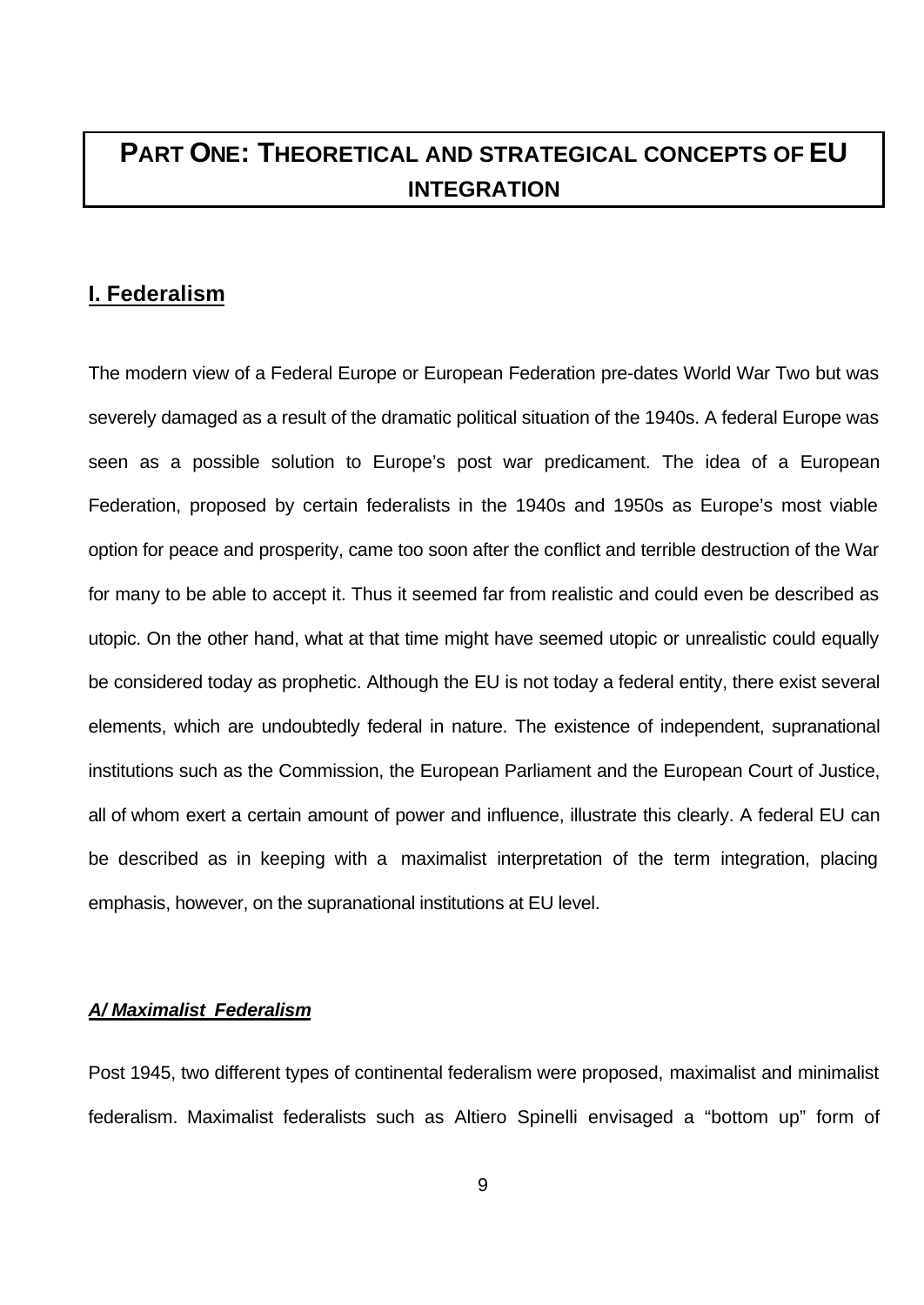European federalism, with the introduction of federal principles in wider society based on the principal of subsidiarity.<sup>5</sup> Integral federalists such as Alexandre Marc or Denis de Rougemont saw the establishment of the European Communities as a necessary step towards a fully federal Union. They were strongly opposed to nationalism and fascism and saw federalism as fundamentally superior. They saw the development of European Federalism as organic and having its roots in the development of non-state, societal actors at all levels: local, regional, national and supranational.

According to Roemheld:

l

*"Their ideas for an alternative model for the EU to that of the modern centralised nationstate are rather utopian and unconvincing" <sup>6</sup> .*

<sup>&</sup>lt;sup>5</sup> The subsidiarity principal was formally incorporated into the EC Treaty (article 3b). It can be defined as follows: Powers shall be allocated to the level of administration closest to the citizen. Responsibility will only be given to a higher level if the lower level is unable to develop policy satisfactorily. Whilst this principal was institutionalised with the EC Treaty it is essentially a political principal and not a judicial one. It is therefore very difficult to judge which level is responsible for certain policy fields. This becomes all the more difficult in areas of parallel competence between EU and MSs (e.g. economic subsidies) and in areas of competitive competence, for example transport policy. It can also have a paradoxical effect of centralising power if it is left up to a Constitutional Court (federal level) to decide the constitutional separation of competencies and to interpret these in cases of conflicts of interest. This has occurred in Germany, where the Länder have seen their competencies removed by the court due to the federal government claiming legislative responsibility in certain domains under article 72 of the Grundgesetz. In the context of the Convention some members and MSs are arguing that a list of different competencies for the different levels, based on the principle of subsidiarity would make the EU simpler, more understandable and therefore more democratically legitimate. Others, however, argue that the EU's development into a more supranational entity is thanks to supranational institutions' ability to interpret their roles and therefore a rigid list of competencies would stop this constructive creativity.

<sup>&</sup>lt;sup>6</sup> Roemheld in Michael Stein's "Changing Concepts of Federalism since World War Two", International Political Science Association, 1994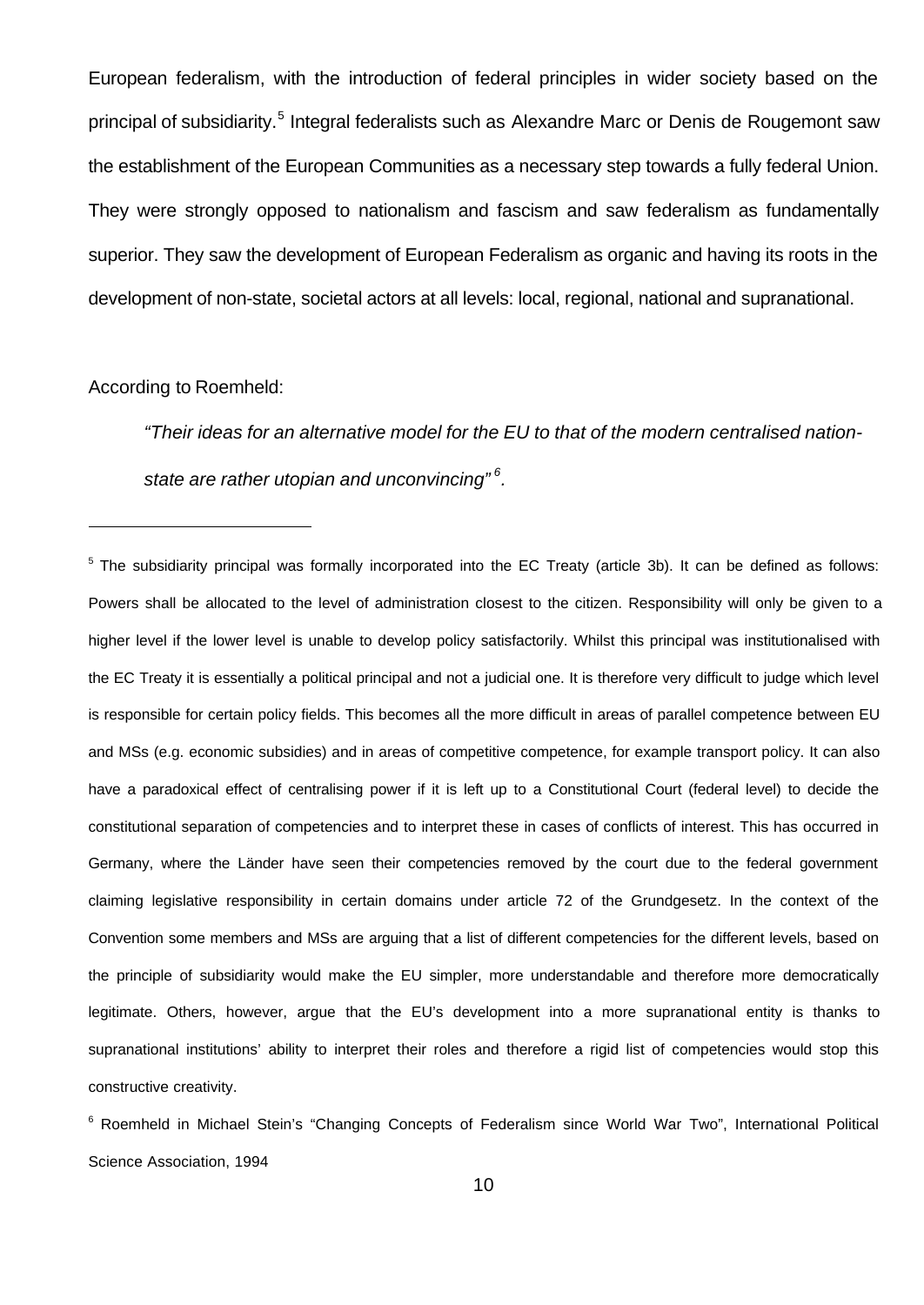The gift of hindsight provides some justification for Roemheld's comment. As we will see when we analyse intergovernmentalism, the critics of federalism at EU level emphasise the continuing importance of the European Council's role as well as that of IGCs in providing the impetus and general guidelines for EU development.

However, there are certain elements of EU integration, which are incorporated into maximalist federal thinking. The development of a supranational economic structure, such as the European Coal and Steel Community (ECSC) is an example of transnational integration in a certain sector. This sector was chosen as the first sector for integration after the war for two reasons. Firstly, it was seen as a vital sector in the preparations for war. The idea of creating a common market in this sector was to reduce the threat of war in Europe. Secondly the rapid re-development of these industries was a pre-requisite for the general physical and economic redevelopment of the continent. The functional development of certain economic spheres at a transnational level forms the basis of "functionalist<sup>7</sup>" theory and is in keeping with maximalist federalism. In the context of European integration, the development of supranational entities to oversee transnational economic co-operation (such as the High Authority, the precursor to the European Commission) would lead to "policy spillover" <sup>8</sup> and "political spillover".

 $^7$  Functionalism is based on the liberal idea of transcending the nation-state. The author of the theory, Mitrany, was distrustful of politicians and states, believing in the formation of technical or functional organisations in order to increase European integration.

<sup>&</sup>lt;sup>8</sup> Transnational co-operation in one economic sector will necessitate co-operation in another economic sector. At EU level we can take the example of the ECSC spilling over into the development of a European transport policy. The latter is necessary for the effective functioning of the former.

<sup>&</sup>lt;sup>9</sup> Political co-operation at supranational level becomes both essential and desirable and policy spillover develops. Hence, we see the creation and development of supranational institutions.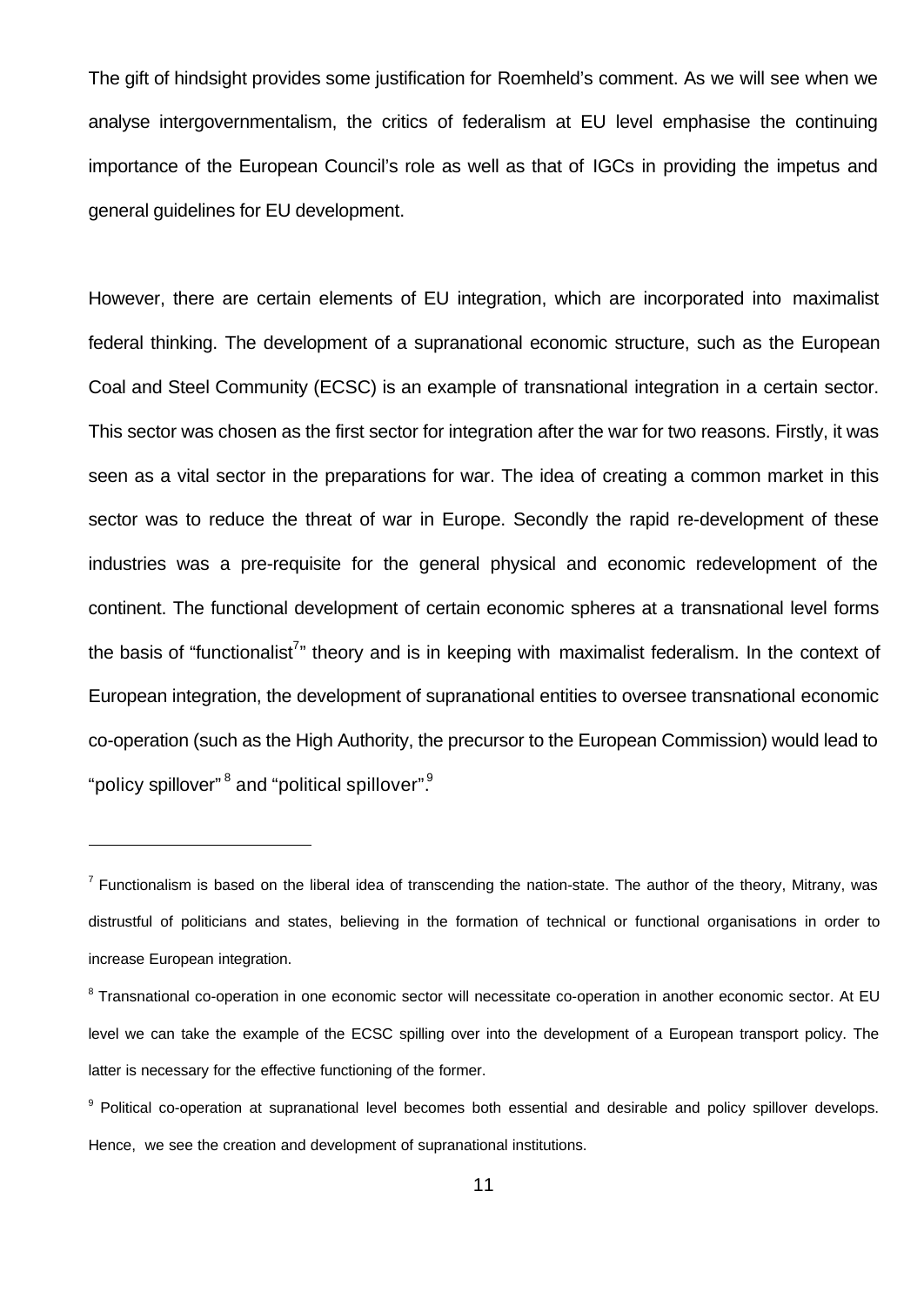The main problem with maximalist federalism is its radical nature. Whilst in essence its aims can be considered as positive and even desirable, a total upheaval of European society along the lines suggested by maximalist federalists has not occurred and is unlikely to do so in the future. The idea of getting rid of the nation state and replacing it with an empowered supranational level ( a federal European state) is neither politically acceptable or desirable according to several Heads of State. Maximalist federalists were unable to exercise political influence after the late 1940s and thus their ideas as a whole must today be considered as essentially theoretical.

#### *B/ Minimalist Federalism*

Minimalist federalism is less revolutionary in nature but still proposes a strong role for supranational institutions in a wide range of policy fields (economic, security, defence). It also emphasises the importance of citizens' rights and the protection of minorities, ethnic groups, collectives and individuals. In general we can see more elements of minimalist federal influence in the EU than those of maximalist federalism. Administrative decentralisation, better representation for smaller states and the social and moral aspects of the EU, through regional policy and economic and social cohesion all have, to a certain extent, a basis in minimalist federal thought.

#### *C/ Fischer's Federalism:*

It was Joschka Fischer, Germany's enigmatic and influential foreign minister, who relaunched the debate concerning the future direction or finality of the EU during his memorable speech at the Humbolt University in Berlin on 12th May 2000. Supposedly speaking in a personal capacity, his enthusiastic and optimistic speech reconfirmed to the audience and the greater European public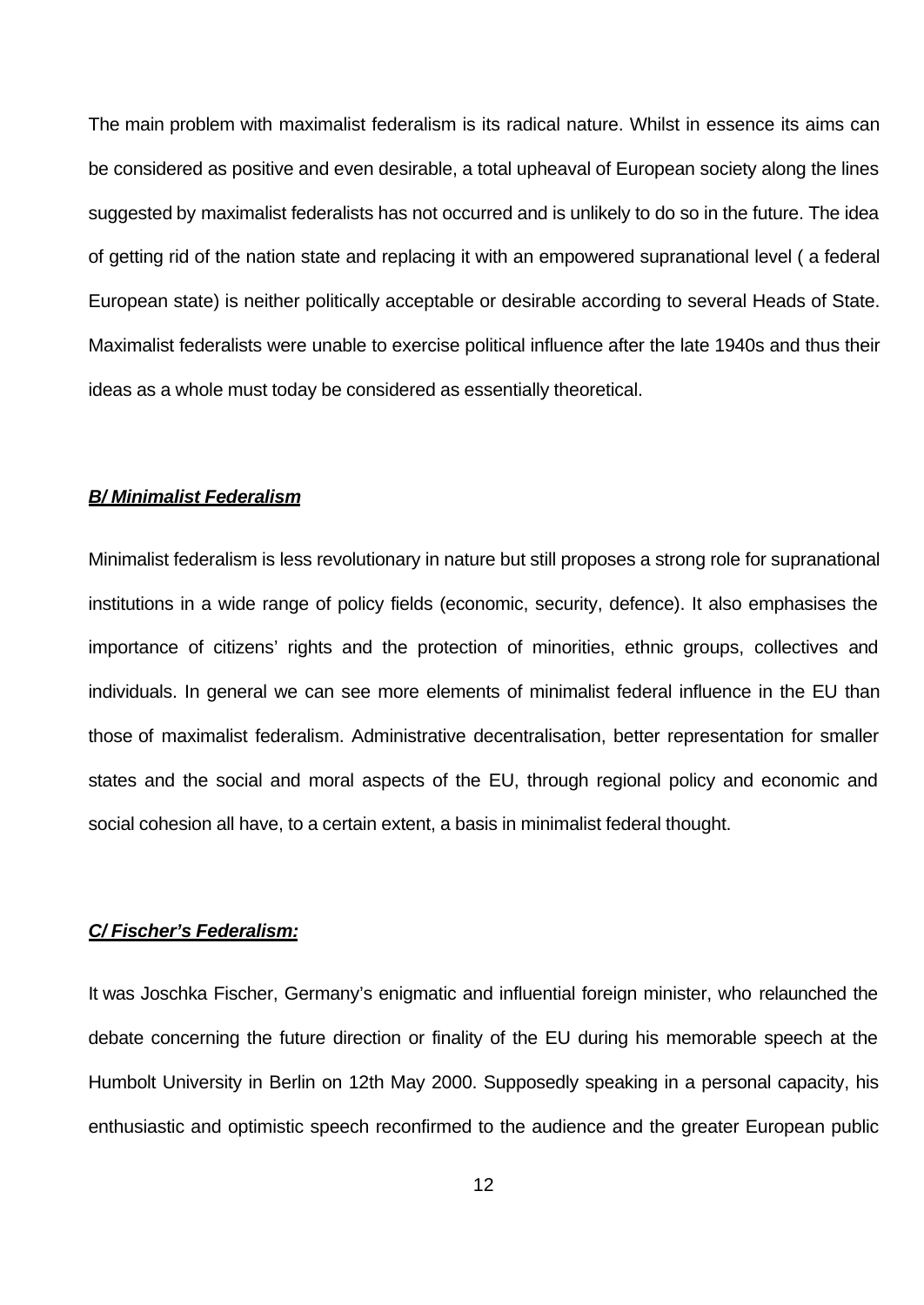his convictions for a future federal Europe. In an impassioned introduction he spoke of the dangers of stagnation or even regression in EU integration. He claimed that greater political integration and the formation of a federal Europe were the only way for the EU to evolve in a positive manner, especially in the face of the drastic evolution, which will be brought about by enlargement.

I believe Fischer's federalism contains elements of maximalist and minimalist federalism. His propositions for institutional reform are definitely radical in nature and can therefore be described as in keeping with previous maximalist federalists. However, Fischer sees governments and political elites as essential in trying to advocate such reforms. This differs from the maximalist federalists' "bottom up" approach.

In his speech, Mr Fischer went on to link the importance of enlargement to EU security interests. He sees enlargement as:

*"Une chance unique d'unir dans la paix, la sécurité, la démocratie et la prospérité notre continent secoué par les guerres durant des siècles." <sup>10</sup>*

He also implies it is only natural that sovereign states, after taking the economic and politically symbolic step of irrevocably linking their economies through the creation of the Euro, work together in order to ensure their physical, economic and financial security.<sup>11</sup> This is, in Fischer's mind, an example of the logic of spillover, forwarded by functionalist and neo-functionalist<sup>12</sup> theory. As far as

<sup>&</sup>lt;sup>10</sup> Joschka Fischer's speech in "Le nouveau débat sur l'Europe", p 181, Presse d'Europe, 2002

 $11$  Ibid

 $12$  Neo-functionalism is a second-generation theory of integration, based on the theories of functionalism and federalism. It can be largely defined as encompassing the emergence of a supranational state, with an independent institutional structure (federalism), as well as the growing role of interest groups that transcend the nation-state (liberal principal of technical organisations furthered by functionalism).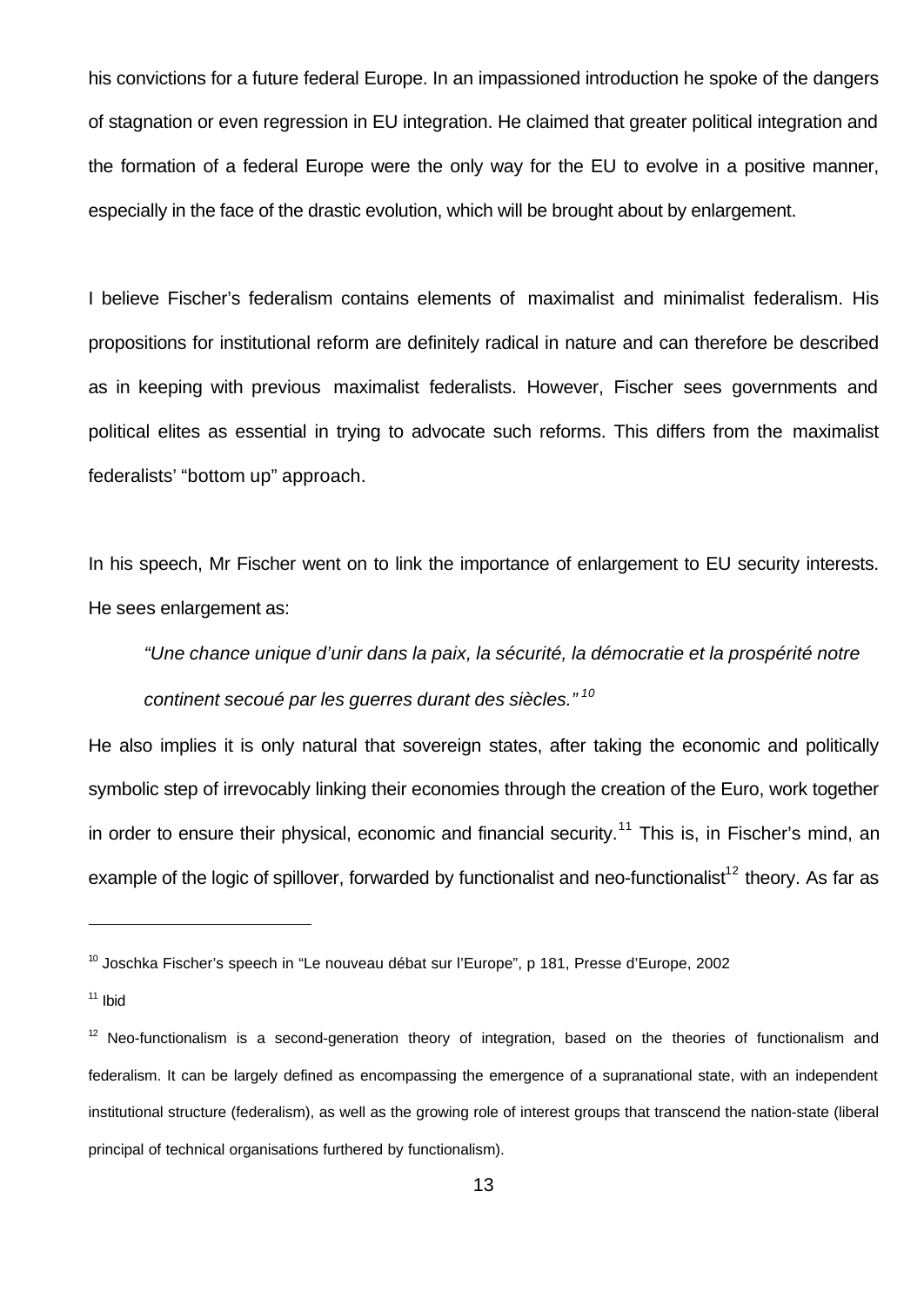Fischer is concerned, enlargement represents a critical juncture. He admits his vision for a federal Europe is a long-term one but he defends it by repeating the necessity for reform *" refondation politique délibéré de l'Europe" <sup>13</sup>* of the EU's institutions due to enlargement:

*"Comment s'imaginer en effet un Conseil européen à trente chefs d'État et de* 

#### *gouvernement?" <sup>14</sup>*

Through a federal Europe Mr Fischer envisages the creation of a single European government (either in the form of a re-modelled EC, with all MSs represented, or an empowered European Commission). This single body would replace the current Commission and European Council. This European government will act as executive and exist alongside a bi-cameral European Parliament (EP) which will act as legislator. Fischer sees a bi-cameral EP as the most efficient way of ensuring the interests of both the citizens and the MSs in the legislative process (each being represented in one chamber). Such a federation would be based on a constitutional treaty.<sup>15</sup>

Fischer speaks of the importance of preserving the nation-state but speaks also of a shared sovereignty between the nation-states of Europe and the Union. He underlines the importance of the principle of subsidiarity in order to avoid an unnecessary accumulation of power at supranational level.

 $13$  Ibid, p189

 $14$  Ibid, p183

 $15$  Ibid, p183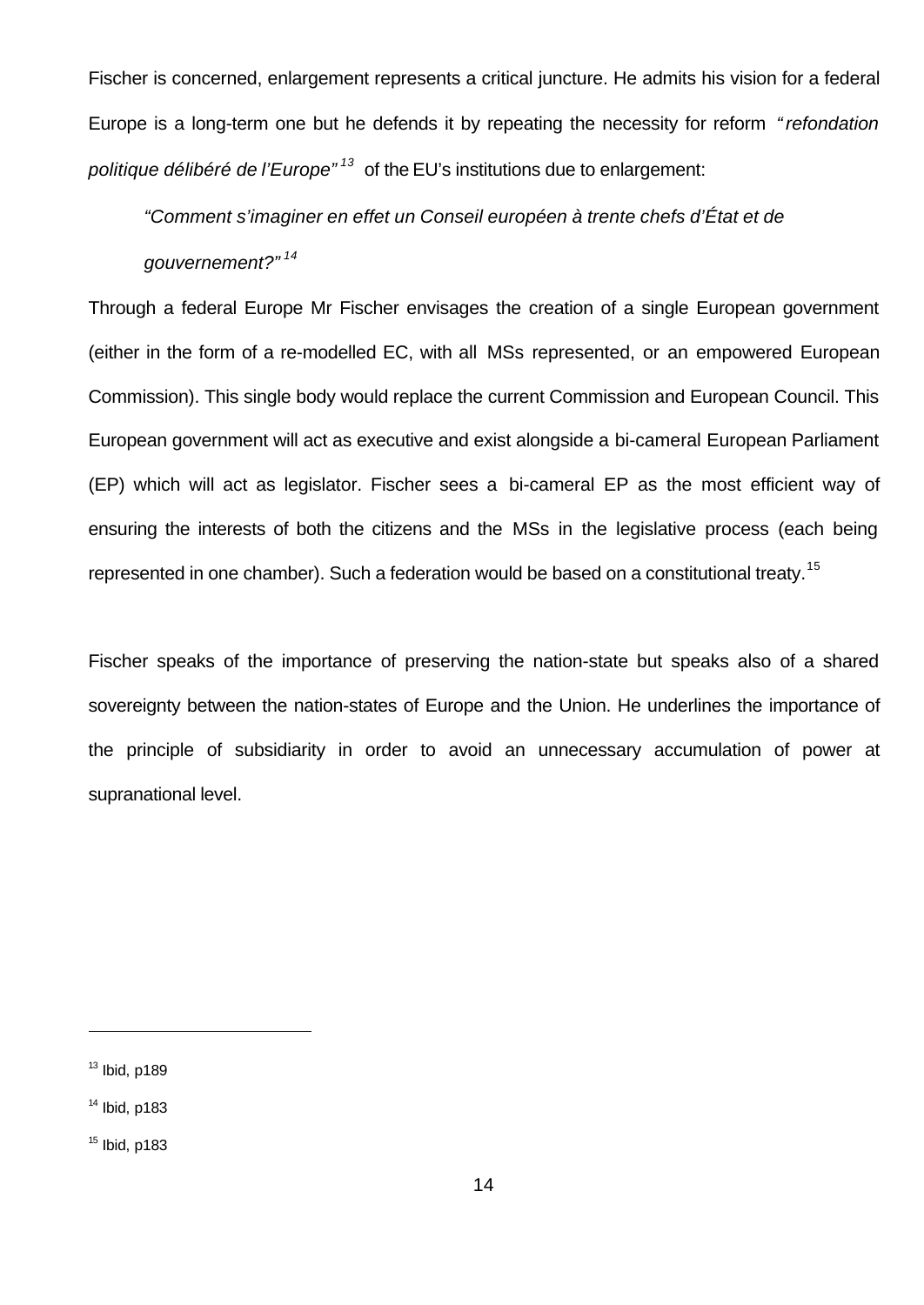Mr Fischer sees several stages in the development of a federal EU. Firstly he envisages an extension in the use of enhanced co-operation<sup>16</sup>. He remains pragmatic concerning the future form of such co-operation but he highlights the Euro and Schengen as successful examples of existing greater political co-operation between those MSs that are both willing and able to do so. He describes enhanced co-operation as:

#### *"tout d'abord rien d'autre qu'une intergouvernementalisation renforcée" <sup>17</sup>*

This cleverly worded definition is, in my opinion, an attempt to reassure certain MSs that are sceptical about European federalism that MSs will not lose all influence within a federal Europe. Secondly he sees the creation of a *"centre de gravité" <sup>18</sup>* as an intermediary step between enhanced co-operation and a fully federal Union. He underlines that the development from one stage to the next may not happen automatically and he is clear that any enhanced co-operation or avant garde movement, be it inside or outside the treaties, should not be exclusive, thus allowing any MSs not originally involved to participate at a later date.

Joschka Fischer's view of a federal Europe follows the classic development of a confederation into a federation. However, there are several aspects of Fischer's federalism that are particularly problematic. Whilst Mr Fischer claims to realise the importance of nation-states, especially within "Old Europe", his vision of a federal Europe does not enjoy wide-spread acceptability within the MSs today. A vision such as federalism must have popular support in order to be considered a

<sup>&</sup>lt;sup>16</sup> I would define enhanced co-operation as co-operation within or outside the treaties between a certain number of MSs, which are willing and able to develop policy further than other MSs in a specific field. Such enhanced cooperation must not contradict EC legislation and must be open to all other MSs that wish to take part at a later date.

 $17$  Ibid, p189

 $18$  Ibid, p187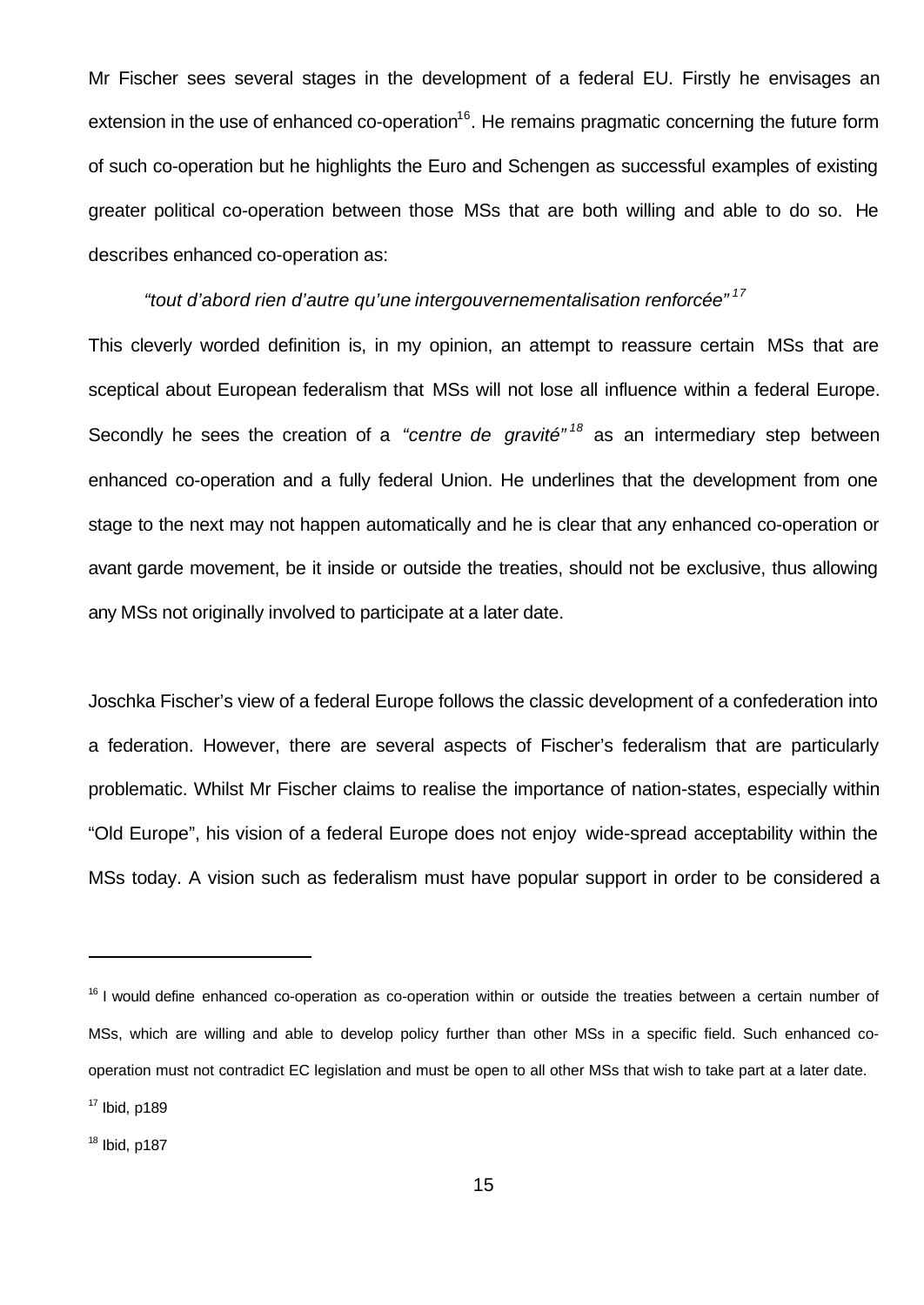viable option, particularly at EU level. The maximalist federalist Denis de Rougemont recognised the importance of this as early as 1947 when he spoke of:

*"une poussée populaire, forçant la main aux gouvernements".<sup>19</sup>*

Like the maximalist federalists of the 1940s and 1950s, Fischer must be applauded for his strength of conviction. What is more, his speech can most definitely be credited for accelerating the debate on the future of the EU. However, I unfortunately feel that like his maximalist predecessors, his view will remain, at least for the short term, a minor one and therefore a truly federal Europe will remain unrealistic.

Mr Fischer's view is not just a minor one amongst European citizens but, more importantly, it is also a minor one amongst EU leaders. Whilst he can naturally count on the support of most Commissioners and Members of the EP (MEPs) due to the increased power and importance these supranational institutions would receive in a federation, he commands significantly less support amongst Heads of State and Government. As it is ultimately the Heads of State who take the final decision on any further transfers of sovereignty from national to supranational level (thus voluntarily limiting or reducing their own influence), it is necessarily these individuals who Fischer most needs to have as supporters. It is revealing to note that, even in the beginning, European integration began in a broadly accepted domain, namely economic integration, and that consensus in a more controversial domain, namely political co-operation, was not possible. This underlines the influential role MSs have always enjoyed and continue to enjoy today. As long as consensus continues to be considered as more important than greater efficiency through radical institutional

<sup>&</sup>lt;sup>19</sup> Denis de Rougemont, "L'attitude fédéraliste" report to the first annual congress of EU federalist, Geneva, August 1947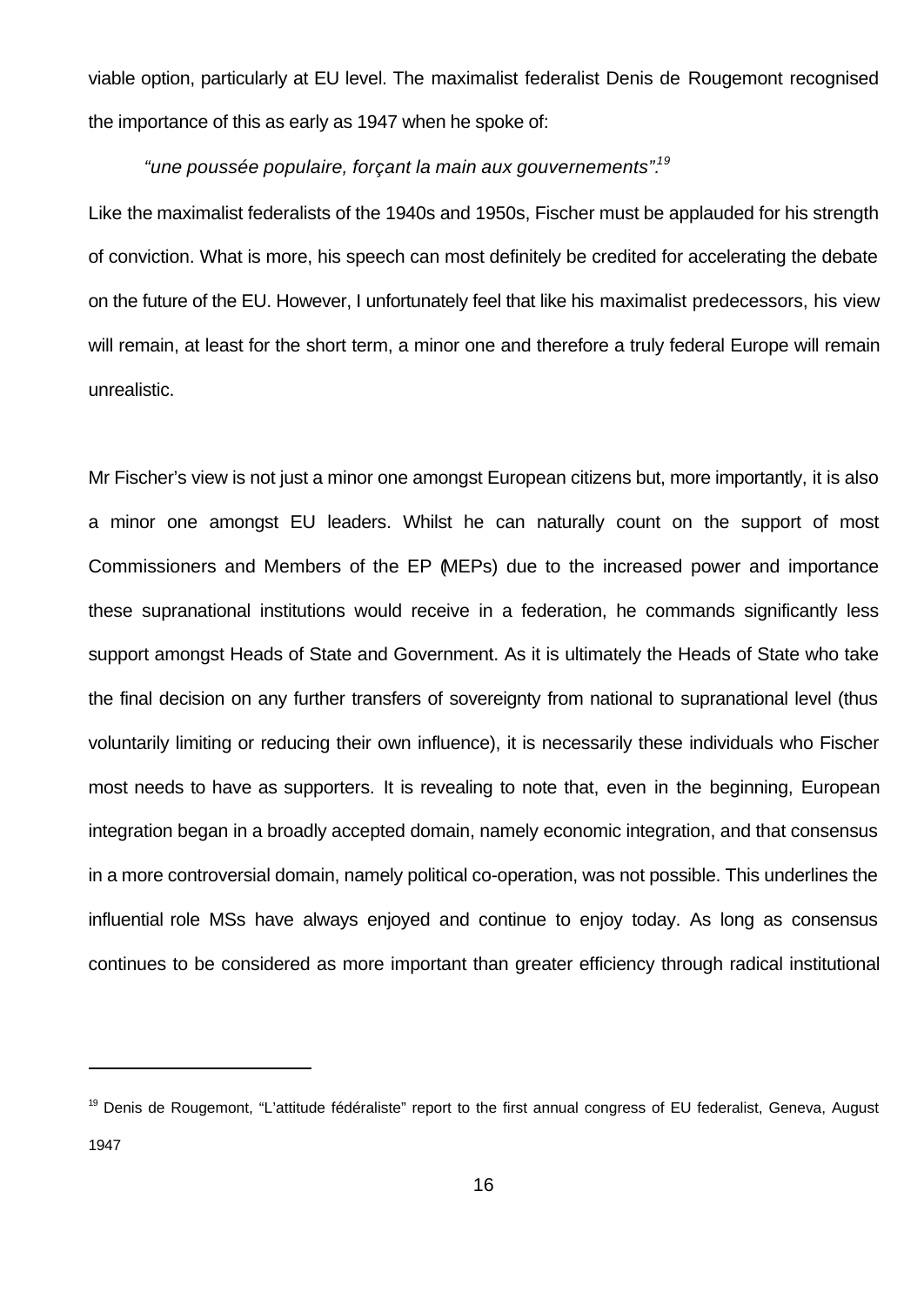reform, a federal Europe seems unlikely. This is also true as long as such a vision remains a minor one amongst Heads of State.

Furthermore there are several technical problems with Fischer's vision. We have seen in consecutive IGCs just how difficult it is to find agreement on issues such as the number of weighted votes in the EC or the number of seats for the respective MSs in the EP. It is impossible to imagine 25 MS being able to agree on the nature and composition of a European government as executive (based either on the EC or the Commission), especially when federalism does not command wide spread support. Furthermore, the decision making process would again need to be amended if a bi-cameral EP were to be created. This is easier said than done, as such institutional reform would require treaty amendment, which demands unanimity. This problematic highlights a major difference between a confederation and a federation. In a federation treaty reform is possible by QMV. However, the question as to how to encourage the progression of a confederation to a federation by successfully persuading all MSs to accept such a change remains unanswered.

The legitimacy of the EP has also been brought into question recently, as citizens feel disconnected from the EU or don't fully understand its importance. This has manifested itself by extremely low turnouts in all MSs for EP elections. Such issues raise doubts as to the legitimacy and acceptability of a federal Europe.

#### **II. Intergovernmentalism**

The major proponent of intergovernmental theory of recent years is Andrew Moravcsik who created the theory of liberal intergovernmentalism (LI). He defines his theory as follows:

17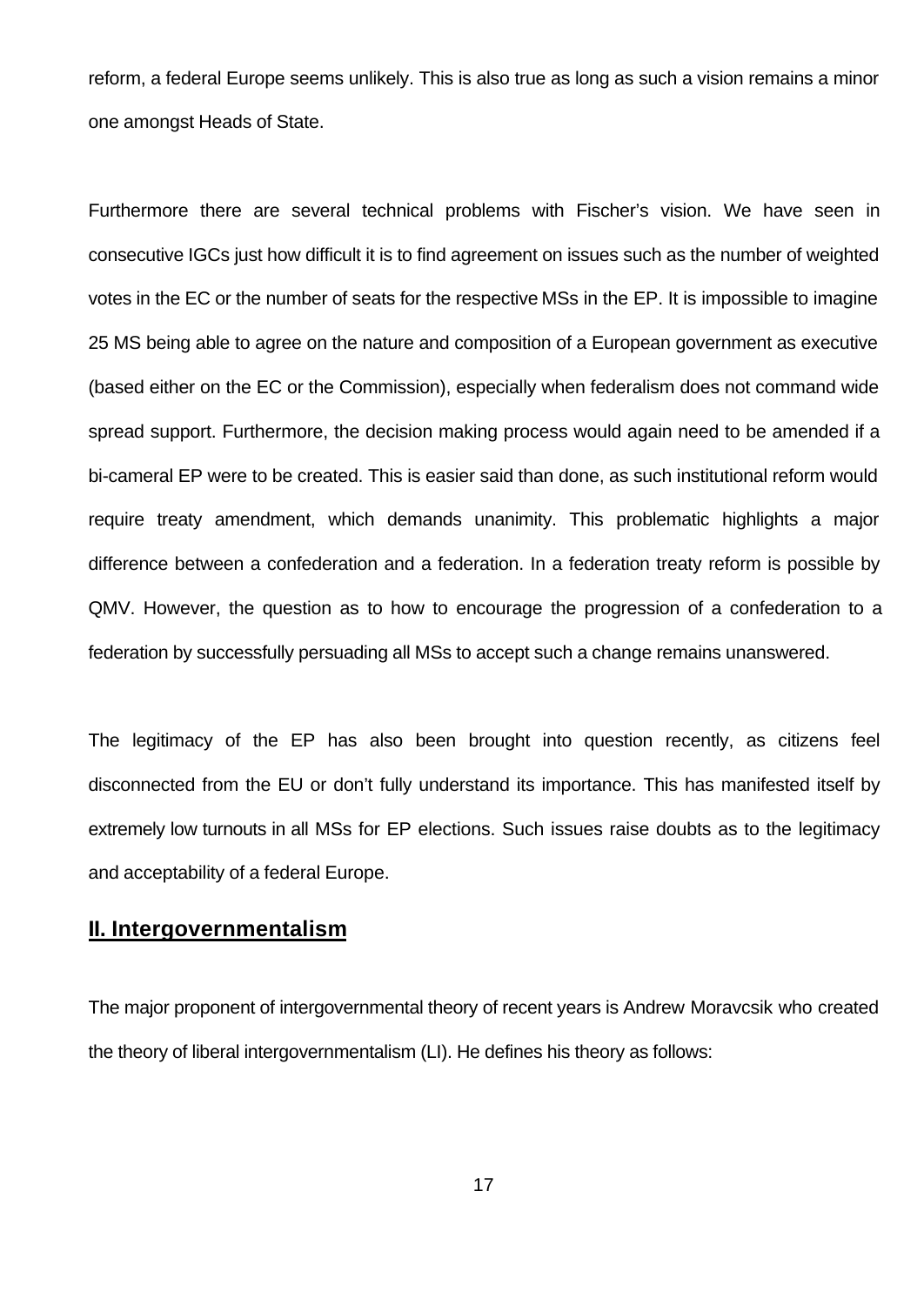*"...European integration can best be explained as a series of rational choices made by national leaders.... [which] respond to constraints and opportunities stemming from the economic interests of powerful domestic constituents, the relative power of each state in the international system, and the role of the international institutions in bolstering the credibility of interstate commitments." <sup>20</sup>*

Liberal intergovernmentalism locates the evolution of the EU within the 'realist' tradition of international theorising. It can be described as in keeping with a minimalist interpretation of the term integration. LI proposes three core propositions: firstly, it assumes that state behaviour is rational and secondly it purports a liberal theory of national preference formation, that is to say MSs governments are mandated by national interests and therefore are active macro-economic players, accountable to domestic voters. Thirdly, Moravcsik explains interstate deals as the result of intergovernmental bargaining. He claims MS sovereignty is delegated to supranational institutions in order to consolidate interstate bargaining. A certain convergence of national preferences is desirable for companies and governments alike in order to reduce transaction costs and increase the pooling of information. National preference convergence and increased co-operation at international level have increased over recent years for multiple reasons, including globalisation, economic liberalisation, increased levels of international terrorism etc. All these phenomena and others besides have forced nation-states to co-operate, yet Moravscik is convinced the EU, which he sees as a sophisticated international regime, remains largely explainable by standard theory of international co-operation.

As was the case with the federal and neo-functional theories, there are several criticisms which can be made against LI. Firstly it is important to highlight that each of these theories scrutinise different

<sup>&</sup>lt;sup>20</sup> A Moravcsik, p 18 "The choice of Europe", 1998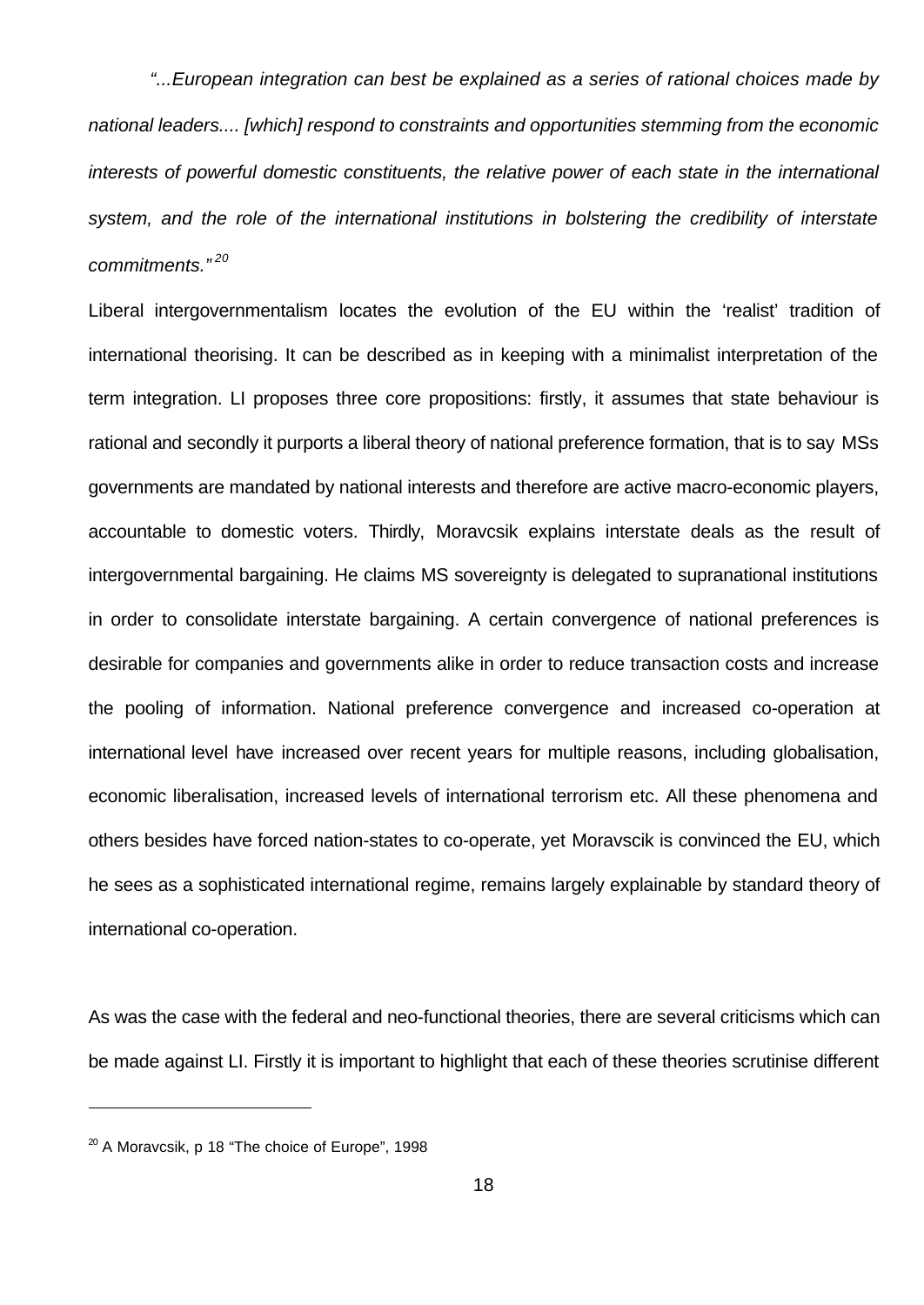areas of the integration process and ignore those areas which their theories cannot explain. Hence, neo-functionalism and federalism are unable to explain the stop-start nature of European integration and the continual dominant role of the EC in relation to the EP or Commission concerning EU development. Equally, Moravcsik fails to fully acknowledge the independent and influential role of supranational institutions such as the EP or European Court of Justice (ECJ).

Secondly, the idea of "path dependency" forwarded by [historical] institutionalists challenges the rationalist model of preference formation. Past decision can have "lock-in" effect for MSs, constraining MSs national preferences and thus creating an independent role for EU institutions both single and collectively in the integration process.

Thirdly, there is the idea that "membership matters". This challenges intergovernmental bargaining by suggesting that membership and joint policy-making arrangements can alter and shape national preferences. This highlights a lack of total control by national governments over their national preference formation.

Finally, increased levels of economic liberalisation and international trade coupled with the development of trans- and multinational corporations have introduced new non-state actors onto the international scene. Whilst it can be argued that their direct influence is limited, their existence is another example of the dilution/reduction of nation-state control.

### **III. The "Community Method" strategy or Sui Generis Theorising**

The Community method places emphasis on the "inter-institutional triangle", that is to say the roles of the three main institutions at European level: the Council (European and Council of Ministers),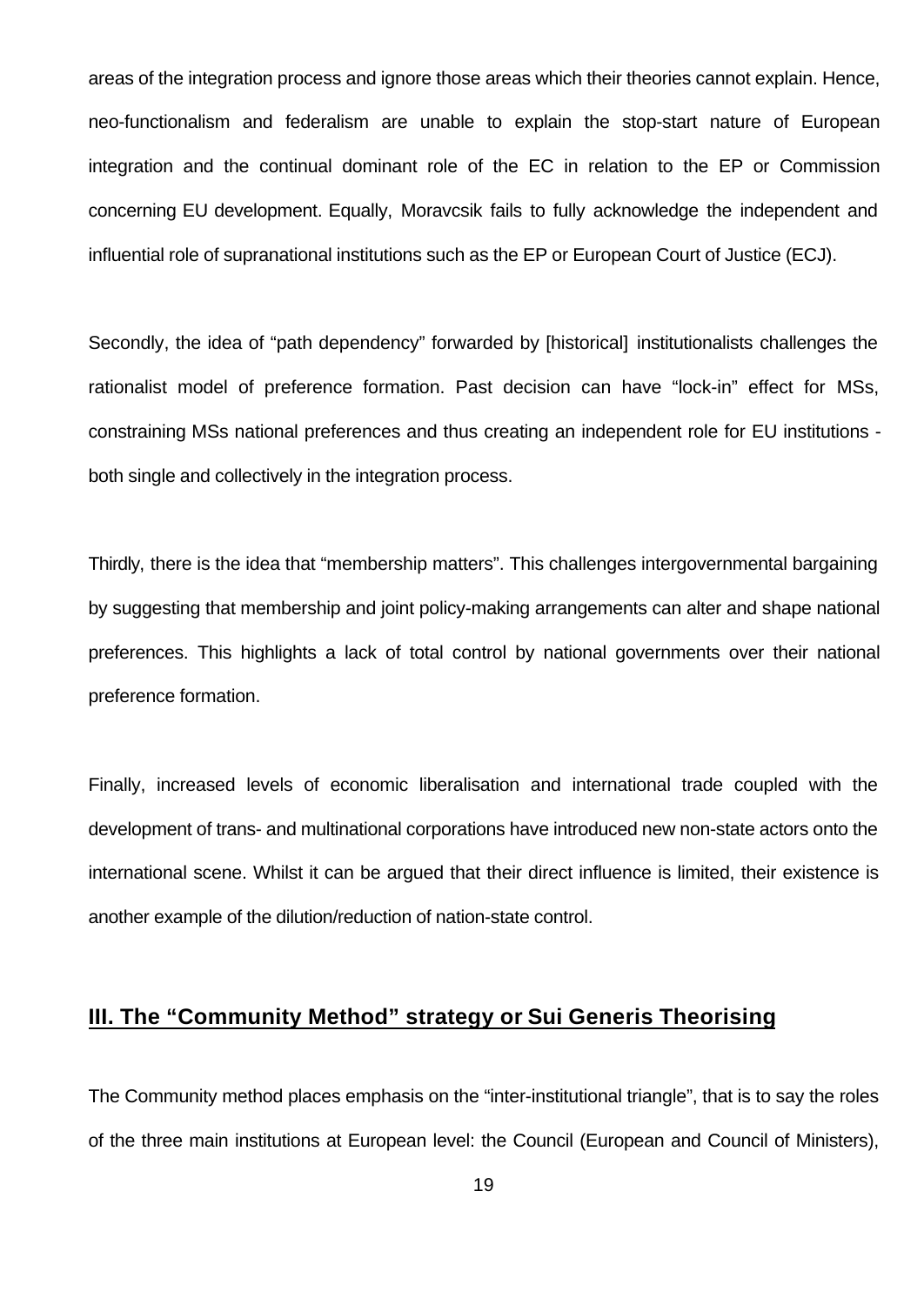The European Commission and the European Parliament. The Community method can be described as in keeping with the maximalist interpretation of the term EU integration, in the sense that the supranational level (including the European Council) replaces the nation-state in certain policy fields. The different but essential role of each of these institutions in the formation and development of policy and the nature of the Union is essential to the Community method theory. The theory sees the Commission as the initiator of policy, The Council of Ministers, acting mostly by QMV as the decision-maker, the EP acting as joint decision-maker alongside the Council under co-decision and the ECJ as the judicial control. The fundamental principle behind this theory is the important balance between these three institutions, in order to ensure the EU represents the interests of its citizens and its composing MSs. The theory doesn't exclude the development of a more supranational Union; however it also does not underestimate the important and influential role of the European Council as a European intergovernmental institution, a criticism that can be directed towards the federalist theory.

The Community method can be seen as a sui generis theory, a theory that explains the organic development of the EU as a process, without hinting at a specific finality. In recent years the Community method has been criticised as no longer being relevant and unable to allow the EU to adapt itself in order to efficiently tackle new problems. I personally disagree with this analysis. By not having a distinct finality for EU integration, the Community method is far from being outdated or rigid. On the contrary, it is flexible and adaptable, as it does not undermine the supranational or the intergovernmental elements of the EU. It neither rules out the possibility of an empowered supranational element, nor does it say such a development is inevitable. It can be seen as a pragmatic theory, which describes the ad hoc nature of EU integration and its evolution. It places the emphasis of future EU development on the individuals within the three institutions and on their personal capacities or desires to strengthen one or all of the institutions. The theory highlights the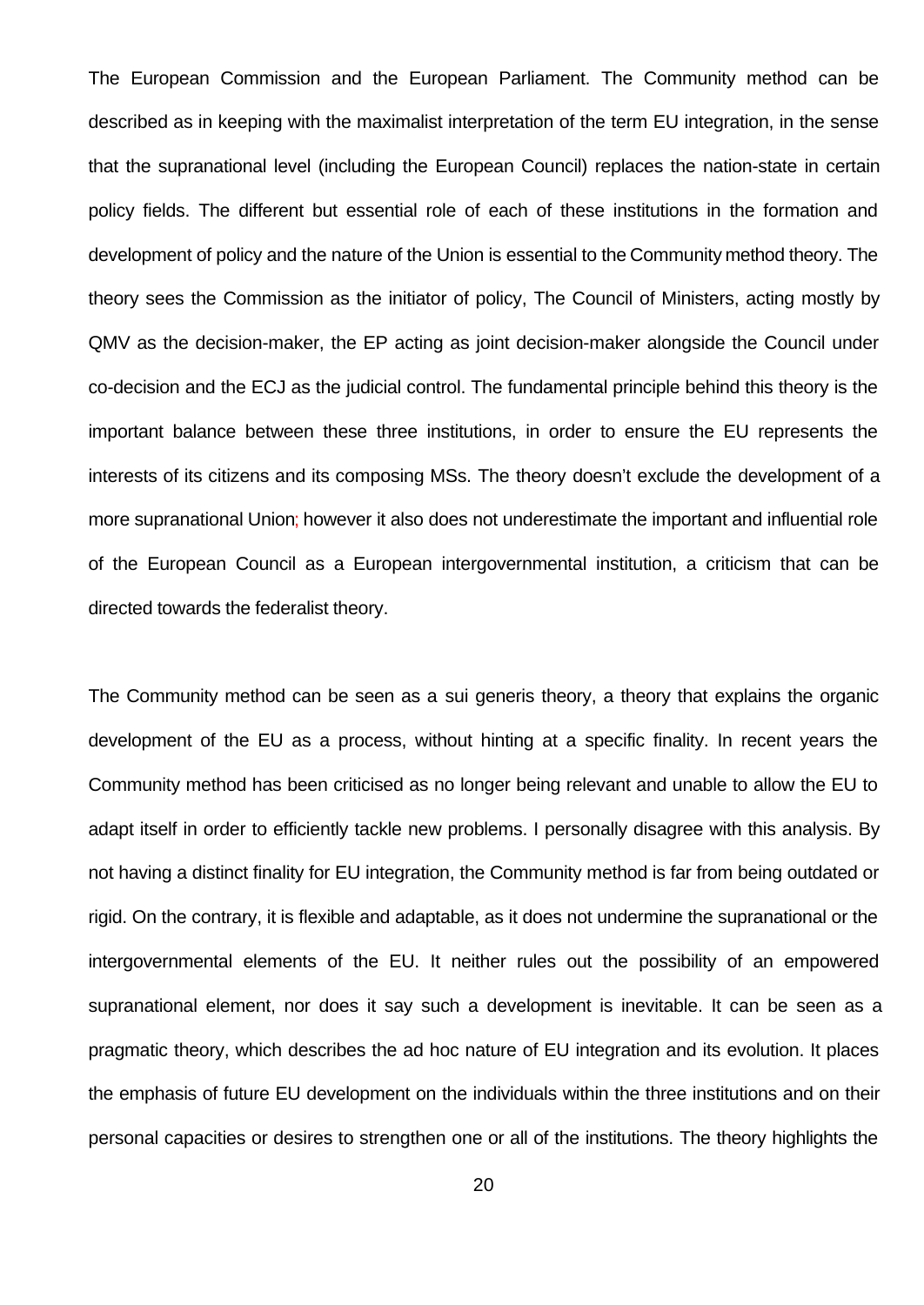importance of each institution and its own particular role in the functioning of the Union. Whilst any alteration in the balance of power between these institutions in favour of one or another is possible, the Community method insists that both intergovernmental and supranational institutions will have a continued role to play.

This theory represents the model by which the EU has developed thus far. Joschka Fischer believes the Community method only has:

*"une utilité limitée pour l'intégration politique et la démocratisation de l'Europe".<sup>21</sup>* I believe the theory's acknowledgement of a specific and individual role for each of the institutions has been successful in allowing adaptation and development in the past. It is clear that a federalist like Fischer will find an adaptation or evolution of the Community method as an inferior reform solution to a classical federal Union. However, the combination of intergovernmental and supranational elements in the Community method, and its flexibility on the weighting of these two opposing elements, make it a more likely option when searching for consensual backing. I therefore believe that certain elements of the theory will remain pertinent for the future development of the EU's institutional framework.

# **IV. The EU of Today and Tomorrow: a Confederation, a Federation or a Combination?**

When considering federalism as a model for future EU integration, it is important to put the EU's past developments in a larger historical context. After the war, economic integration at EU level was acceptable to all 6 founding MSs. This consensus went as far as allowing the creation of the

<sup>&</sup>lt;sup>21</sup> Joschka Fischer's speech in "Le nouveau débat sur l'Europe", p 186, Presse d'Europe, 2002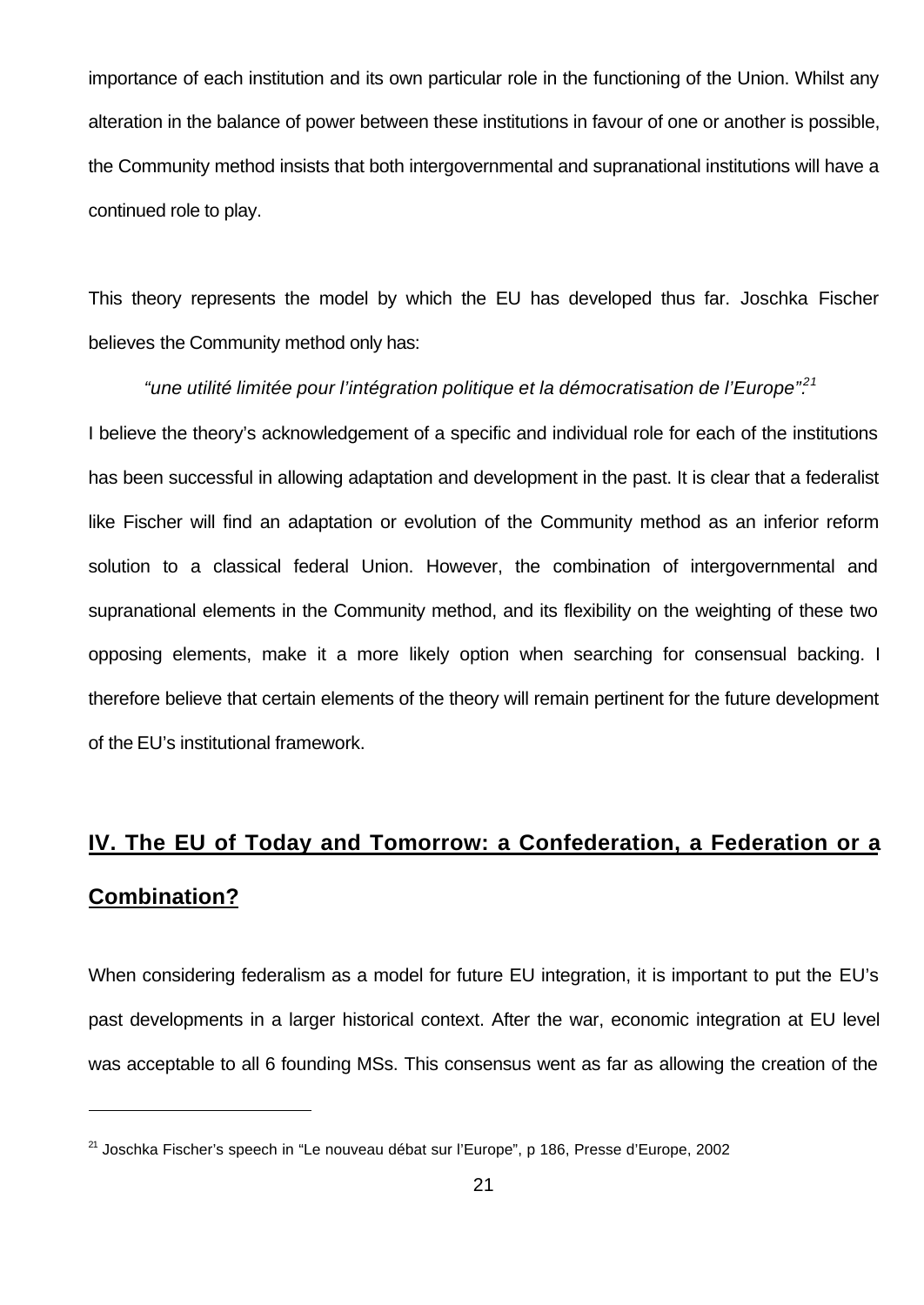first supranational entities, such as the European Coal and Steel Community. However, the idea of political integration was deemed too radical or simply impossible at this time. Political unity, and the development of common policies in the fields of defence, foreign policy and external relations, was and remains to this day relatively weak. This lack of European political unity becomes clear when compared to the power and functions exercised by the long established nation-states of Europe. Such a lack of unity must be born in mind when considering the viability of a federal Europe today.

When one looks at the development of the USA into a federation, one immediately notices an important difference between the USA and a federal vision for Europe. Even before the American Civil War each of the states accepted the federal level as the legitimate authority in the fields of defence and security. It was this political unity which allowed the federation to exist and evolve. The concentration of power at federal level in internal (e.g. economic) as well as external affairs came about only afterwards.

In the case of EU integration, we see the exact opposite scenario. The appearance of the nationstate in Europe marked the start of the modern era and the end of feudalism. Industrial development and the creation of market economies increased the necessity for central control and authority. Trade, including international trade, led to nation states developing independent national policies including defence, security and external affairs. A concentration of power at nation state level reinforced political, economic and cultural unity of European countries.

At this time, any examples of co-operation between nations were seen as bi-lateral co-operation between sovereign nations. An extension of this idea of sovereign co-operation from bilateral to multilateral level, is the creation of a confederation. Strong sovereign nation states, coupled with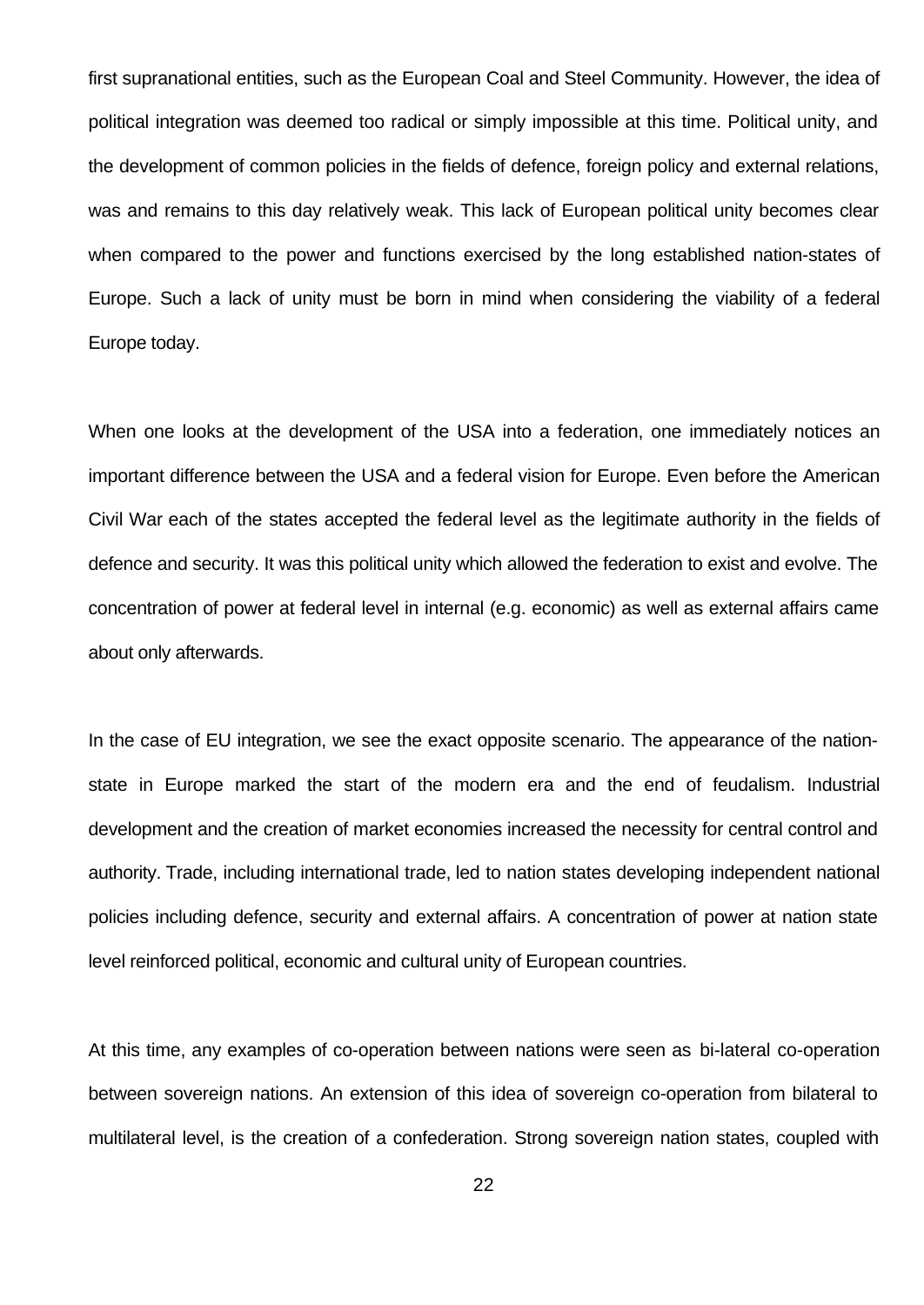increased levels of nationalism throughout Europe in the 19th and 20th centuries, promoted the exclusive vision of national unity. The development of often diverging but ultimately **national** policies, especially amongst the large MSs of the EU, has evolved over a long period of time.

I believe this rationale could be used to explain why the national level and the nation state still play an important role in the political and cultural identities of European nations today. Moreover, this rationale might explain the UK's and France's attachment to the importance of the national level and their desires to ensure national control at EU level is preserved, namely through a strong European Council. Furthermore, this rationale could also explain the difficulty federalism has in convincing politicians and citizens alike that additional reduction of national power is essential in order to have a strong and effective federal EU that is a major power in both internal and external affairs. In an EU federation sovereignty would only exist at the EU level. $^{22}$  Several MS, including France and the UK, seem unwilling to give up their national sovereignties completely, which still exist, to a larger or lesser extent, in the current EU system. It is understandable that such "old" states, which have established national policies and interests over centuries, are wary about handing over this power to "young" supranational institutions. It will naturally take time for such a wariness to dissipate.

The unique combination of confederal and federal elements in the EU can be seen as either a strength or a weakness. More intergovernmentalist minded nations emphasise the confederal elements as a strength. Multiple sovereignties are essential for EU action to be democratically legitimate and to ensure such collective actions at EU level are unanimously agreed upon. The

 $22$  Sovereignty is defined here in this sense of the supranational level alone enjoying the "competence of the competence".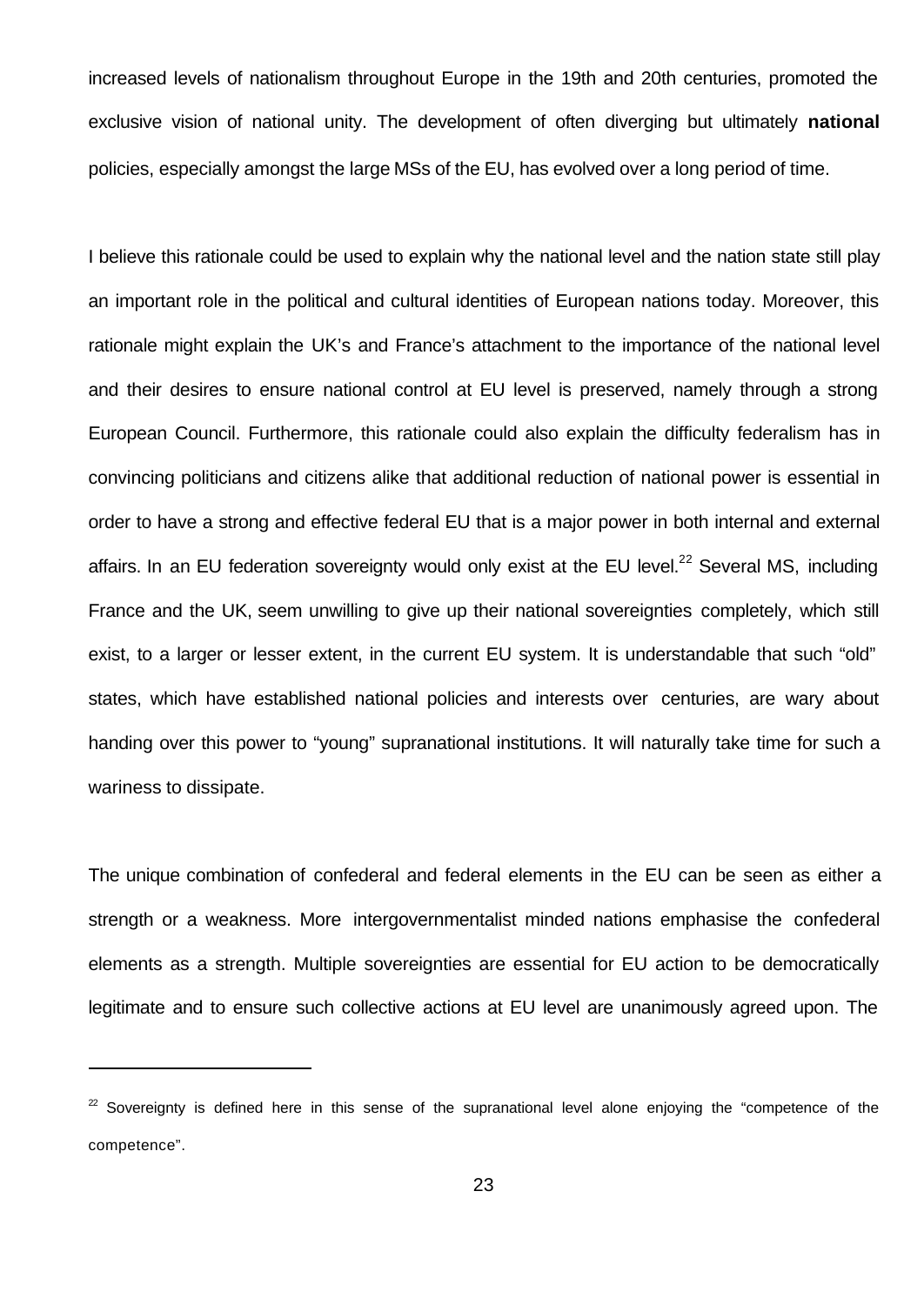intergovernmentalists are wary of the federal elements in the EU and are unsure of handing up power to a supranational level they deem less democratically legitimate than the nation state and less representative of their particular national interests. Intergovernmentalists emphasise the political, economic and cultural specificities of the MS and feel preservation of this diversity can best be assured through strong confederal elements. They see the concepts of nation-state and national sovereignty as still being relevant to modern European societies and the project of European integration.

Federalists, on the other hand, see the confederal elements in the EU as a weakness and the cause of an non-unified and weak supranational level. They question the relevance of a strong nation-state and the importance placed on national sovereignty in a modern, globalised world. Federalists emphasise the existence of certain values, ideas, beliefs and systems, be they economic or political, which are common to the European continent. They believe a federal EU would be the best answer to common modern and post modern challenges or threats such as globalisation, environmental issues, security issues, international crime or terrorism. All these issues affect each MS and therefore collective action is both appropriate and necessary. The inherent trans- or international nature of these issues highlights the nation states' inability to act effectively in a national context. Thus, a federation is not only desirable but also essential in the 21st century.

I personally am unsure as to how we can most accurately describe the EU of today. I am even more unsure of what the EU of tomorrow will be like. What is certain, however, is that today's EU is undoubtedly something more than a confederation but cannot be described as a federation. Whilst I can understand the appeal of a federal EU, it seems an unrealistic goal in the short term. Currently, the passage from a confederation to a federation is neither a guarantee nor a desire of all MSs.

24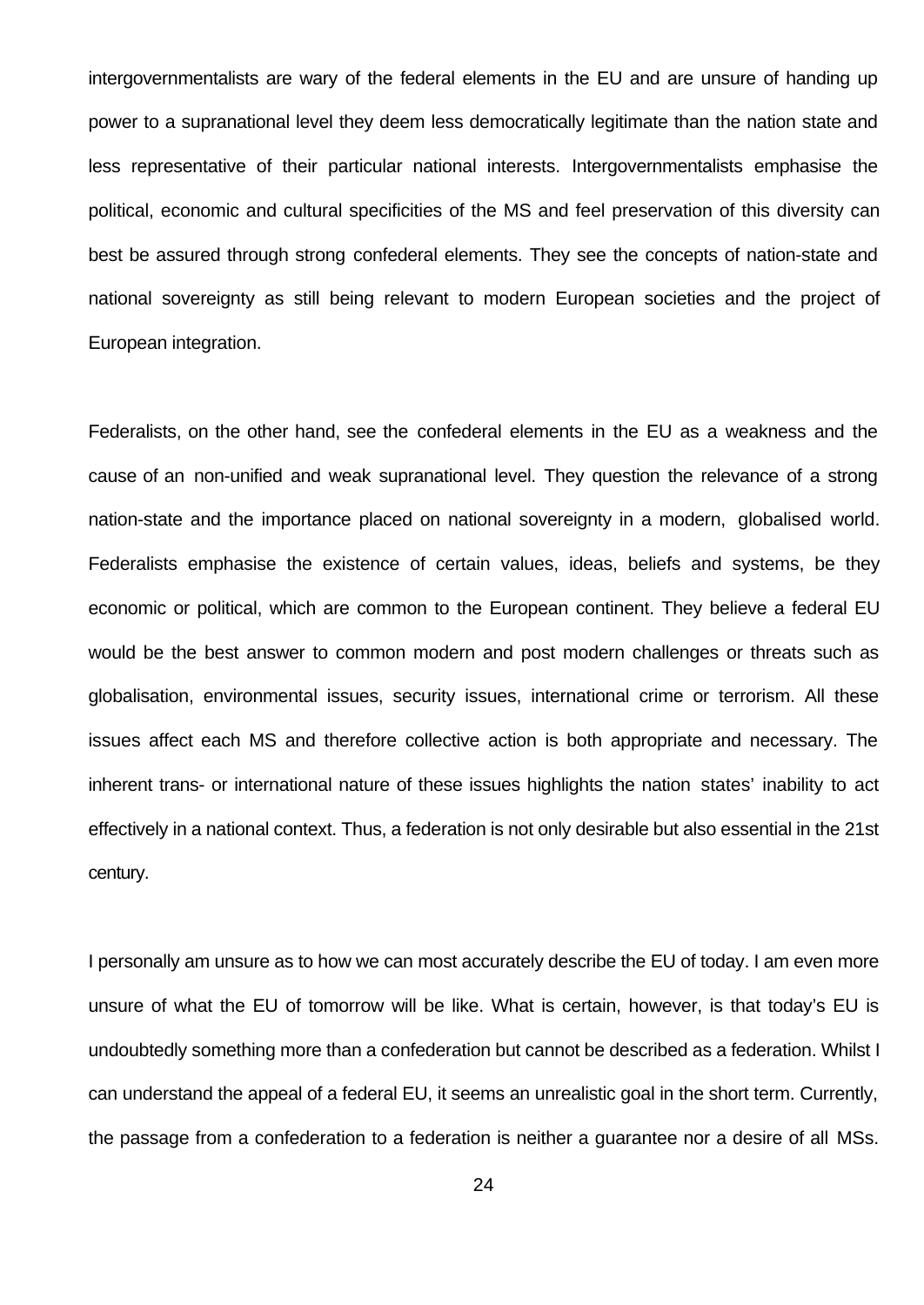This leaves us to ponder what the chosen path for further integration will be. In general, I see intergovernmentalism and the preservation of national sovereignty as backward looking and defensive. I see federalism as a more modern, open and forward-looking option.

We will now look at British, French and German policies and visions for EU integration. Analysis of these policies will highlight the lack of unity and clarity in the MSs' views of the EU project's finality. It will also question the pertinence and desire for ever-greater levels of integration and evolution at supranational level.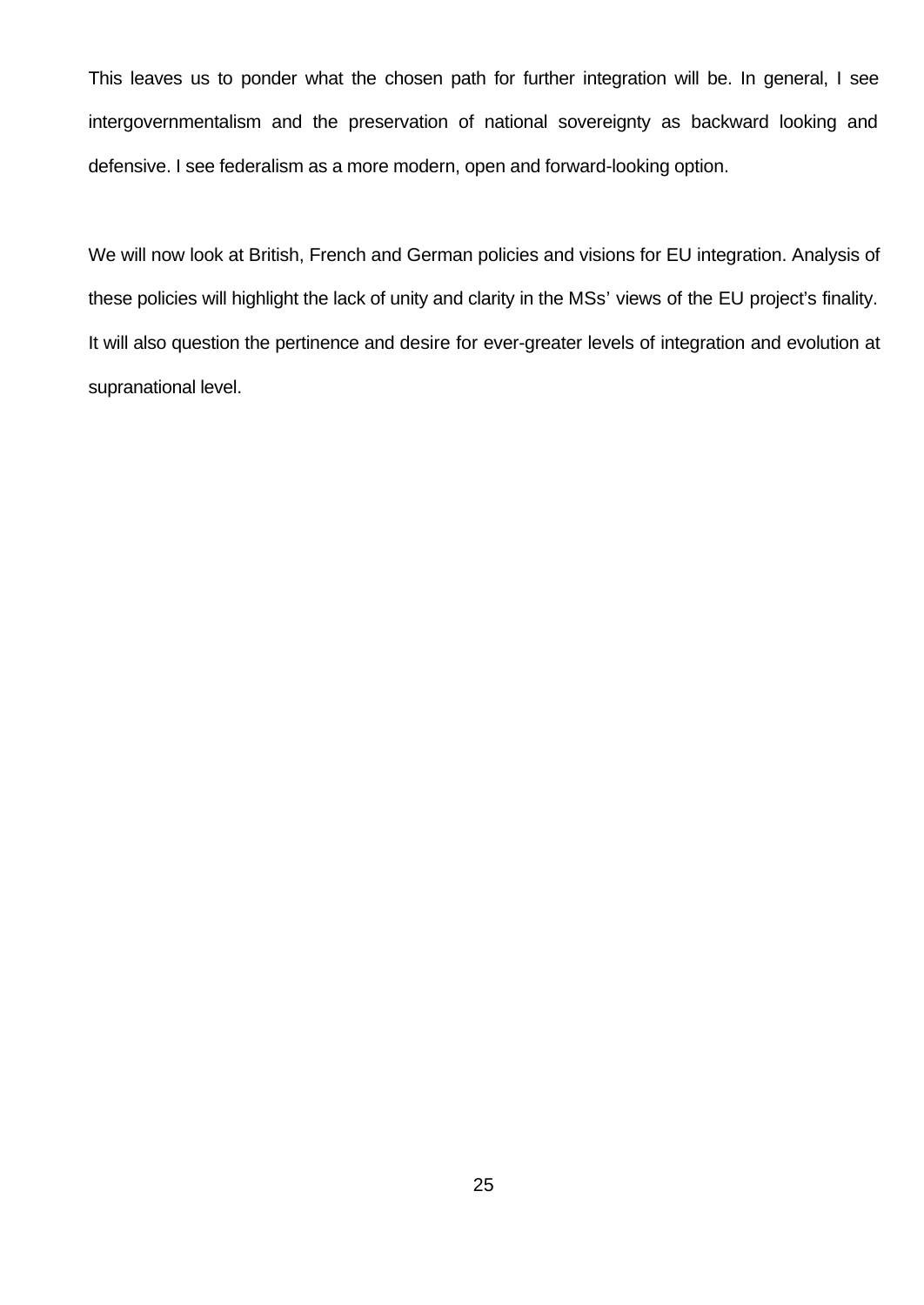# **PART TWO: DEVELOPMENT OF BRITISH, FRENCH AND GERMAN EUROPEAN POLICIES AND STRATEGIES**

### **I. The United Kingdom (UK)**

#### *A/ Historical analysis of the evolution of UK EU policy*

The UK represents one of the EU's biggest and richest MSs in terms of population, economic power, wealth, history and culture. However, the UK's European policy traditionally differs from those of other large, continental MSs in a number of areas and for multiple reasons.

Firstly, it is important to consider the geographic specificity of the UK as an island. The UK traditionally feels not quite truly part of the EU, due to it not belonging geographically to the continental European mainland. This "island mentality" has been compounded by Conservative Prime Ministers (PMs) such as Mrs Thatcher or Mr Major, who untiringly spoke of UK/EU relations as conflictual. They created, for example, the idea of "us and them" and often referred to trips to Brussels as "going to Europe". In itself, there is nothing about being an island, and therefore not being part of the continental mainland, which justifies this isolation or distance between the UK's position and those of other EU MSs. Indeed Ireland, geographically one of the UK's closest neighbours, is also an island; yet it represents one of the most pro EU MSs and is a successful example of the importance EU membership brings. It is historical, rather than geographical reasons that are more revealing when it comes to understanding and explaining the UK's EU policy.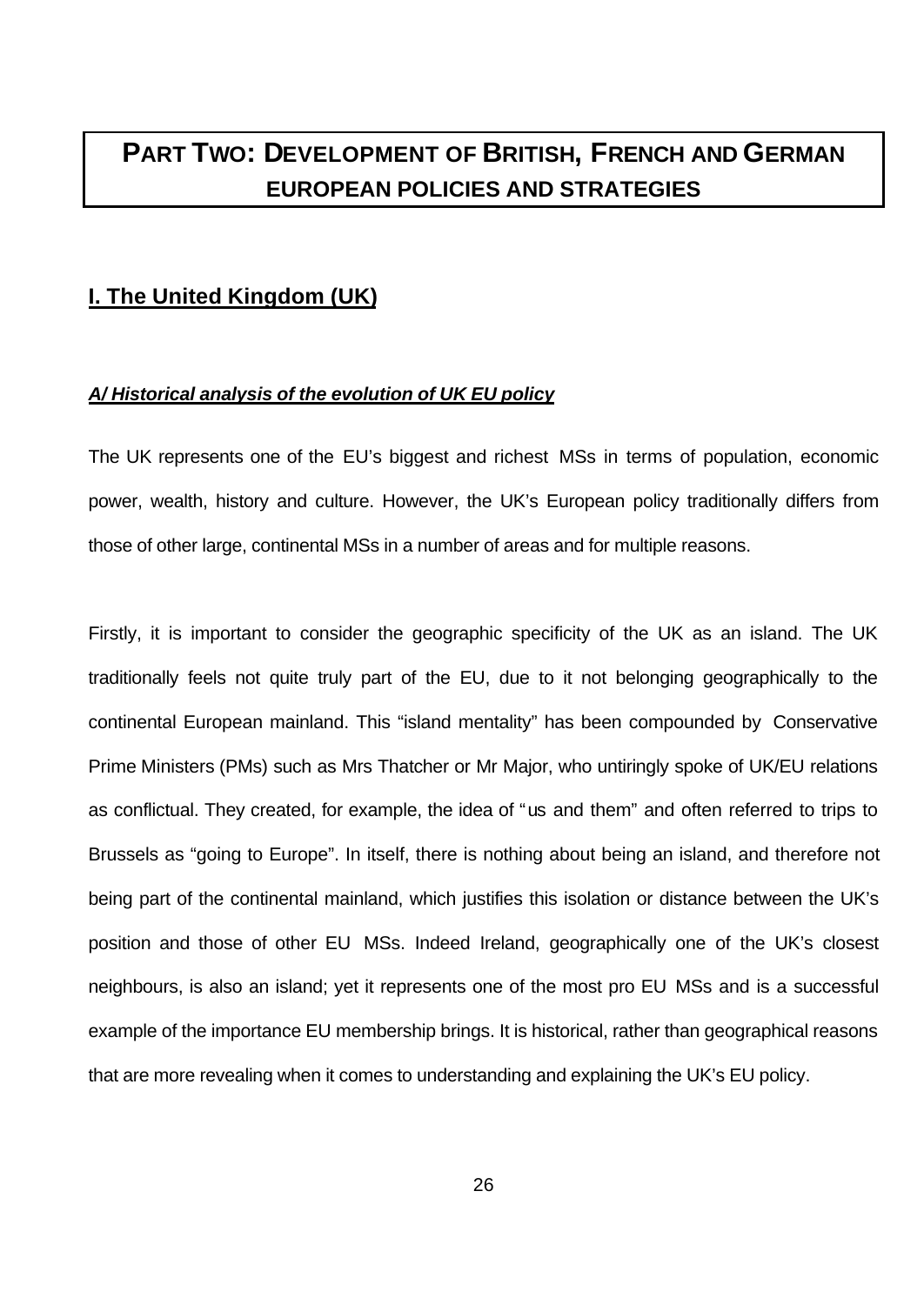As an old and established country, the UK has a very strong and traditional view of the concept of the nation. This is compounded by the fact that the UK has no written constitution. The relative homogeneity of British society until the 20th century, combined with the enormous power and wealth associated with both the British Empire and later with the Commonwealth, meant that the concepts of nation-state and sovereignty were equally strong. The historical importance of these concepts goes some way to explaining the UK's unease at the idea of independent supranational institutions. To this end, federalism is often referred to as the "F" word, an allusion to something offensive and undesirable. A preference for intergovernmentalism, where each MS retains its sovereignty, is thus understandable.

The prestige and economic power of the Commonwealth and the relatively small amount of physical, economical and political damage caused by World War II were the main reasons why the UK was not a founding member of the EU, despite other MSs' desires for it to be so. The quick demise of the Commonwealth and the relative economic superiority of mainland European economies vis-à-vis the British economy meant that the UK finally joined the EU in 1973.

It is important to remember that EU development since 1945 is based on the Westphalian model of nation-states. This model naturally opposes the development of supranational entities. The UK played an influential role in shaping EU integration post 1945. From the very start of the EU project the UK was against political integration and the development of a supranational Europe. At this time, increased co-operation between European countries was a key demand of the US government in exchange for economic aid in the form of the Marshall Plan. However, the US government's true desire for the development of a strong, united political Europe was as uncertain then as it is today. What seems curious is that, in refusing to participate in political co-operation post 1945, the UK rebuffed US demands, yet still remains their closest ally.

27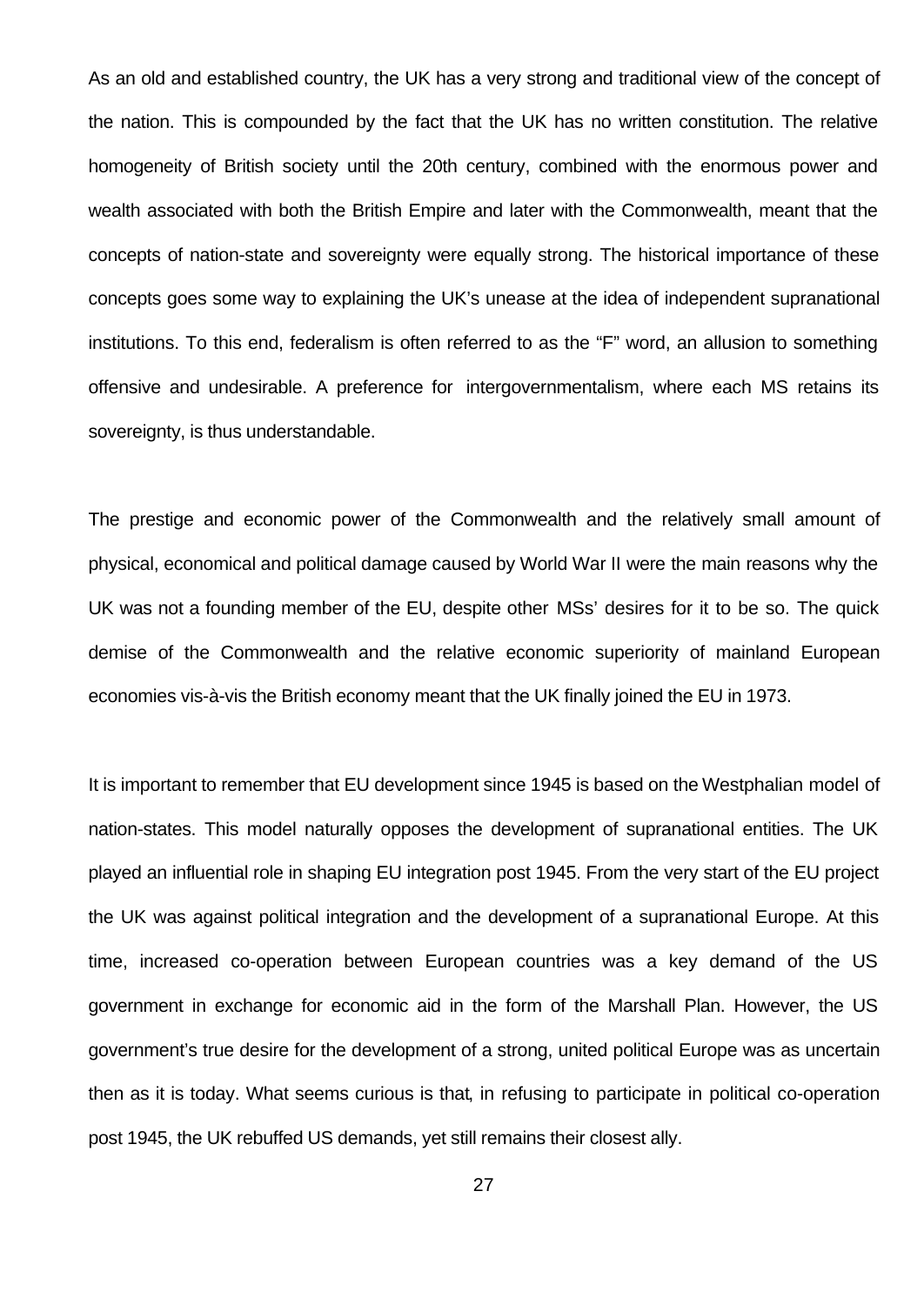Whilst the UK opposed the development of supranational institutions, it was a founding member of several key international organisations, including the OECE in 1948, the Council of Europe and NATO in 1949 and EFTA in 1960. The common feature of all these organisations is their intergovernmental nature. The UK's willingness to co-operate, as long as this co-operation is intergovernmental, is a key feature of UK EU policy from 1945 until the present day.

The contrast between the UK's penchant for intergovernmentalism and France and Germany's acceptance of supranationalism reveals fragmentation within Europe's economic and political development. This lack of consensus for EU supranational development post 1945 can still be seen as affecting current EU development. It explains the continued strength of intergovernmental institutions, as each MS can be sure that within such institutions their national interests will not be ignored (veto right).

The UK's date of entry into the EU is also important when searching for reasons for UK euroscepticism. Joining in 1973, the UK didn't enjoy to the same extent the economic gains of the boom years of the 50s and 60s. By the early 70s economic recession hit in, fuelled by the oil crisis. High levels of inflation and unemployment led to social unrest and public sector strike action. Consequently, the British public immediately associated EU membership with hard times. This lead to public resentment towards the EU, albeit unjustifiably. This was also due, in part, to the continued economic superiority of other EU MSs, especially Germany.

Another consequence of the events of the seventies was the rise to power of Mrs Thatcher in the early 1980s. Her neo-liberal economic policies were in stark contrast to traditional European visions of society and fundamental EU ideas such as solidarity and co-operation. Mrs Thatcher's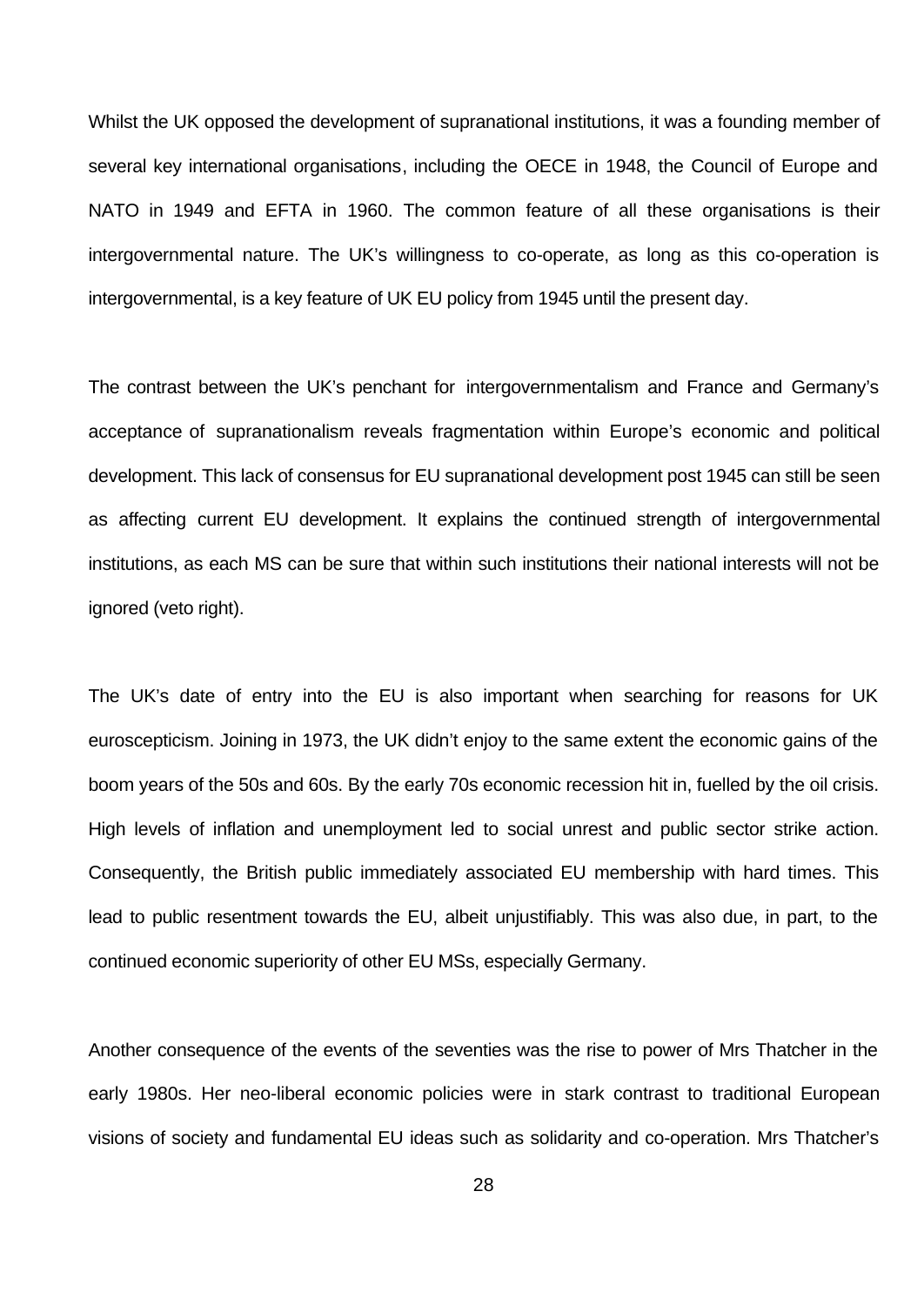personal friendship and shared political and economic beliefs with Mr Reagan strengthened the already close alliance between the UK and the USA. To this day British/American relations remain an essential priority of British policy. This "special relationship" has become all the more important for the UK over recent years, since the USA has become the sole superpower. Hence, the UK has diplomatic, economic, security and strategic investments in its relations with Washington. The linguistic tie between the UK and USA is certainly another factor for the strength of UK/US relations.

The UK has always been considered a problematic partner within the EU. It has often been unclear as to the UK's commitment to the EU, mainly due to this ardent relationship with the US. The UK rebate at Fontainebleau, UK opt outs concerning Economic and Monetary Union (EMU) and the Social Charter at Maastricht and the UK's refusal to participate in Schengen are just a few examples of the difficult nature of the relationship between the UK and its EU partners. The priority of UK/US relations upset other EU MSs and led to an increased distancing between their EU visions and that of the UK. Consecutive PMs have attempted, in differing degrees and with differing amounts of success, to find the balance between UK/US and UK/EU relations. Mr Blair has a vision of the UK as the bridge between the EU and the US. $^{23}$  The problem is that this is not a vision that is shared or desired by other European MSs.

I regrettably feel that the UK's EU policy, more so than any other MSs' policy, must be characterised as selfish and uncompromising. Historically, the principles of solidarity and the common good seem to me to be a lot weaker in the UK than in other European states. This is principally due to an Anglo-American vision of society and individuals. Consecutive Conservative governments' policies reduced trade union power, made low levels of investment in the public

 $^{23}$  "Europe's political Future" Speech by Mr Tony Blair at the Polish Stock Exchange, Warsaw, 6th October 2000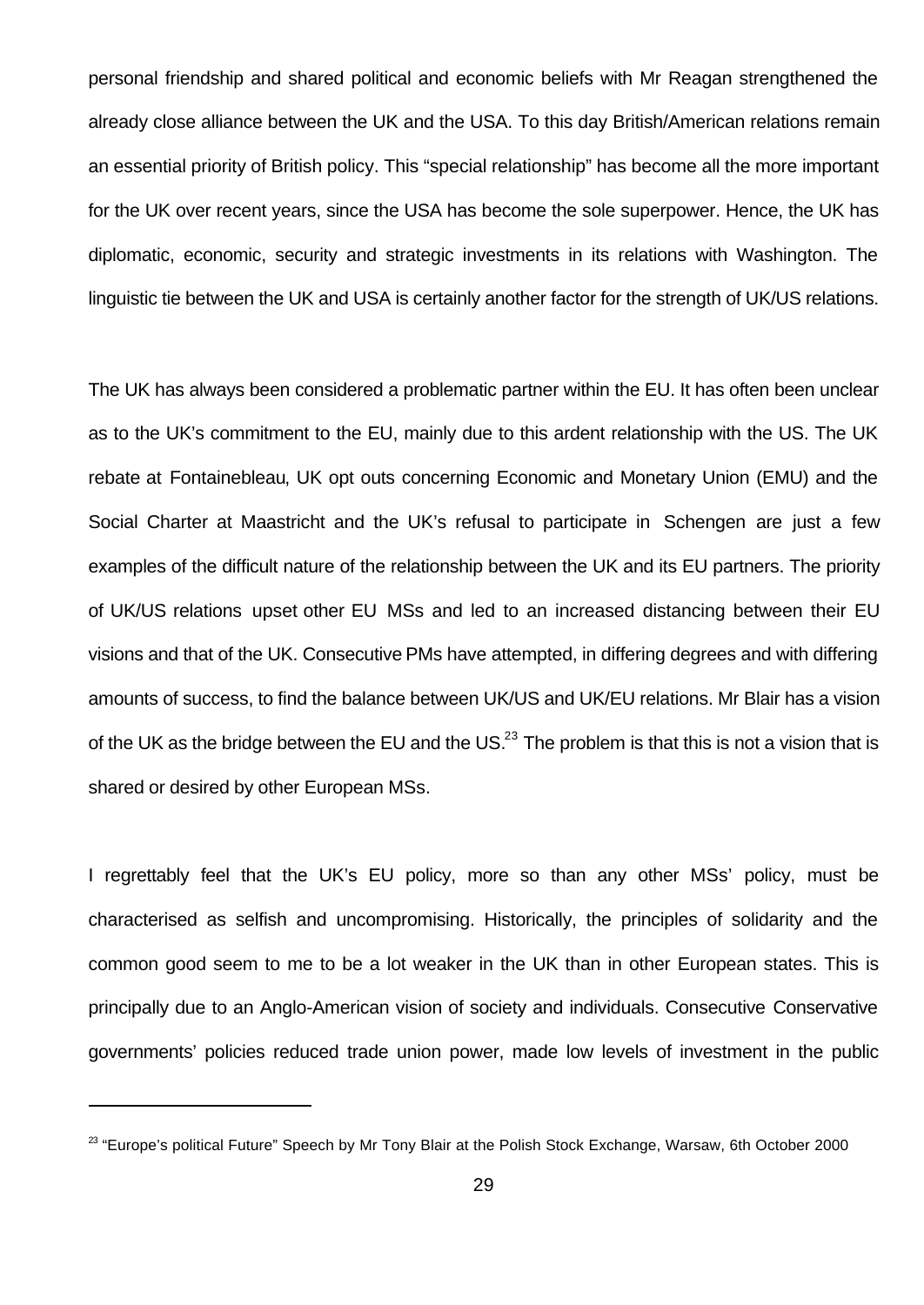sector, initiated wide spread privatisation of previously nationalised industries and placed an important amount of prestige on the entrepreneur and the self-improvement of the individual. Such policies can arguably be seen, in part, as one of the reasons for the UK's relative economic strength in recent years, thanks mainly to increased labour market flexibility. However, such policies can equally be blamed for wide scale unemployment, increased levels of social exclusion and an ever-increasing gap between rich and poor. These policies are in direct opposition to the ideals of the EU and the policies of several mainland EU MSs. On a more positive note, we must acknowledge the UK's excellent record in respecting deadlines for implementing EC Law or adapting national law to conform with EC law. In this respect the UK can be seen as the good pupil, giving a positive example to other EU member states, including France and Germany. Such readiness to promptly accept EC law is not in keeping with the UK's distaste for supranationalism. It does, however, underline the UK's respect for its legal commitments to the EU. It is the political and visionary elements of further supranationalism or even federalism at EU level, which the British have trouble accepting.

#### *B/ Blair's EU vision:*

Since the arrival of Mr Tony Blair at 10 Downing Street, there has been greater desire, or at least a perceived desire, to play a key role in the EU and in its evolution. Speaking about Europe's political future in 2000 in Warsaw, Mr Blair spoke of his desire for the UK to be an: *"influence at the centre of Europe".<sup>24</sup>* This speech, a British response to Fischer's speech in Berlin, highlighted the evolution of UK EU policy. Speaking of Europe as a simple free trade area, Mr Blair said this vision:

 $24$  Ibid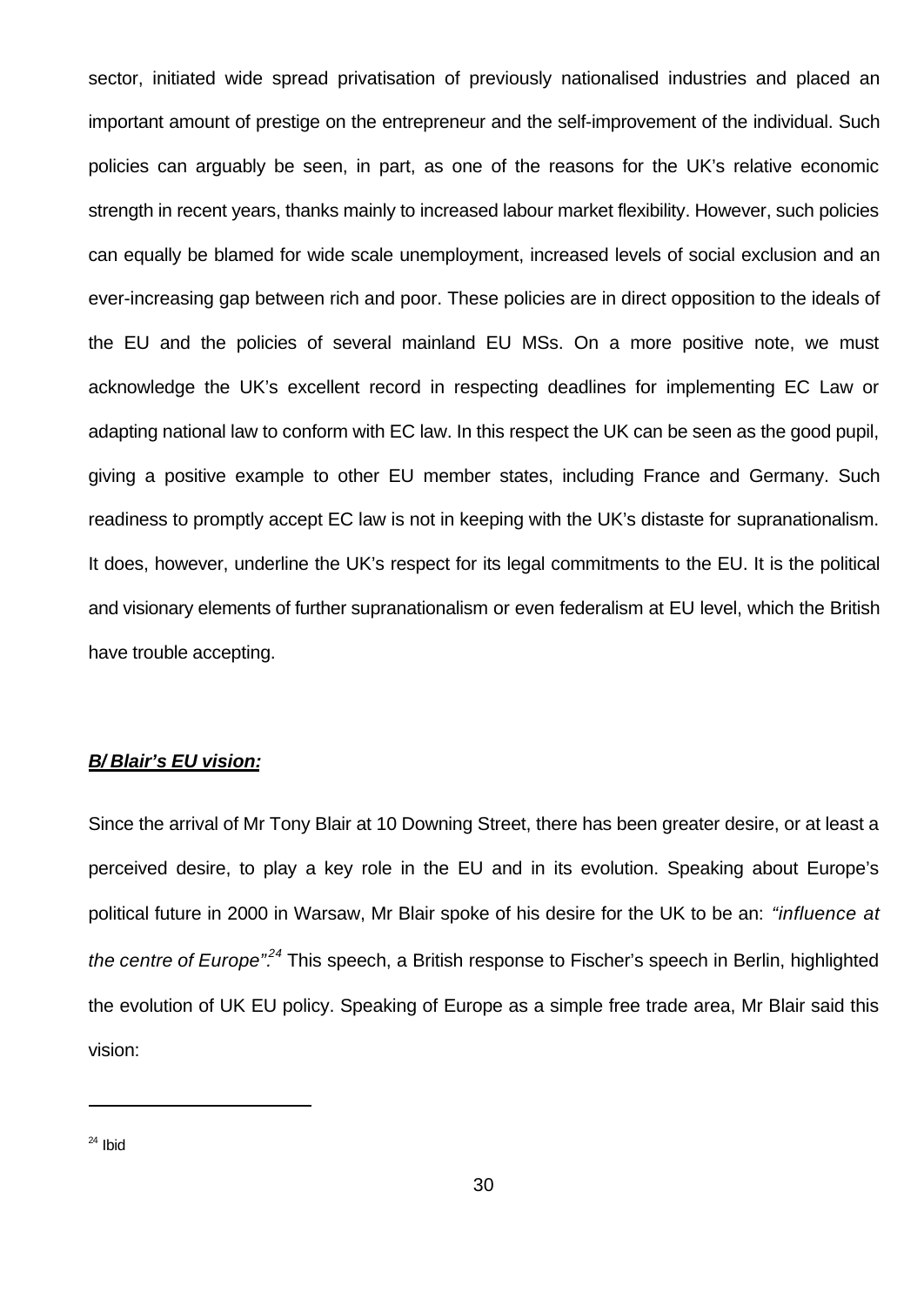*"nowhere near answers what our citizens expect from Europe... They want more than* 

*just free trade. They want: prosperity, security and strength*<sup>25</sup>

The UK realises that in a globalised world with new threats and challenges, it is no longer possible for sovereign nation-states to act alone. This realisation has meant that the UK, albeit primarily as it is in its own national interest, has started to accept the idea of a supranational EU. The priority for Blair's EU policy is for the UK to actively play its part in shaping the EU's evolution. In short, Blair's ambition is for the UK to be a *"full partner in Europe." <sup>26</sup>*

Later in the same speech, however, Blair rejects the classical federalist vision as a viable option for the Europe of today. Mr Blair's definition of federal, the creation of a European superstate, differs from that of Mr Fischer. Whilst Blair sees a federal Europe as:

*"subsuming nations into a politics dominated by supranational institutions" <sup>27</sup> ,* Mr Fischer underlines the importance of the preservation of national identities and cultures within the EU and argues that a European federation is the best way to safeguard this diversity:

*"C'est uniquement si l'intégration européenne conserve les États-nations dans une telle Fédération, qu'elle ne dévalorise pas" <sup>28</sup>*

Blair's rejection of a federal Europe as the best way of reforming the EU institutional framework at present is, in my opinion, both convincing and logical. Blair's most persuasive justification for rejecting a federal EU is that it: *"fails the test of the people".<sup>29</sup>* He states:

 $25$  Ibid

<sup>&</sup>lt;sup>26</sup> "Consolidating the EU" by Tony Blair at the SPD party conference, Nürnberg, 20th November 2001

 $27$  Ibid

<sup>&</sup>lt;sup>28</sup> Joschka Fischer's speech in "Le nouveau débat sur l'Europe", p 183, Presse d'Europe, 2002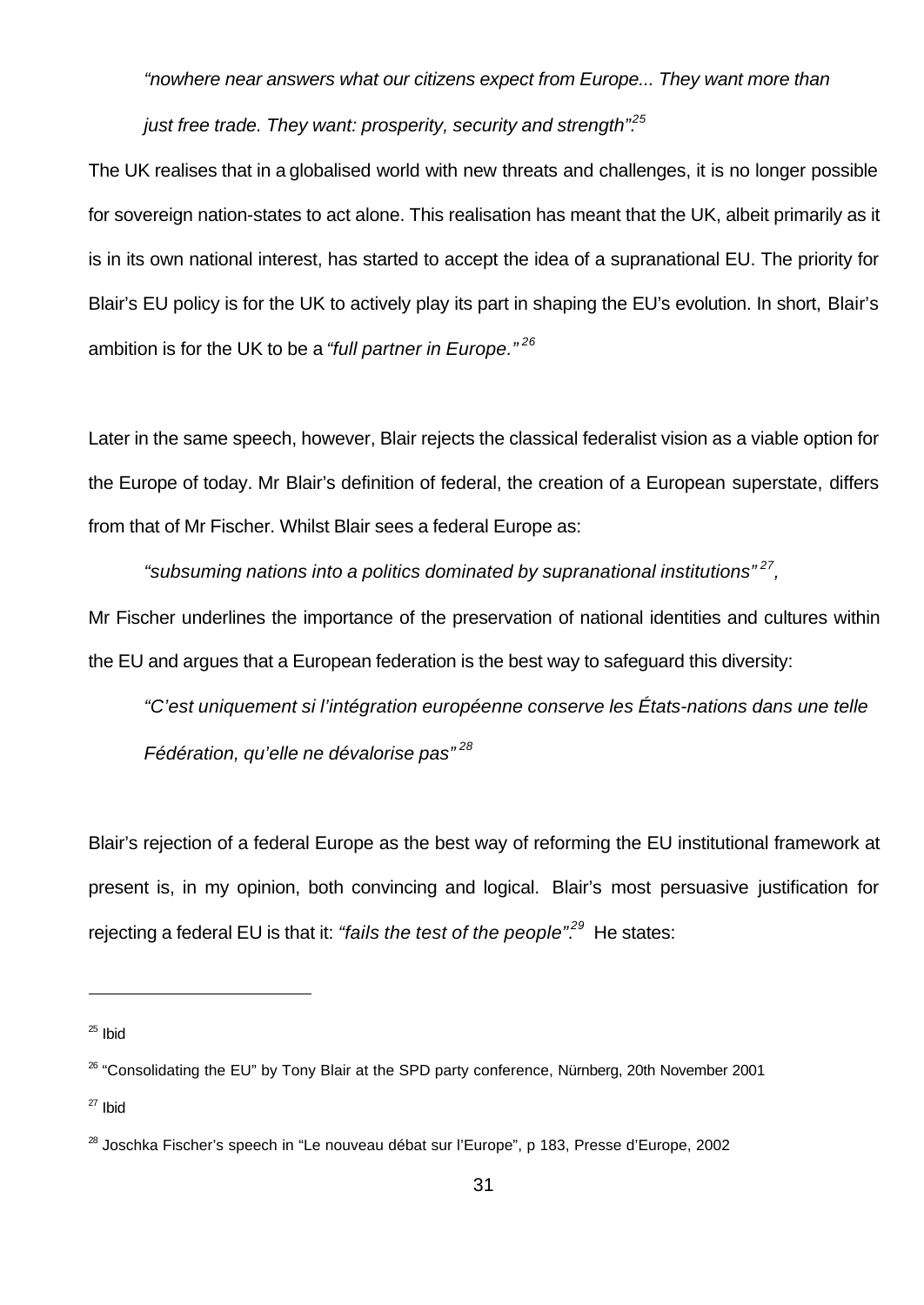*The truth is, the primary sources of democratic accountability in Europe are the directly elected and representative institutions of the nations of Europe - national parliaments and governments".<sup>30</sup>*

Blair goes on to say:

*"That is not to say Europe will not in future generations develop its own strong demos or polity, but it hasn't yet".<sup>31</sup>*

I wholly agree with this opinion. I believe Blair's view is a positive and open-minded one but at the same time a realistic one. Blair implies that a federal Europe might well evolve over the course of the first half of the 21st century. What's more, he does not say this would be a negative evolution, something that is typically associated with past British politicians. He simply states that it is unrealistic to consider this as a plausible option for institutional reform in the face of impending enlargement. It is for these reasons that for Blair, Europe should be defined as:

*"a Europe of free, independent sovereign nations who choose to pool that sovereignty in pursuit of their own interests and the common good, achieving more together than we can achieve alone. The EU will remain a unique combination of the intergovernmental and the supranational. Such a Europe can, in its economic and political strength, be a superpower; a superpower but not a superstate".<sup>32</sup>*

Mr Blair's vision of Europe, a Europe of nation-states is, to my mind a combination of intergovernmental and community method theories. Mr Blair's world vision represents another important divergence between himself and his French and German counterparts. Blair sees the

 $31$  Ibid

j

 $32$  Ibid

<sup>&</sup>lt;sup>29</sup> "Europe's Political Future" Speech by Mr Tony Blair at the Polish Stock Exchange, Warsaw, 6th October 2000  $30$  Ibid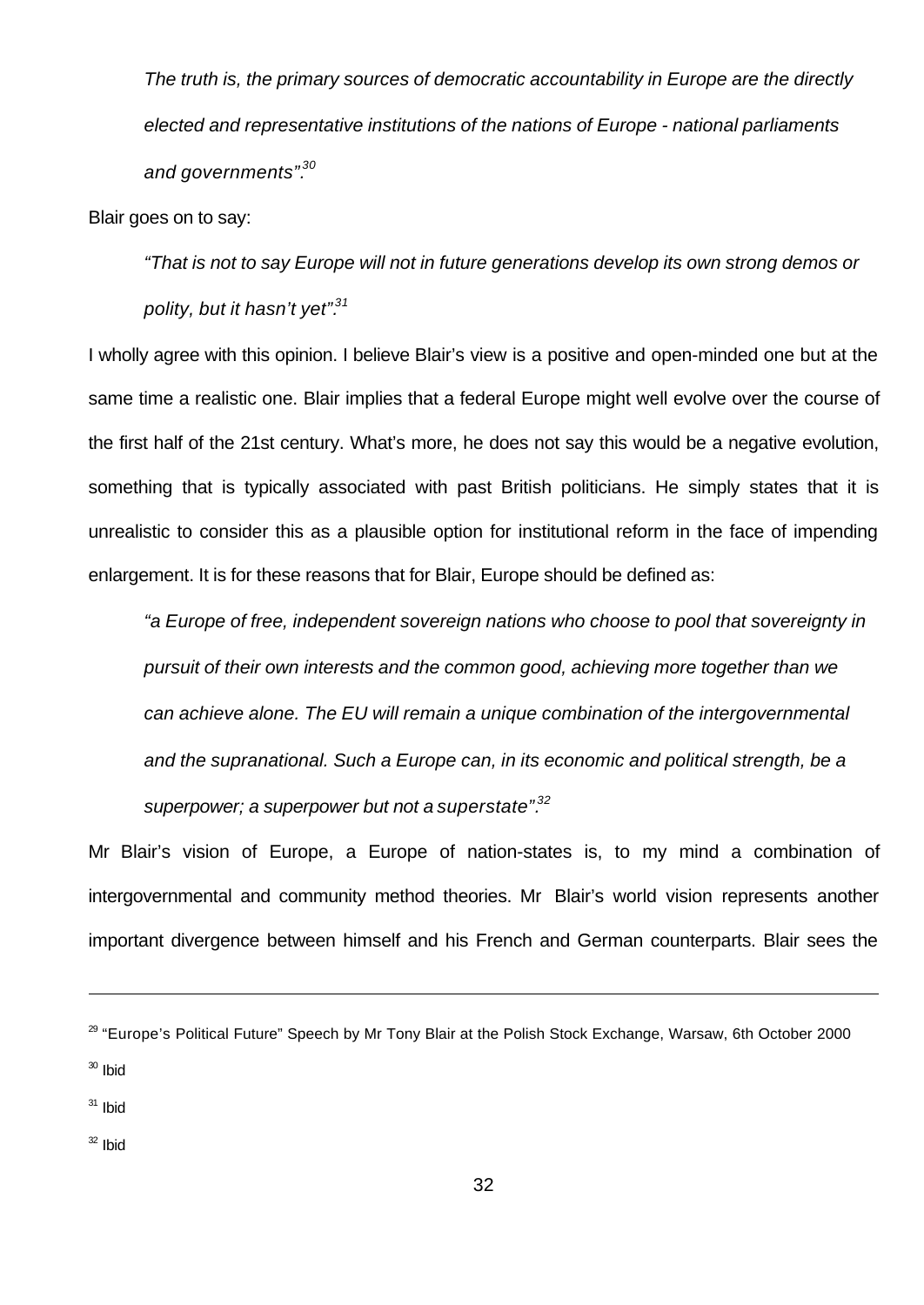existing and future world order as being uni or monopolar, that is to say the US will, in Blair's mind, remain the sole world superpower. The EU must therefore form a "partnership" with its Atlantic ally in order to try and influence US action. Through supporting the US as the sole pole of power, Blair believes the world will be a safer and more stable place. Contrary to this vision, Chirac and Schröder, as well as Putin, believe future world stability would be further enhanced in a multi-polar world. They see EU/US relations as unbalanced in a mono-polar world and believe the EU can only have a real influence on US policy if EU political unity is augmented.

Blair's European vision confirms my interpretation of the UK government's definition of the term "integration" in a minimalist sense. Further analysis of UK priorities in EU policy, including concrete proposals by the UK concerning institutional reform and the evolution of the EU and their analysis will be dealt with later in this paper. This further analysis will allow us to look in more detail at British EU policy in the context of EU integration theories.

#### *C. British visions of political and economic integration at EU level*

Despite a more open-minded and pragmatic view regarding European integration, especially political integration, I believe the UK still sees the EU as essentially an economic union, an area of free trade. Whilst in political speeches, such as his speech in Poland, Mr Blair speaks of the EU in terms larger than just economic or free trade, his refusal to give up the UK rebate shows the difference between rhetoric and action. I see this is an example of a lack of European solidarity or an acknowledged rejection of European social values.

Britain and Blair still think of Europe in terms of national interest and what they can personally get out of it, rather than what Europe would gain collectively if it were more united through supranational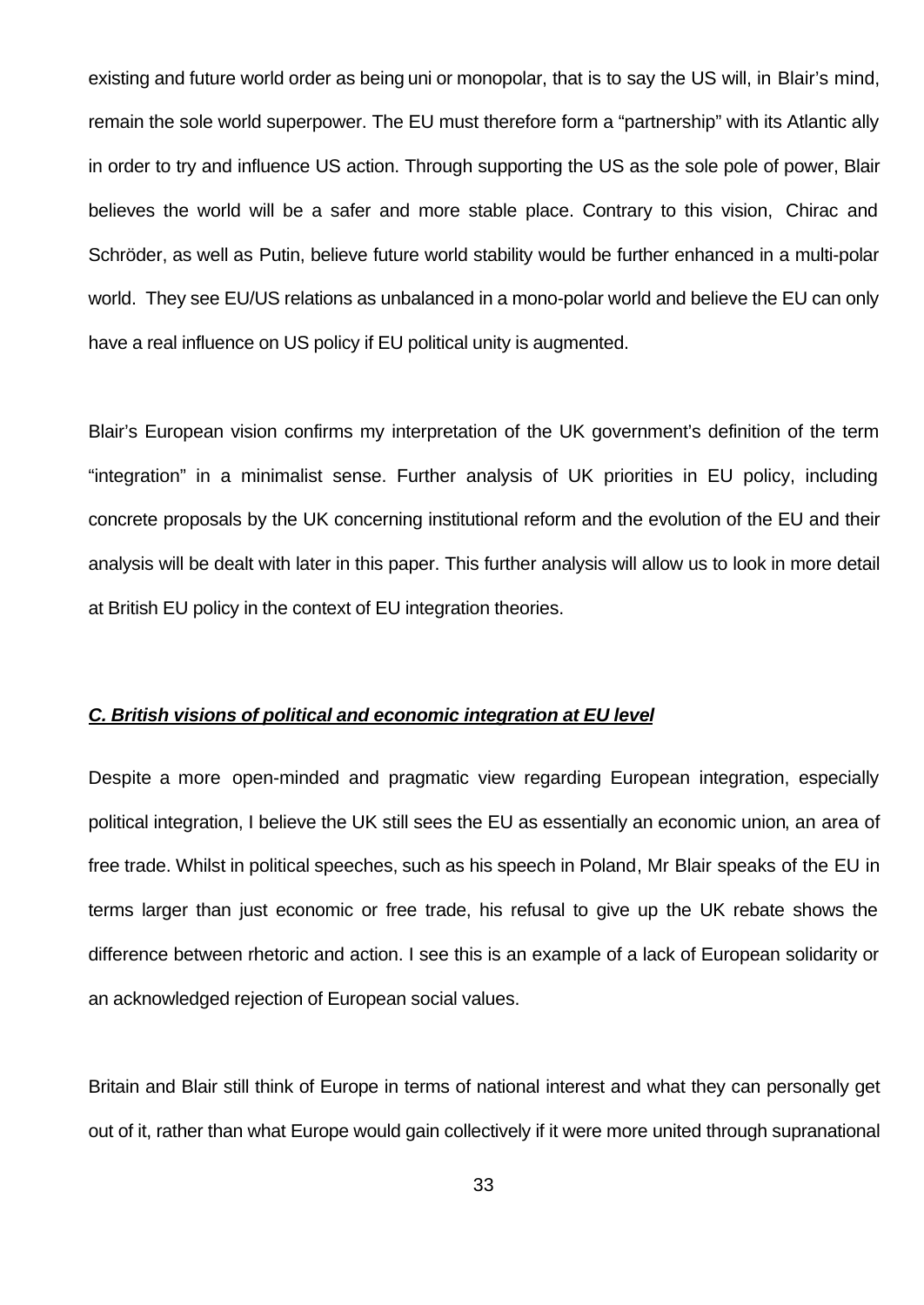institutional reinforcement. Whilst I see this is an understandable position, it is nevertheless regrettable and can be considered as damaging to EU strength and unity on the international scene (e.g. the effect of diverging MSs' positions on the Iraq war for the future Common Foreign and Security Policy [CFSP]). I believe convincing Blair and other intergovernmentally minded Heads of State to relinquish power in certain policy areas, in order to hand them up to supranational institutions, is the biggest challenge to a federal EU.

An important difference between British EU policy and French and German EU policies is the idea of political integration. Whilst the UK recently claims to be more open to the idea of greater political integration, this idea has been widely accepted as the EU's finality in France and Germany since the beginning of the European project:

*"The French and Germans were agreed that European integration would be political; it would be supranational, not just international." <sup>33</sup>*

In a speech outlining his vision on the future of an enlarged Europe pronounced in May 2001, Lionel Jospin, then PM of France, underlined this by saying:

*"Europe is first and foremost a political undertaking".<sup>34</sup>*

For its part the Bundesrat, Germany's second chamber made up of Länder (federated level) PMs, reconfirmed its conviction to European political integration in a decision reached on the 12th July 2002, where it stated:

*The European Union is to be a political union that is close to the citizen." <sup>35</sup>*

 $33$  "Franco-German friendship and the destination of federalism" by Dr Martin Holmes

 $34$  "The future of an enlarged Europe" by Lionel Jospin, 28th May 2001

 $35$  Bundesrat resolution Having regard to the themes of the Convention on the future of the EU, 12th July 2002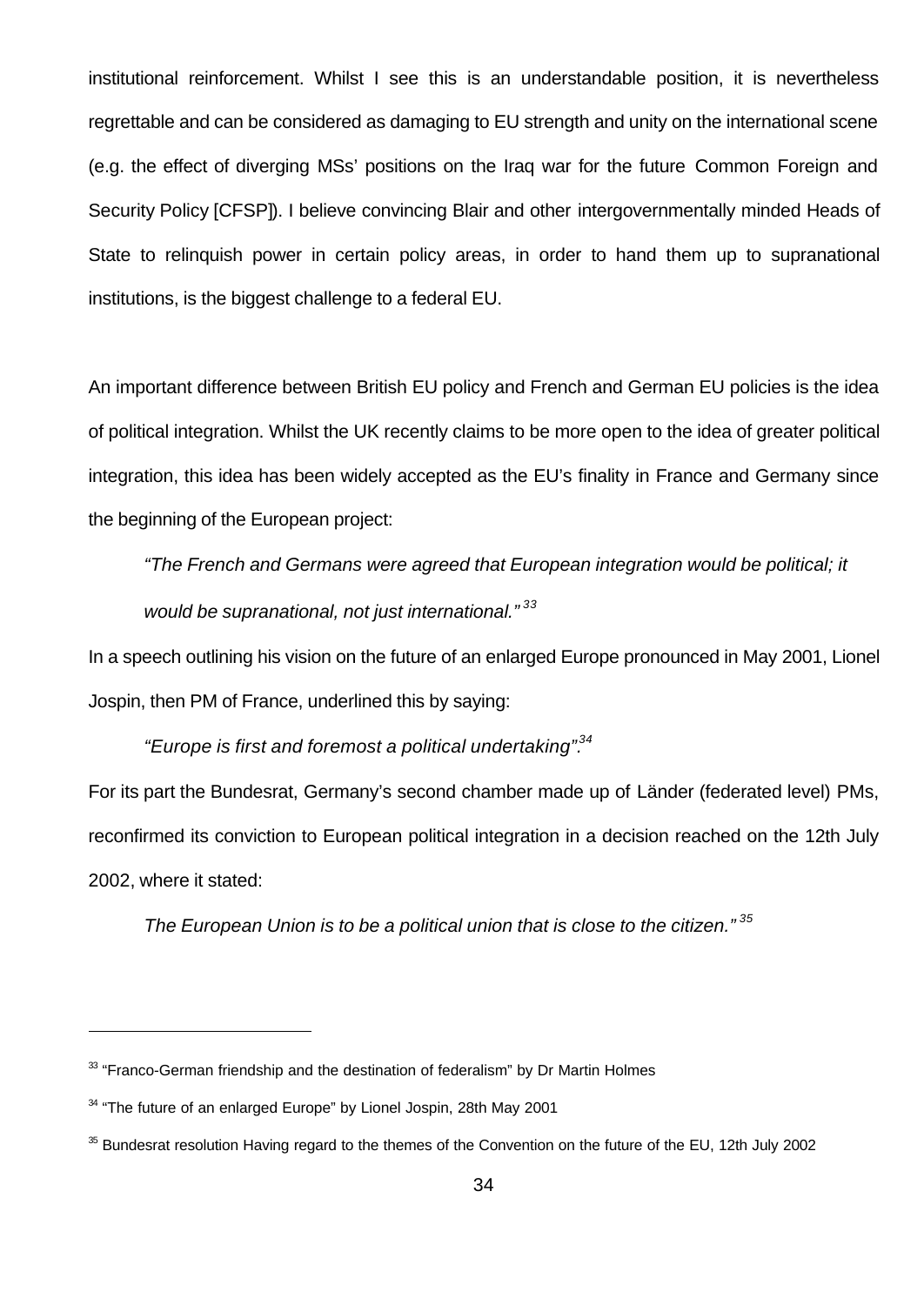These quotations remind us of the French and German interpretations of the term "construction européenne" and " Europäische Integration". They also reiterate France and Germany's commitment to political integration in a supranational Union.

The UK, however, accepts **economic** integration as an aim of the EU but has never been politically united behind the idea of European **political** integration. Speaking in November 2001 at the opening of the European Research Institute, Blair made a convincing pro-European speech entitled: "Britain's future is inextricably linked with Europe." In this speech Blair criticised past UK EU policy, saying it had *"failed Britain's interests"* and saying *"Britain was left behind".* However, it is not coincidental that, when speaking of Britain's future role in Europe, Blair starts by talking of Europe in terms of economic interest and especially British economic interests:

*"Inside Europe we must push for economic reform and modernisation... ...we need to ensure that the EU recommits to the path of economic reform to liberalise electricity and gas markets, unify financial markets, develop more flexible labour markets... This is critical for Europe's future success." <sup>36</sup>*

This underlines the distance between UK EU policy and the policies of other MSs, especially concerning political integration. It explains Britain's wariness towards further supranational power and its insistence on the intergovernmental European Council as remaining the most important European body, defining EU evolution unanimously. Franco-German acceptance of political integration also explains the naturally close co-operation between France and Germany, a cooperation that was formalised with the Elysée Treaty of 1963. It is understandable that the UK, which continually fails to prove its conviction to EU political integration, is not part of this partnership. It can also be argued that because of this, and in spite of Mr Blair's desire for the UK

<sup>36</sup> "Britain's future is inextricably linked to Europe" by Tony Blair, 23rd November 2001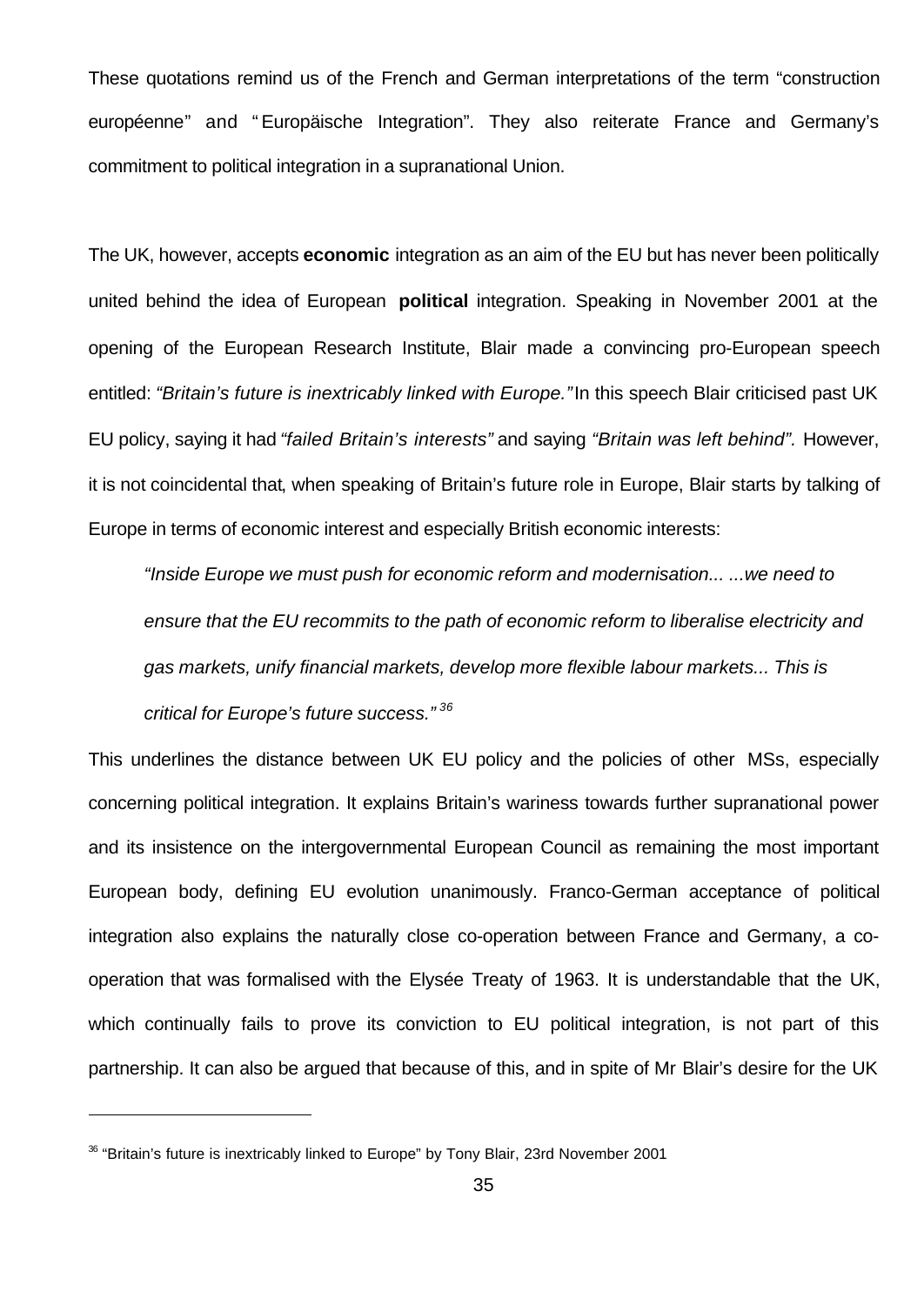to play a central role in the EU, the UK's role and influence within the EU will remain peripheral or subordinate to the role and influence of France or Germany:

*"The Franco-German relationship remains the motor of the Union. Despite its weight, Great Britain cannot yet have in Europe the same role as those countries which have created the Euro." <sup>37</sup>*

#### *D/ Key EU policy areas for the UK*

The CFSP and defence have recently become key UK EU policy concerns. The UK has played a leading role, since 1998, in the development of a Common Foreign and Security Policy (CFSP) and a European Common Defence Policy (ECDP). Britain's superior military capacity vis-à-vis other EU MSs and its professional army naturally allow the UK to play a prominent role in this field. Whilst recent events in Iraq question the possibility of a CFSP in the near future, London has realised that it cannot conduct an effective security policy alone. Regular meetings and negotiations at European level aim to develop the CFSP into a truly united policy area, which will possibly become a competence of the EU, at least in part. The UK remains unwilling to pool sovereignty and therefore give up its veto right on defence policy. However, it is not alone in this position.

Other key policy areas for the UK include taxation and social security, two areas in which the UK is unwilling to allow decisions to be taken by QMV at EU level. The UK is in favour of greater economic liberalisation, especially concerning the opening up of markets such as energy and telecommunications, which in some MSs are still protected from foreign competition.

 $37$  "Franco-German friendship and the destination of federalism" by Dr Martin Holmes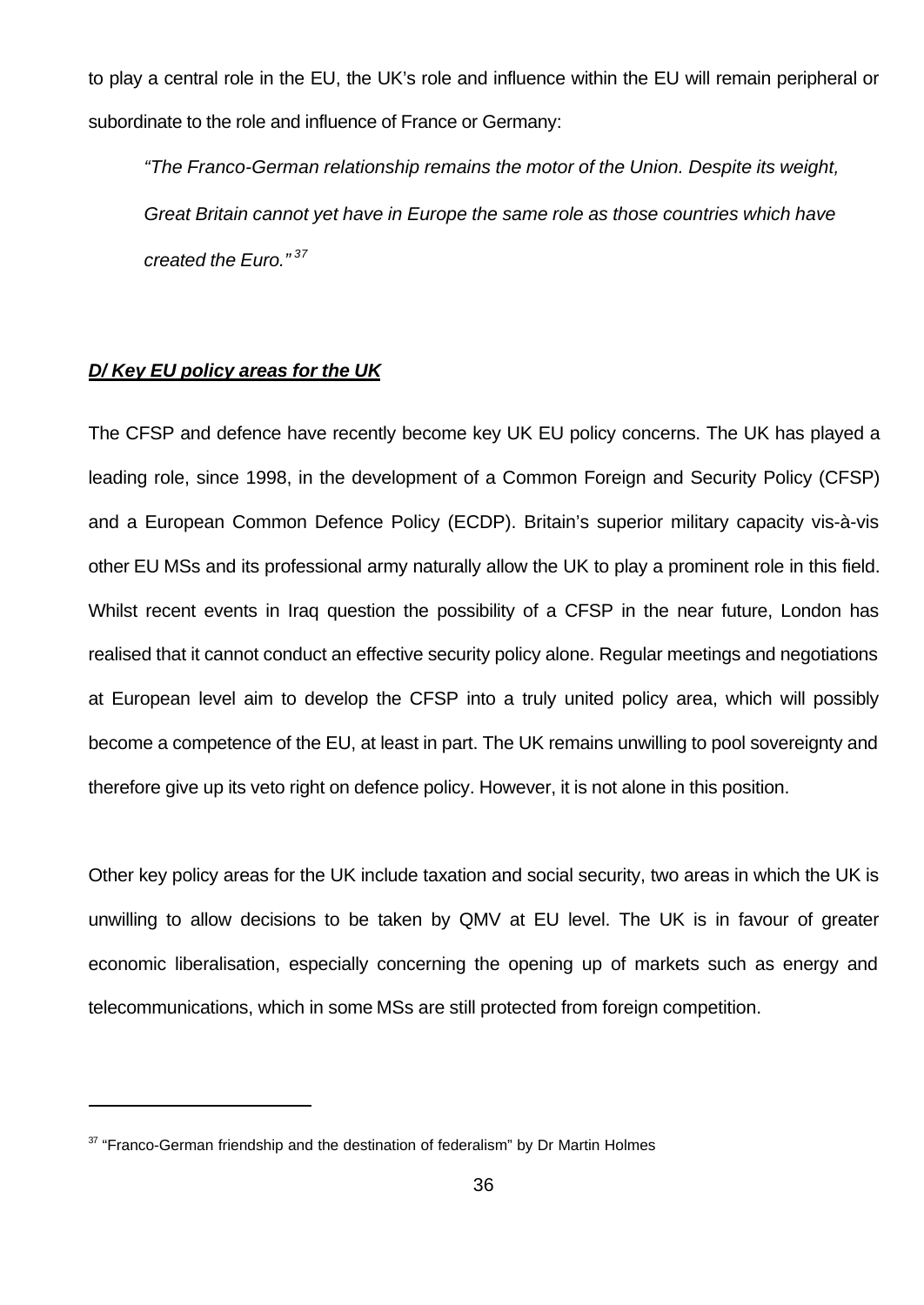#### **II. France**

#### *A/ Historical analysis of the evolution of French EU policy*

France's relationship with the EU can most accurately be described as schizophrenic. On the one hand, France has a strong tradition as an independent, sovereign nation. Like the UK, it is an old, established and traditional country. Its colonial past ensured France played a key role as an economic world power, whilst its highly centralised, Jacobean state structure ensures it remains a proud and unified land, a land of equality and solidarity. Concepts such as the nation-state, sovereignty, "la patrie" and national unity all remain highly important (if not often controversial) domestic political issues. Certain past French politicians, especially Charles De Gaulle, epitomised this vision of France as a strong, independent sovereign state. His vision of the EU was a Union under French leadership. His disdain for QMV, which he interpreted as a loss of control over sovereign policy areas, was exemplified by the Empty Chair Crisis of the mid sixties, which De Gaulle himself instigated. This crisis allowed MSs to have a veto in the European Council, if they deemed their country's national interests were at risk. This revival of intergovernmentalism was a blow to the supranational institutions. De Gaulle's patriotism or nationalism inspired Mrs Thatcher and other eurosceptics and had a serious effect on the development of European integration. Equally, French sovereigntists blocked the European Defence Community of 1954, an early attempt at a federal European defence policy.

On the other hand, since the end of the second world war, France has produced some of the most convinced and influential Europeans the EU has ever seen. Schuman, Monnet, Pleven, Delors and Mitterand have all helped shape the EU into its present form and structure. These men, as well as most of the French populace in more recent times, came to realise that after decolonialisation,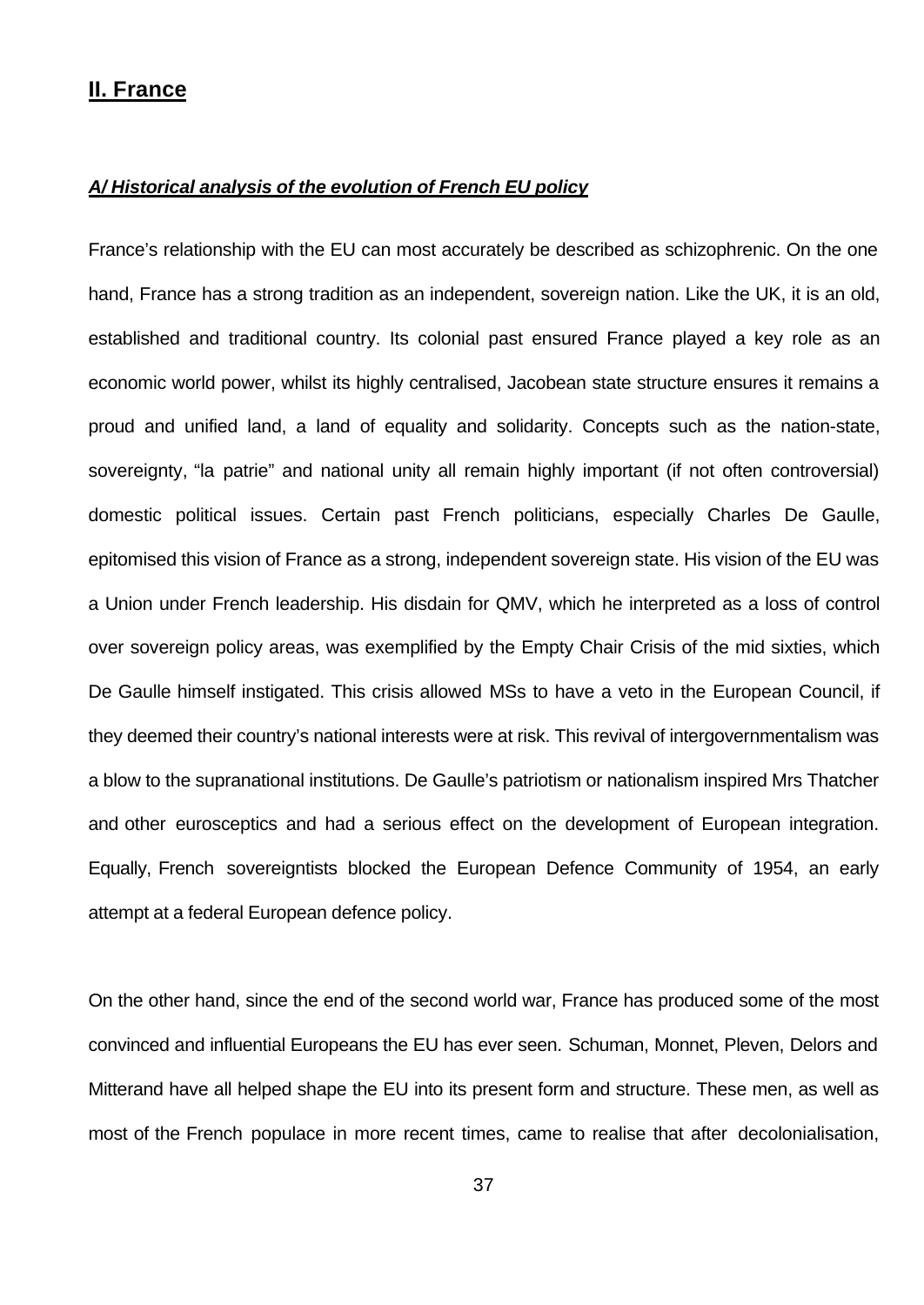France could no longer play an influential role on the international scene as an individual state. The only way to ensure French influence on a world level was, and still is, to actively encourage and participate in the creation of a strong EU. The development of a Franco-German partnership as a motor for European integration helped create the European Coal and Steel Community (ECSC), the forerunner to the EU. This partnership also helped the development of common policies such as CAP or EMU as well as helping the completion of the single market and the symbolic reunification of Germany in 1990.

In general French citizens are in favour of deeper European integration and French EU policy generally supports this pro-European stance. When considering French EU policy we must bear in mind the French semi-presidential political system. Whilst EU policy is technically a presidential competence, co-habitation and electoral rivalry between Chirac and Jospin in the 2002 presidential elections questioned internal French unity concerning EU policy. European strategies and visions are often deliberately avoided during national elections. Domestic issues are prominent and thus EU policy is often impeded or damaged. This was the case in both France and Germany in 2002. Since Chirac's electoral success and his party gaining a majority in the Assemblée Nationale, French EU policy has regained a greater semblance of unity.

In developing its EU policy, the French strategy has been to negotiate firstly with Germany, as its closest European ally. We will see that the Franco-German proposal concerning institutional reform proposed to the Convention represents a compromise between traditional French and German visions of Europe and incorporates both intergovernmental and federal elements. The French EU policy seems to be a combination of these two elements, a tentative yet not totally convinced move from confederation to federation. Elements within the French political establishment remain opposed to or unsure of losing national sovereignty, especially in sensitive fields such as defence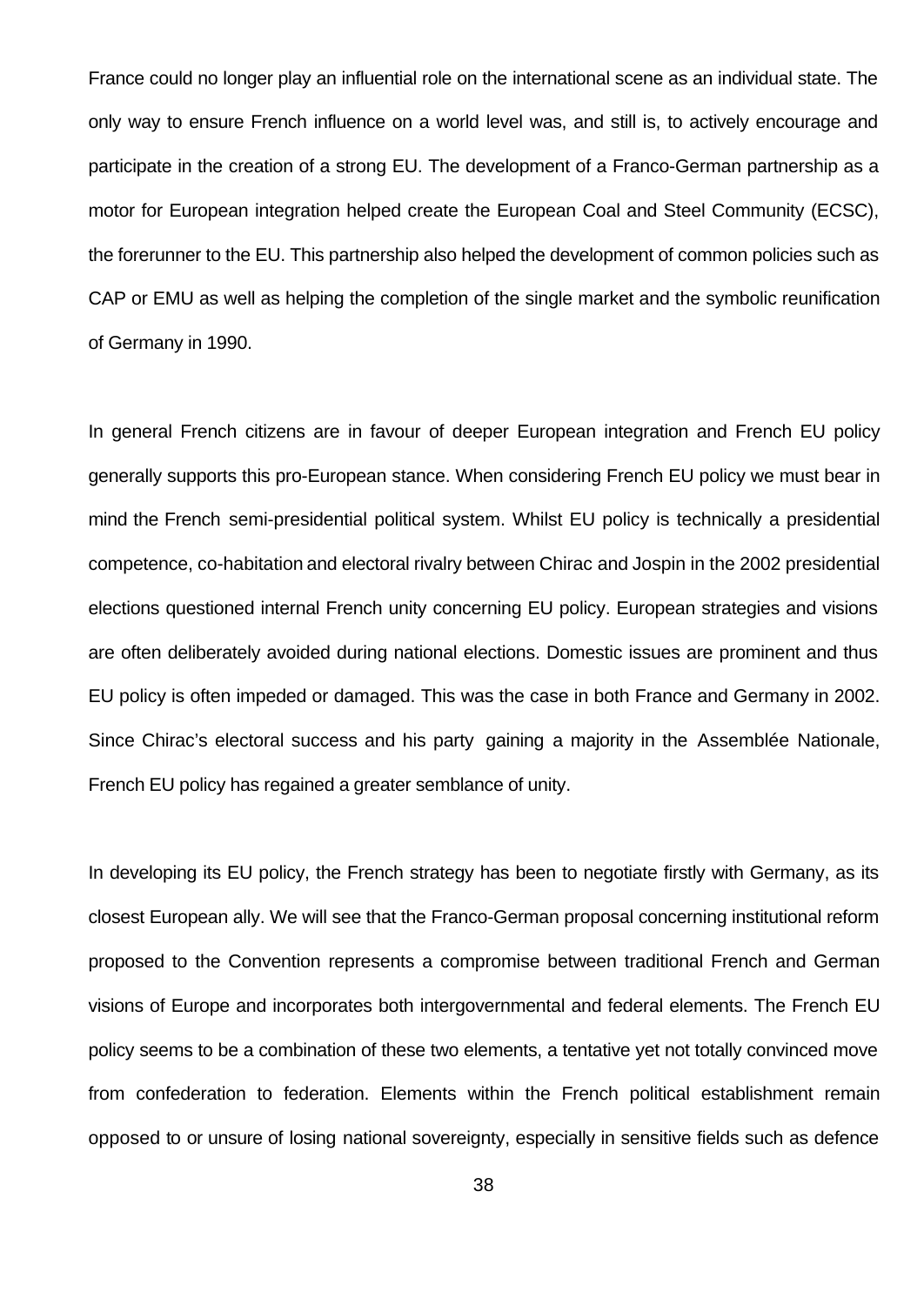and security. However, in general the French seem to accept, more so than the British, an increased necessity and willingness for greater integration.

#### *B/ Chirac's EU vision*

As a founding member of the EU, France has a traditionally more positive view of European integration than the UK. As an old state, with strong centralised institutions and a history of Jacobinism and Gaullism, however, France is understandably often seen as less convinced by European integration than Germany. Chirac's EU vision is primarily concerned with assuring the positive future evolution of the EU, building on past achievements. Chirac believes:

*"the Union must not be allowed to be diluted or allowed to regress." <sup>38</sup>* Chirac implies that in order to ensure this positive evolution, all MSs must realise and accept the importance of negotiation and compromise:

*"There are moments when we have to take risks and move out of our comfort zone. But there is no other way if we are to continue along our ambitious path to European Integration." <sup>39</sup>*

This quotation touches a key issue when it comes to European integration, namely courage and ambition. In his speech at the Humbolt University, Joschka Fisher also spoke of the necessity to advance with courage. The definition, in terms of political gestures, differs greatly from Fischer to Chirac, however. Fischer speaks of courage in terms of having the courage to hand up power to supranational institutions and reform these institutions in such a way that they can function

 $38$  Speech given by Mr Chirac to the Bundestag, 27th June 2000

<sup>39</sup> Ibid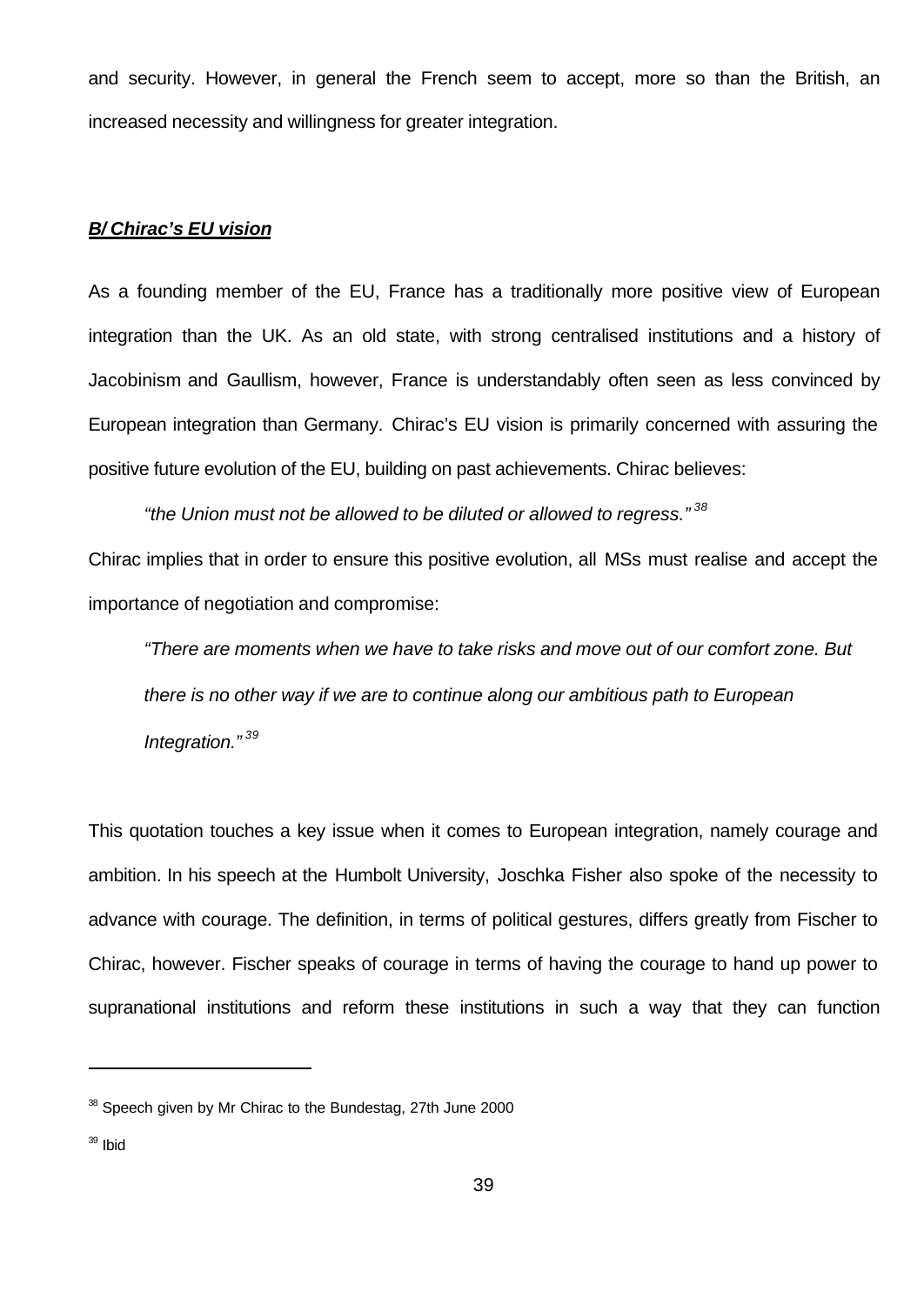effectively. This federal vision involves further erosion of national sovereignty. Yet when Chirac speaks of taking risks and moving out of the comfort zone, a federal EU is not what he has in mind. Chirac and Blair share the same definition of federalism and like Blair, Chirac also discards his definition of federalism as a viable option for EU integration:

*"None of us envisage the creation of a European super state to replace our nation states and mark the end of their existence as players on the international scene." <sup>40</sup>*

Chirac goes on to highlight the democratic value of the nation-state and the unique nature of the EU:

*"In the future, too, the nation state will remain people's first point of reference... ...The Union's institutions are and will remain original and unique." <sup>41</sup>*

Chirac's emphasis on the continued importance of the nation state for European democracy is an important part of French EU policy and represents a common vision shared by British and French EU policies. The term "a Union of nation states" originated in France and this term underlines Chirac's sentiments. I interpret Chirac's quote highlighting the "uniqueness" of the EU institutions as an implied recognition of the important role the MSs have in the EU integration process through the European Council. When speaking of strong institutions, Chirac goes on to say they must have:

*"an effective and legitimate decision-making mechanism giving majority voting the place it deserves and reflecting the relative weight of the Member States." <sup>42</sup>*

This quotation demonstrates a marked difference between the EU policies of Paris and London. On the one hand, London is very wary about any move towards QMV in sensitive policy areas. This

- $41$  Ibid
- <sup>42</sup> Ibid

<sup>40</sup> Ibid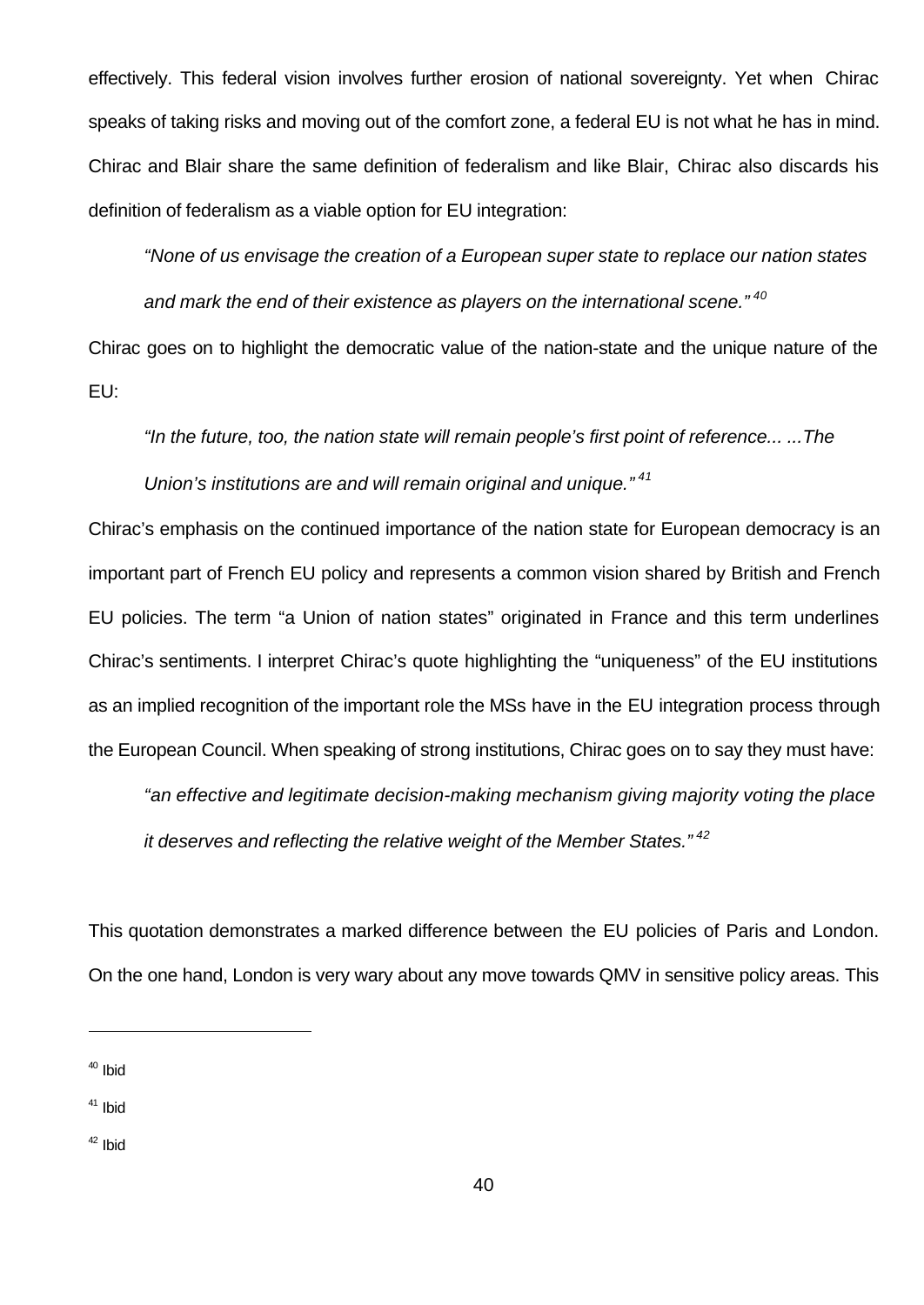reconfirms British scepticism towards political integration. On the other hand, Paris, as implied in Chirac's quotation, is ready and willing to accept the extension of QMV, as long as MSs' relative weights are reflected. This more integrationist attitude is more in keeping with traditional German pro-integrationist visions. QMV as a decision making process is central to a federal system at EU level. Nevertheless, we must remember that, as a large MS, France's "relative weight" is strong within a QMV system. This strong position must have an influence on the French view of QMV.

In fact, an acceptance for QMV but an emphasis of the relative weight of the MSs in the decision making process nicely sums up Chirac's and French EU policy's desire to balance intergovernmental and supranational elements. In this respect French EU policy can be seen as a synthesis of certain intergovernmental elements of UK EU policy and certain federal elements of German EU policy.

There are several other parts of Chirac's vision that can be seen as more pro-integrationist. Chirac is in favour of the creation of a vanguard or pioneer group in order to provide impetus in an enlarged EU. In his federal vision for the EU Fischer also speaks of *" le développement de la coopération renforcée"* and the creation of a *"centre de gravité" <sup>43</sup> .* Fischer sees these as essential steps towards a federal EU. Chirac, however, sees such steps as important for EU integration but he doesn't see these steps culminating in a fully federal EU as viable or desirable. He believes an extension of the idea of enhanced co-operation could be useful:

 $43$  Joschka Fischer's speech in "Le nouveau débat sur l'Europe", p 186, Presse d'Europe, 2002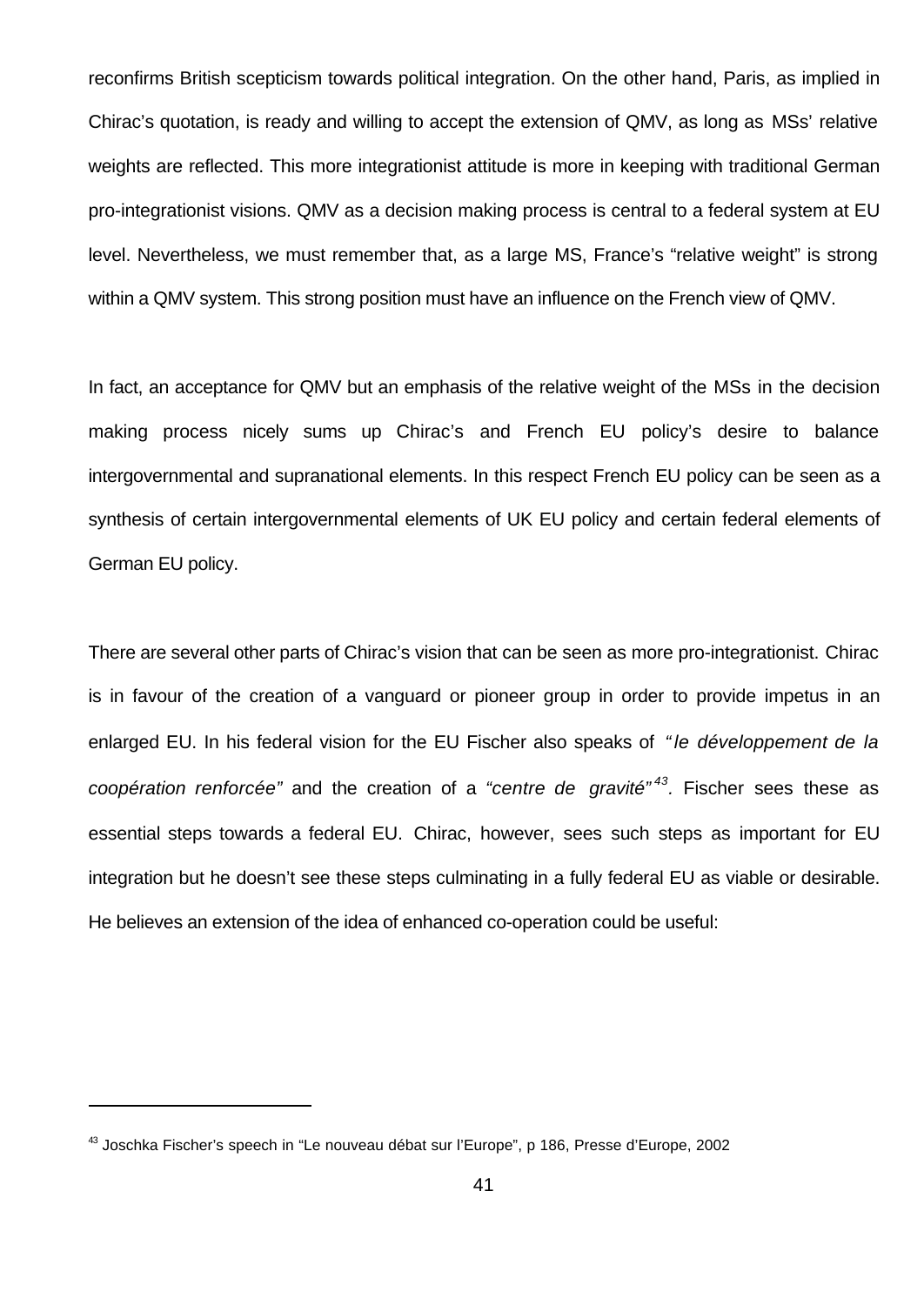*"Those countries that want to take integration further, on a voluntary basis and concerning specific projects, must be able to do so without being held up by those that do not wish to move so fast, which is their right." <sup>44</sup>*

In another speech about Europe at the Elysee palace, Chirac went into more detail concerning this part of his vision:

*"The common foreign and security policy lends itself naturally to in-depth co-operation between a group of States which is open to all those who want to move further or more quickly." <sup>45</sup>*

Firstly, it is important to realise that the ideas of "enhanced co-operation", "variable geometry" or " multi-speed Europe" are not new concepts within the EU. The Euro and Schengen are just two existing and successful examples of these concepts. One can argue that the Euro is an example of political integration, where a spillover effect was induced by the desire to go further in Europe shared by several, but not all, MSs. Whilst not being a member of the Euro can lead us to question the British or Danish convictions towards political integration, it is impossible to say that their nonmembership of the Euro brings their membership of the Union as a whole into doubt. I share Chirac's opinion that an enlarged EU will not be able to develop policies, which both effectively deal with new challenges and are politically acceptable to all 25 or 27 MSs. I therefore don't see a problem, in principle, with the idea of a pioneer group or vanguard for EU integration in certain fields.

<sup>44</sup> Ibid

 $45$  Chirac speaking at a reception for ambassadors at the Elysee Palace, 27th August 2001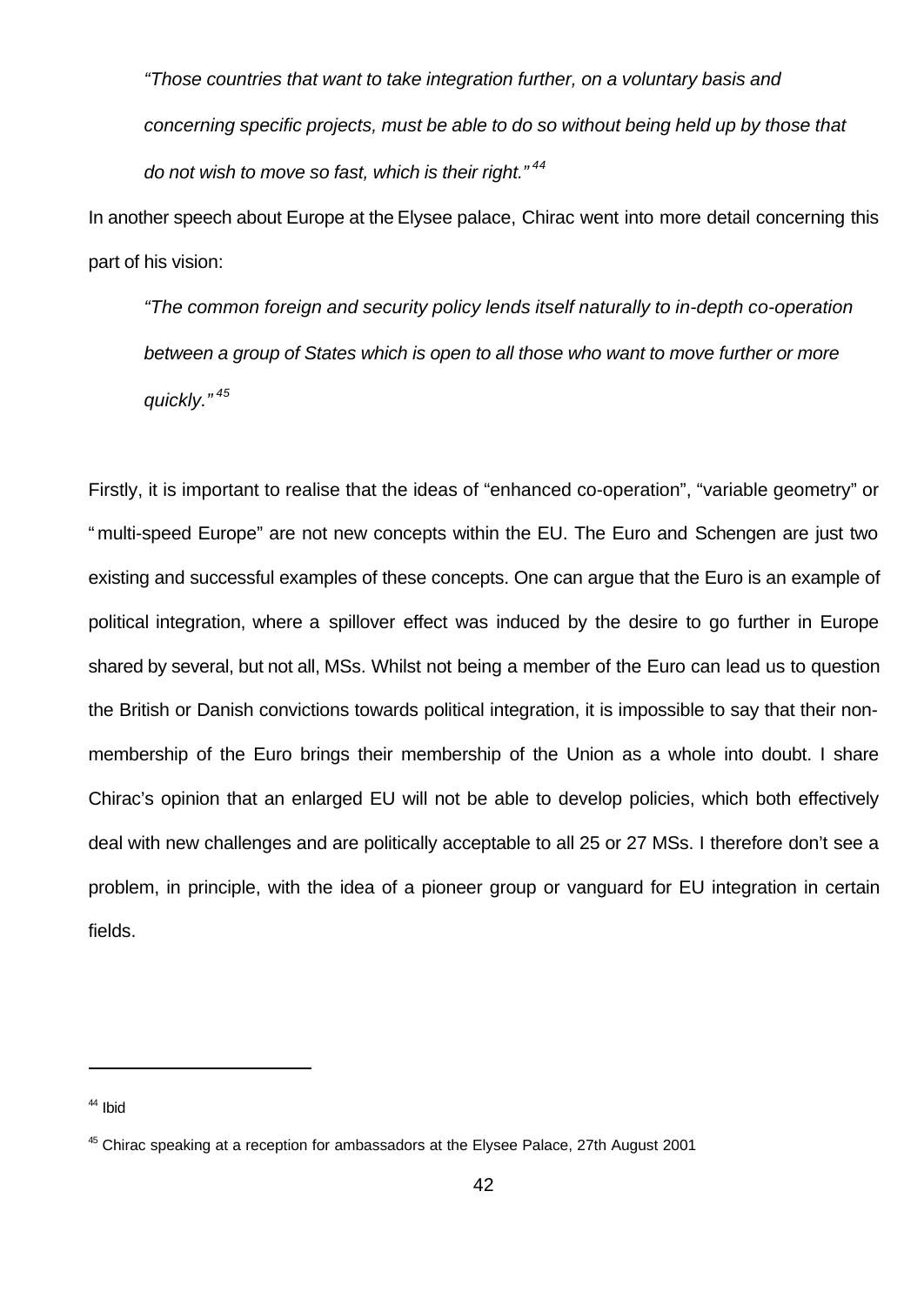This idea of a "core Europe", if it were constructed inside the EU framework and open to any MS to join at a later date, would provide a necessary amount of flexibility to allow European integration to adapt or evolve, whilst reducing the likelihood of stagnation or regression. This combination of unity and diversity could be seen as a more widespread politically acceptable alternative to a classic federal Union.

As far as enhanced co-operation or vanguard movements in CFSP policy are concerned, I remain to be convinced. Franco-British co-operation in this field has been important and influential, especially since 1998, when Blair seemed to believe the CFSP represented Britain's comparative advantage in the EU and could be used as a tool for giving the UK a central role in Europe. I see several problems with the development of the CFSP as a policy field for enhanced co-operation. CFSP, if it were to become a truly supranational policy field, needs to include a united European Defence Policy. Diverging positions concerning European MSs' responses to the Iraq war, possible conflict or competition with NATO commitments, the American attitude towards a strong European CFSP and the sensitive nature of defence policy, namely implying the possibility of war and death, are all severe hindrances to the development of such a supranational CFSP. What's more, a CFSP will only be seen as effective and representative, if it is a united and strong policy, supported by all MSs. Whilst I do not discount this as possible in the future, I do not believe it exists at present. Where is Washington's guarantee that in dealing with security and defence matters at European level, MSs wouldn't undermine or ignore EU CFSP, if it opposed their national position or interest? In reality, would not Washington and EU MSs themselves still prefer to keep sovereignty in security and defence policy, in spite of the political rhetoric? What would be the strength of small MS voices concerning their national security in a CFSP, if their views were different to those of the bigger MS? How would the EU have acted in the face of the Iraq war had their been a CFSP and in light of British and French differences of opinion? I feel that the

43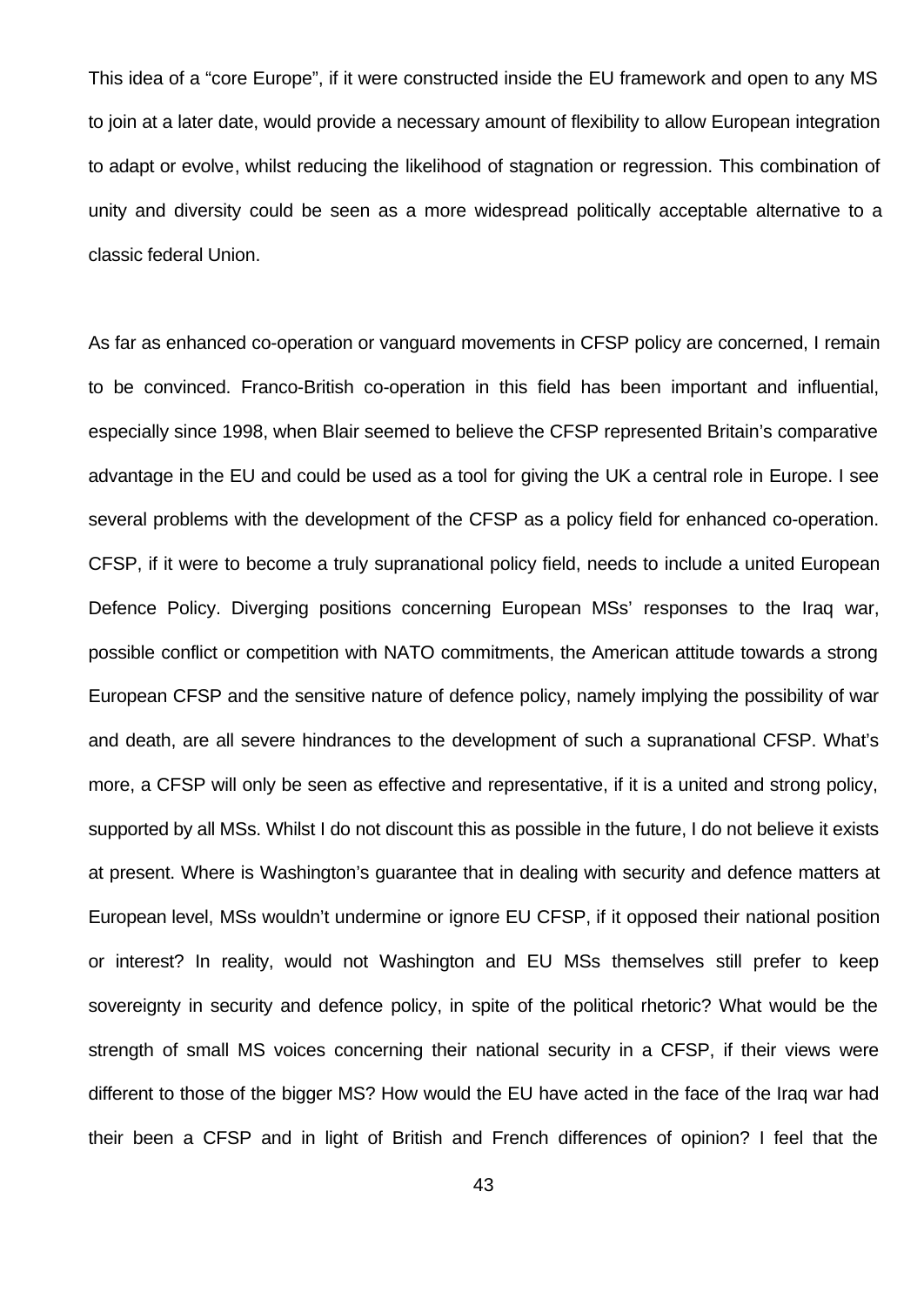development of the CFSP as a policy field for enhanced co-operation does not satisfactorily answer these questions and is therefore inappropriate.

We will analyse the areas of conversion and divergence between British, French and German EU policies in more detail when we look at the Convention.

#### *C/ Key EU policy areas for France*

Traditionally the most important EU policy for France is the CAP. To this day, France remains one of the principal benefactors of CAP expenditure. Recent limits on CAP spending, agreed between Paris and Berlin and aimed at capping CAP expenditure at its current levels from now until 2013 (end of next budgetary framework), have been applauded by other MS. The CAP is seen by many MSs, including the UK, as an expensive, wasteful and outdated EU policy, in need of serious reform. However, Paris is still unwilling to go to such extremes as certain reform proposals made by certain MSs. France, especially Mr Chirac himself as an ex agriculture minister, sees agriculture as a vital national interest. There is significant political pressure on the President from powerful farming lobbies to defend the CAP as much as possible. It is interesting to note that radical agriculture reforms in France have historically been attempted by the socialists. As farmers don't vote for the socialists, social governments are more likely to introduce successful reforms than the republicans. The latter would face serious political damage in attempting to introduce major reforms in agriculture, hence they do not risk such action.

Another area of vital national interest to France is culture. Staunch defence of French culture, for example French film or French music or the French language, is an important domestic and European policy aim of the French government and President. Quotas on the amount of English

44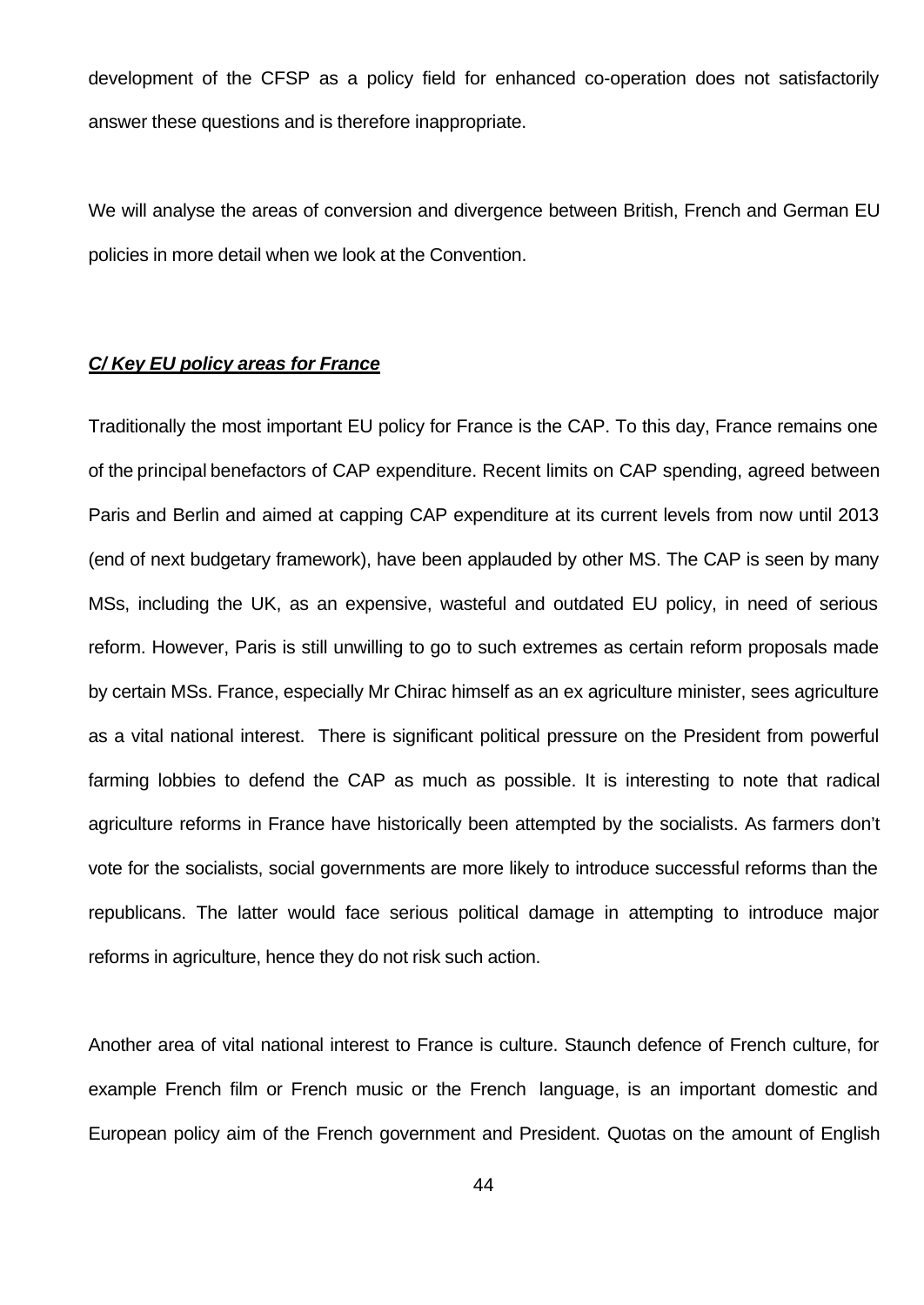language music on French radio stations and subsidies to promote French film and theatre productions are just a few examples of French protectionism, in a policy field in which France sees an essential element of European diversity and heritage. Any move towards QMV or supranational influence over culture policy is inconceivable to Paris.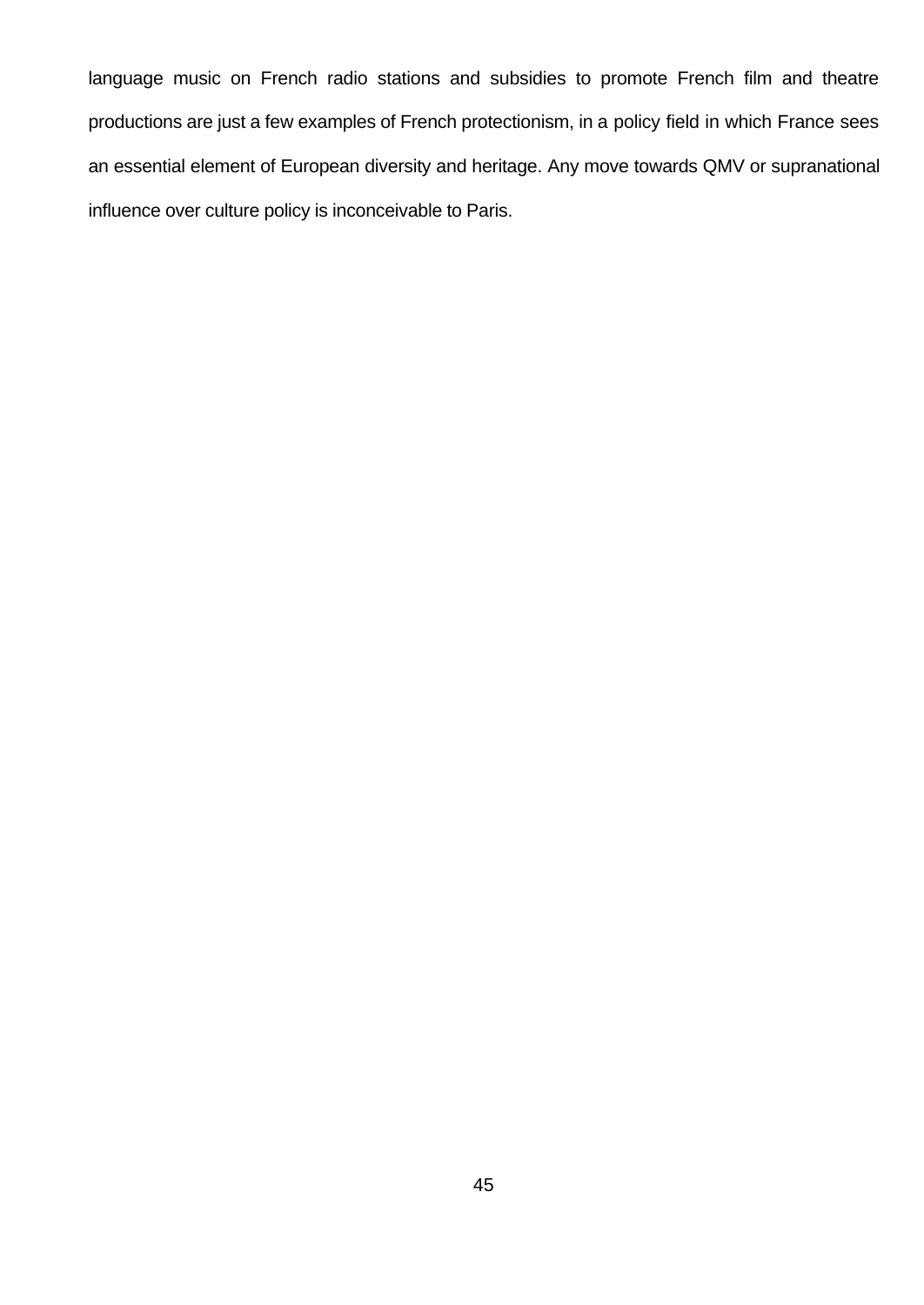### **III. Germany**

j

#### *A/ Historical analysis of the evolution of German EU policy*

In comparison to France and the UK, Germany is a relatively young country. The bitter experiences of Nazism and the devastating effect of World War II meant the idea of the nation was compromised. Nationalism was associated with Nazism and therefore Europe seemed to be a kind of substitute for patriotism.<sup>46</sup> After World War II the Allies imposed a federal political structure on West Germany in order to avoid a strong centralised system which could become a powerful political, economic and military power. Ironically, the imposition of a federal system had a paradoxical effect, namely assisting the reconstruction of Germany as a strong economic and political power. Germany's openness to Europe and its lengthy experience with a federal system are important reasons why German politicians and the German people are, in general, much more comfortable with the idea of a federal European than their French, or certainly their British or Danish, neighbours. German support for a united Europe goes so far as being written in the German Constitution. Of course, the term "united" is open to interpretation. However, it is Germany's practical experience with federalism that is the main reason for such support. Germans understand the system but more importantly they know it works. There are those who remain sceptical within Germany as to whether a federal system at EU level will work as effectively as it does at national level. Despite this concern, Mr Schröder's government seems committed to greater European integration.

<sup>&</sup>lt;sup>46</sup> Professor Ferdinand Kinsky in lecture notes on selected European Policies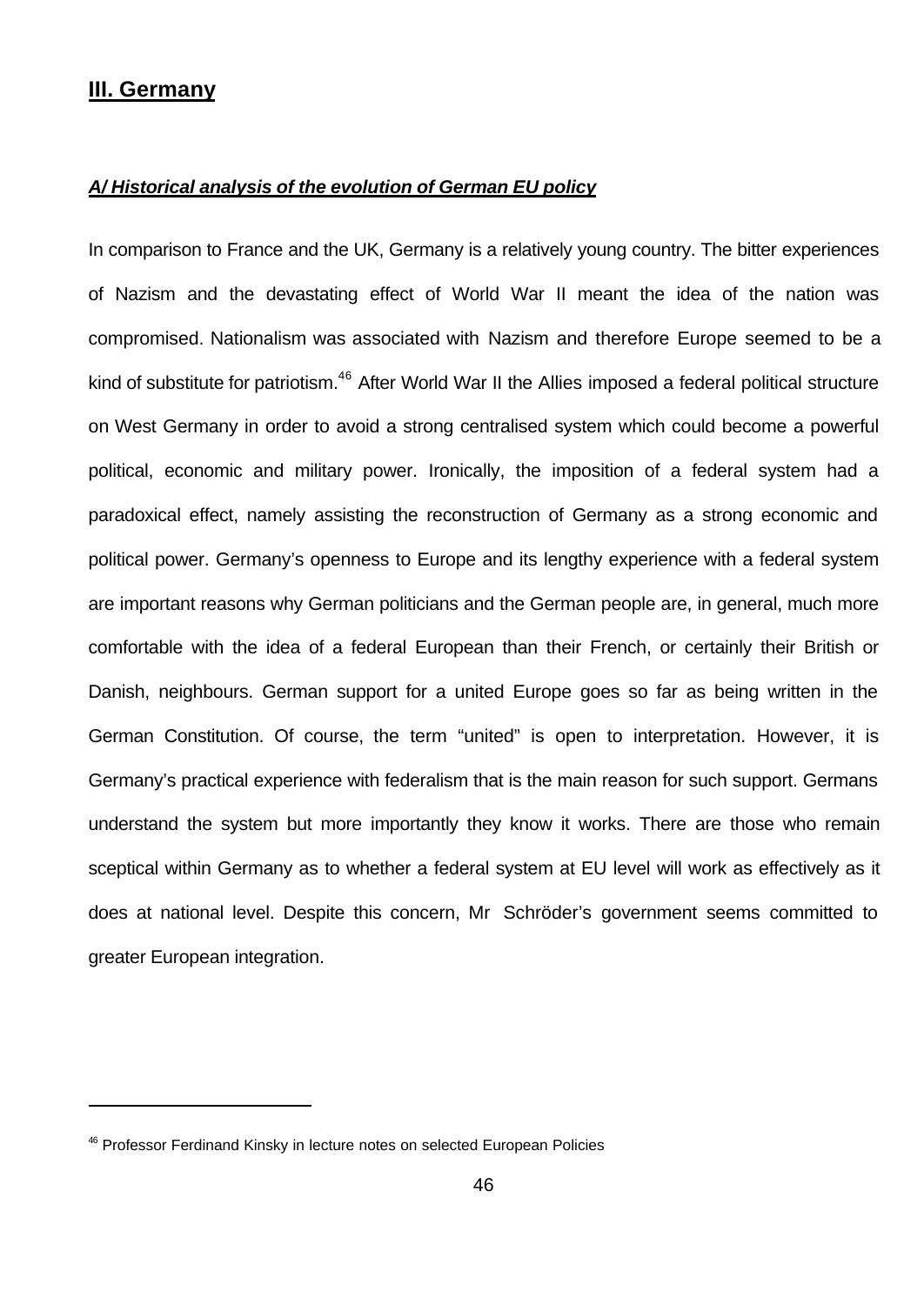#### *C/ Schröder's EU vision*

Unlike Blair or Chirac, Schröder is not the sole, major national politician in Germany who commands the attention of German citizens when it comes to EU issues. We have already looked at Fischer's vision for the EU, a federal vision that is in keeping with Germany's federal domestic political system. I get the impression that Schroder is often obliged to play second fiddle to Fischer as far as an influential and concrete EU vision is concerned. However, Schroder stated his SPD party's vision in a paper that he prepared in April 2001 for SPD party conference in November of the same year.

In this paper Schroder confirmed Germany's historical commitment to EU integration:

*"L'intégration européenne est le projet politique le plus important et le plus couronné de succès de l'histoire européenne... ...Il n'y a pas d'alternative à plus d'intégration et d'européanisation" <sup>47</sup>*

As we have seen in Blair's and Chirac's speeches we see Schröder's belief in the important link between domestic or national issues and common EU issues:

*"C'est dans une Europe unie que peut être garanti le plus durable bien-être de notre pays." <sup>48</sup>*

The paper broadly outlines the SPD's social model, or third way (Neue Mitte) for the EU. Schroder highlights the importance of prosperity, dignity, citizen's rights, employment and social security for both Germany and the EU. The SPD put a high degree of importance on the Charter of

<sup>&</sup>lt;sup>47</sup> "L'Allemagne en Europe" speech elaborated by Gerhard Schröder on 30th April 2001 in "Le nouveau débat sur l'Europe", p 381, Presse d'Europe, 2002

 $48$  Ibid, p $381$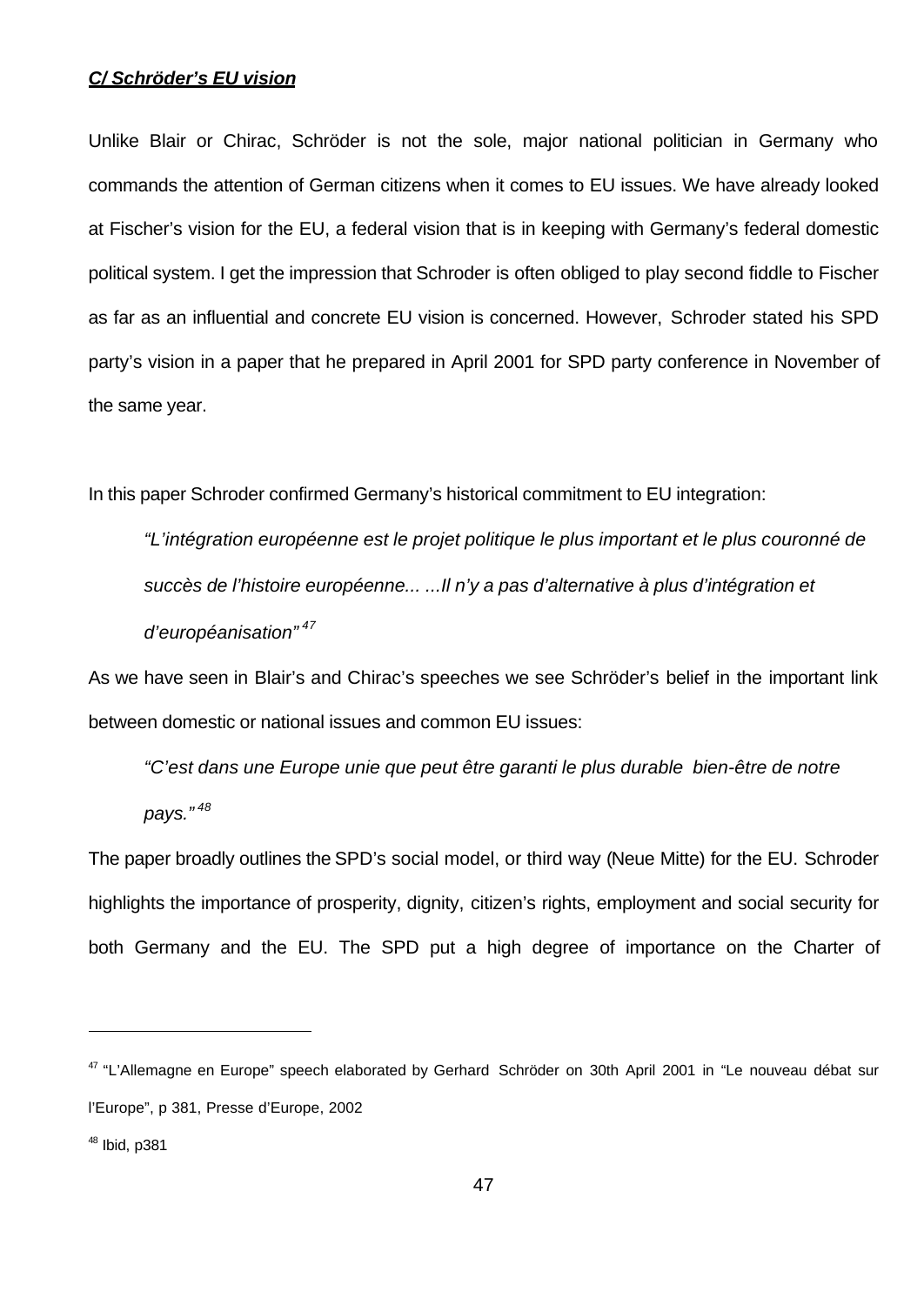Fundamental Human Rights as the cornerstone of common EU values and as a basis for a future EU constitution:

*"Cette Charte des droits fondamentaux devrait alors être mise en préambule à la future constitution afin de souligner les valeurs qui sont celles de l'Union européenne".<sup>49</sup>*

As far as CFSP goes, Schröder is in favour of a supranational CFSP:

*"Une communautarisation de ce domaine de politique doit être atteinte." <sup>50</sup>* He emphasises that NATO remains the root of European security and that a development of a supranational European CFSP will reinforce the transatlantic partnership.

In the field of internal security and Justice and Home Affairs (JHA), Schröder demands greater police co-operation at EU level and again underlines that the EU is the most apt level, at which this policy field should be undertaken:

*"Nous sommes d'avis qu'il est plus facile d'assurer la sécurité ensemble, dans l'union élargie qu'en faisant cavalier seul." <sup>51</sup>*

In general this speech is positive with regards to the EU accomplishments and integrationist in certain fields, for example CFSP and JHA. However, there are elements that are less integrationist and could even be described as designed to reinforce the national level. The speech was criticised by the French for its reasoning that, for the sake of efficiency and in accordance with the principle of subsidiarity, the CAP and regional policy should be renationalised. When it comes to division of

 $49$  Ibid, p389

 $50$  Ibid, p391

 $51$  Ibid, p387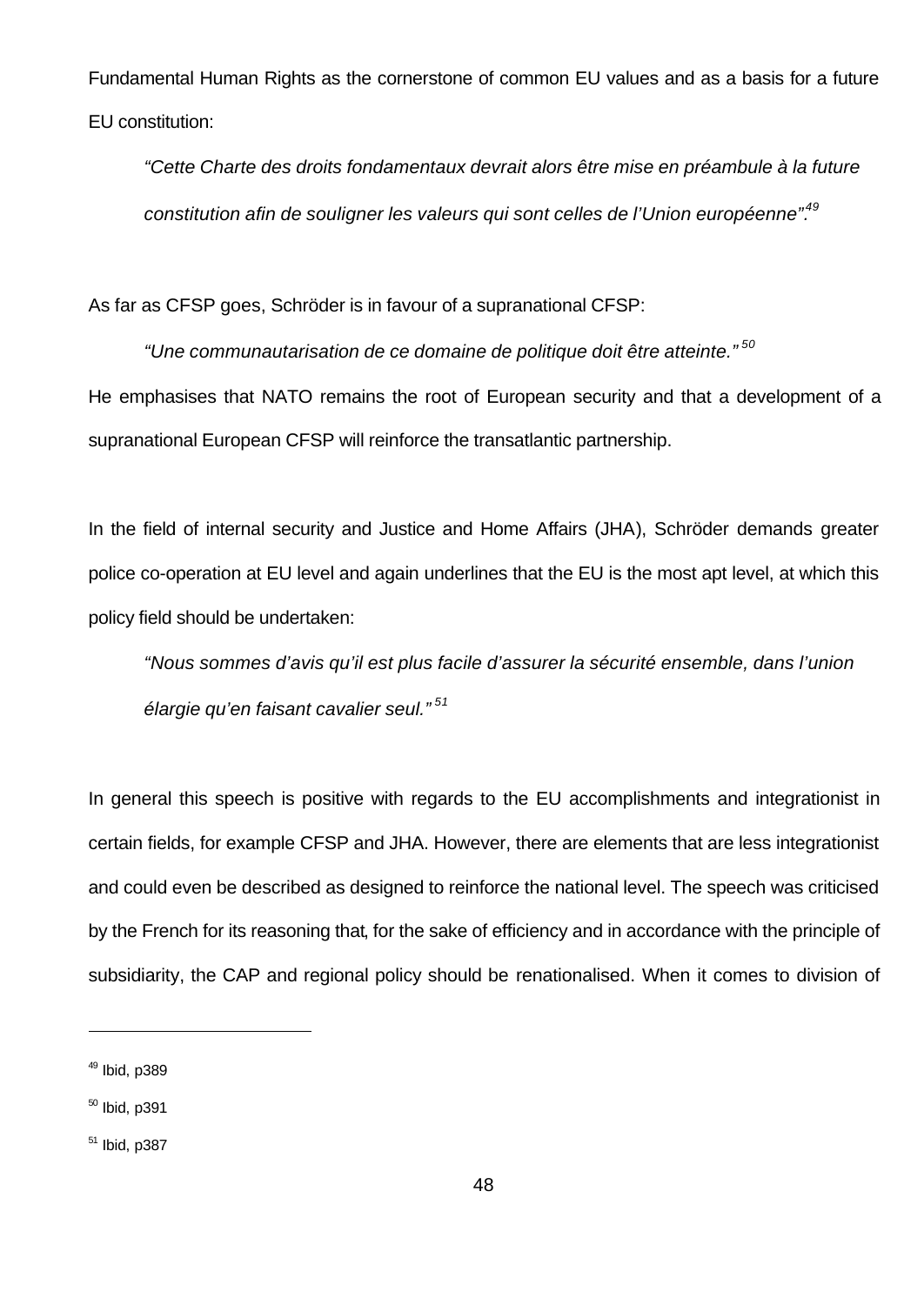competencies between federal and Länder level, however, Berlin wants to keep this as a national competence. The main criticism concerning renationalising the CAP and regional policy was that by renationalising these policy areas, the EU would lose its main policy domains, thus becoming a sophisticated institutional machine without any concrete policy competencies.<sup>52</sup> The speech is also extremely limited when it comes to institutional reform measures:

*"Nous souhaitons que soit mise en place un dispositif européen de répartition des pouvoirs entre Parlement, Conseil et Commission, système qui soit conforme au principe de légitimité démocratique, d'éfficacité et de transparence".<sup>53</sup>*

This extremely vague demand was the only contribution concerning the institutional mechanism of the EU and fails to provide any clear preference or vision for necessary reform. It might be seen to imply a preference towards the community method with the reinforcement of the institutions in order to assure the inter-institutional balance and to allow efficient functioning in an enlarged EU.

#### *C/ Key EU policy areas for Germany*

As the largest net contributor to the EU budget, it can be argued that Germany has more of an interest than any other MS in EU policies. In fact, Germany's high level of contribution in relation to other large MSs (UK or France) or other rich MSs (Holland, Belgium or Luxembourg) recently caused some serious concerns for Berlin. The disproportionately large contribution paid by Germany to the EU budget has lead to Euroscepticism by some politicians and citizens. This has degenerated into the traditional argument over how much Germany pays in, how much they get out and whether or not they should be paying less. To a certain extent the Germans are justified in this

 $52$  Harmut Marhold in "Le nouveau débat sur l'Europe", p 378, Presse d'Europe, 2002

<sup>53</sup> Ibid, p399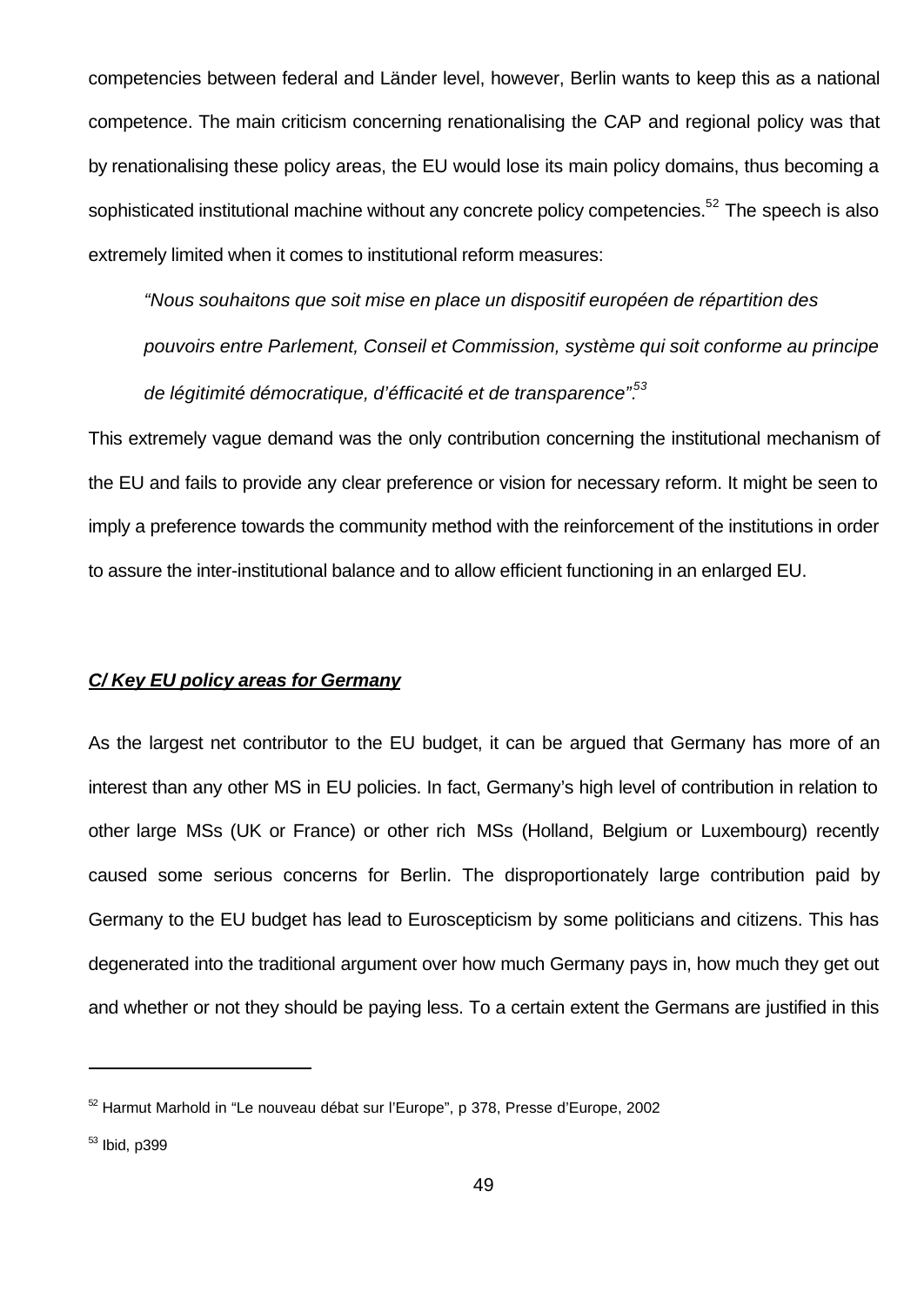argumentation. An oversimplified analysis says the French get the CAP; the British get their rebate and the Germans get the bill.

The conclusion of the Agenda 2000 meeting in Berlin 1999 reduced Germany's burden on budgetary contributions. It is however, natural that Germany continues to pay a large contribution to the EU budget, as it remains the biggest and richest EU MS. Enlargement will place Germany geographically in the centre of Europe and close ties between Germany and certain candidate countries, especially Poland, Czech Republic and Hungary, should bolster German economic recovery through increased trade and economic development. German contributions to the EU budget are essential in order to finance ideologically important EU policies such as regional development and economic and social cohesion.

Germany, like the UK, is in favour of greater co-ordination or harmonisation of MSs' economic policies. However, in the field of taxation, especially corporation tax, Germany is eager to see greater harmonisation, in contrast to the UK. Berlin also favours the creation of a single financial market. Both the UK and Germany demand reform of EU economic policy, especially concerning the CAP. The French are naturally against large reductions in CAP expenditure due to the importance of agriculture as one of France's vital national interests.

Germany is less willing to accept EU competency in immigration and asylum and visa policies. With the increased possibility of free movement within an enlarged EU and a new external boarder with countries such as Belarus, Ukraine and Russia, Germany wants to ensure it retains its sovereignty in these sensitive policy areas. Germany managed to negotiate a 7-year period during which free movement of new MSs' citizens to Germany will be restricted. This underlines German worries about immigration, especially labour market flooding with cheap, eastern European labour.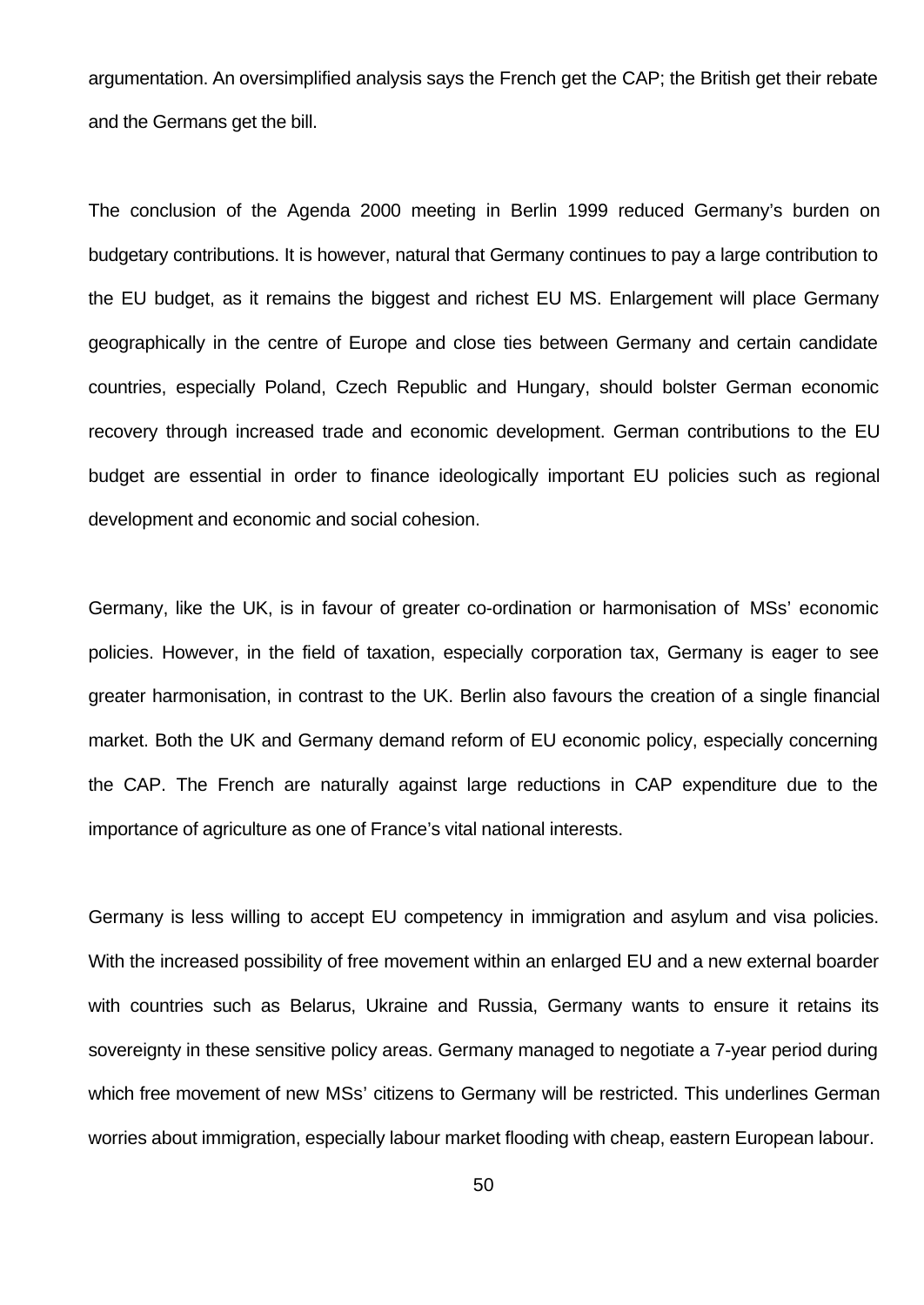#### *D/ German EU policy in the context of EU integration theories*

In general, German EU policy can be regarded as consistent with a federal concept of European integration. It is only natural that intergovernmentalism is seen as desirable in particularly sensitive policy areas in Germany, as it is in all other MSs. The importance of Franco-German co-operation for past, present and possibly future European integration should not be underestimated. Germany's willingness to accept the development of a supranational EU and be the principle paymaster for such an entity is to be applauded.

Co-operation and consensus are primordial when it comes to discussions concerning the future of Europe. Co-operation with France is a key feature of German EU policy and the German strategy concerning the future EU. The Franco-German partnership, seen as the motor for EU integration, was formalised in the Elysee Treaty of 1963. Bi-annual meetings were agreed in order to discuss co-operation and conversion of EU policies. These meetings, which continue to this day, provide an essential input into EU policy formation and evolution. The EMU programme and timetable at Maastricht and the creation of Common Strategies as a new instrument at Amsterdam are just two examples of accepted EU developments subsequent to Franco-German initiatives.<sup>54</sup> More recently, agreement to limit CAP spending and the compromise Franco-German proposal to the Convention confirm the importance of a functioning Franco-German motor for EU integration.

<sup>&</sup>lt;sup>54</sup> "The Amsterdam Treaty" Edited by Finn Laursen, Chapter 7, France by Florence Deloche-Gaudez, p156, Odense University Press 2002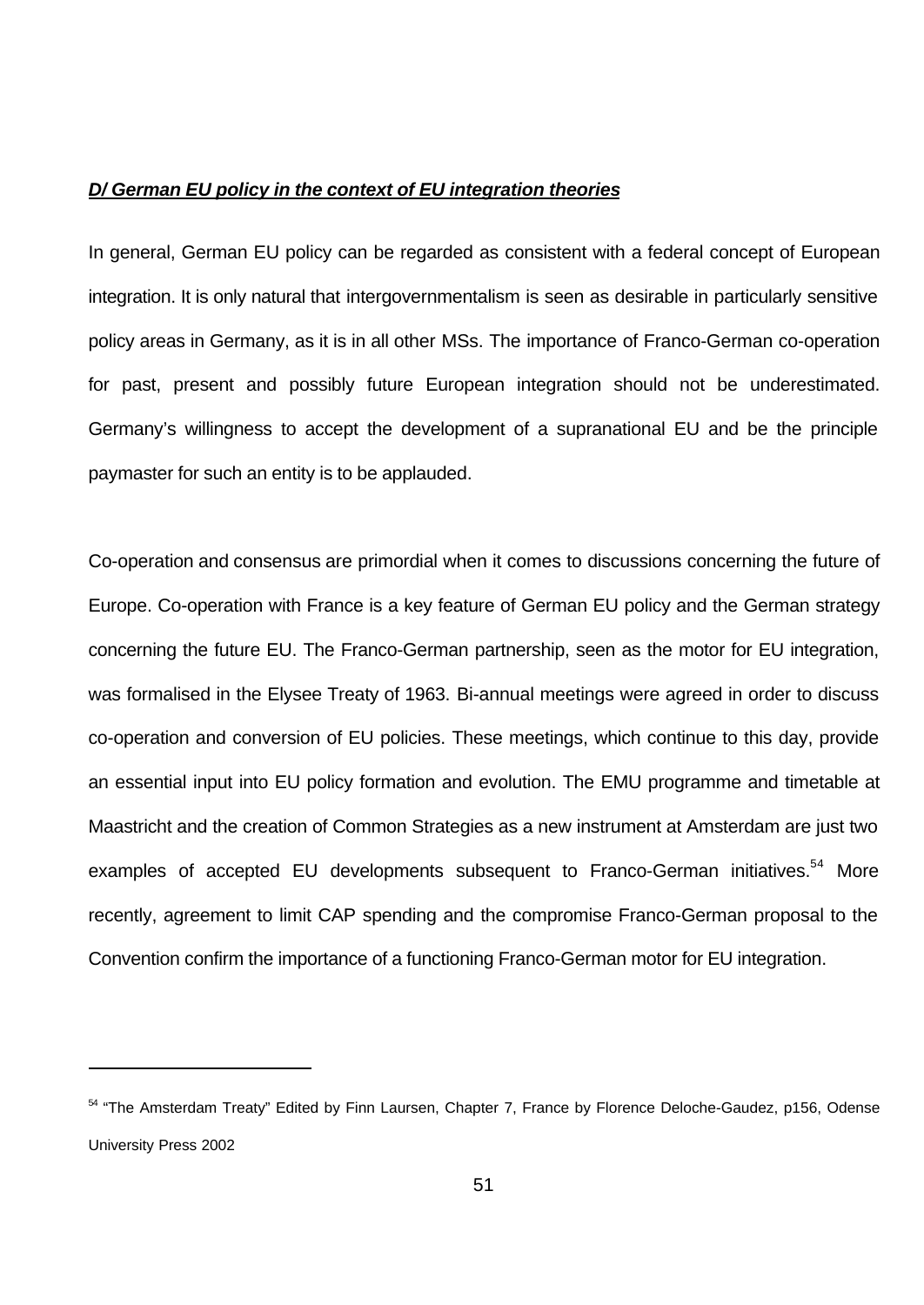By co-operating and compromising prior to European Council meetings, especially concerning joint positions on constitutional or institutional matters, France and Germany often have had a strong bargaining position vis-à-vis other MSs. Moravcsik acknowledges the importance of such compromise or co-ordination as a key element of interstate bargaining in intergovernmental fora. An example of such a compromise is the Franco-German proposal to the Convention on institutional reform. We will now go on to look at the propositions forwarded by the UK, France and Germany in the Convention in more detail.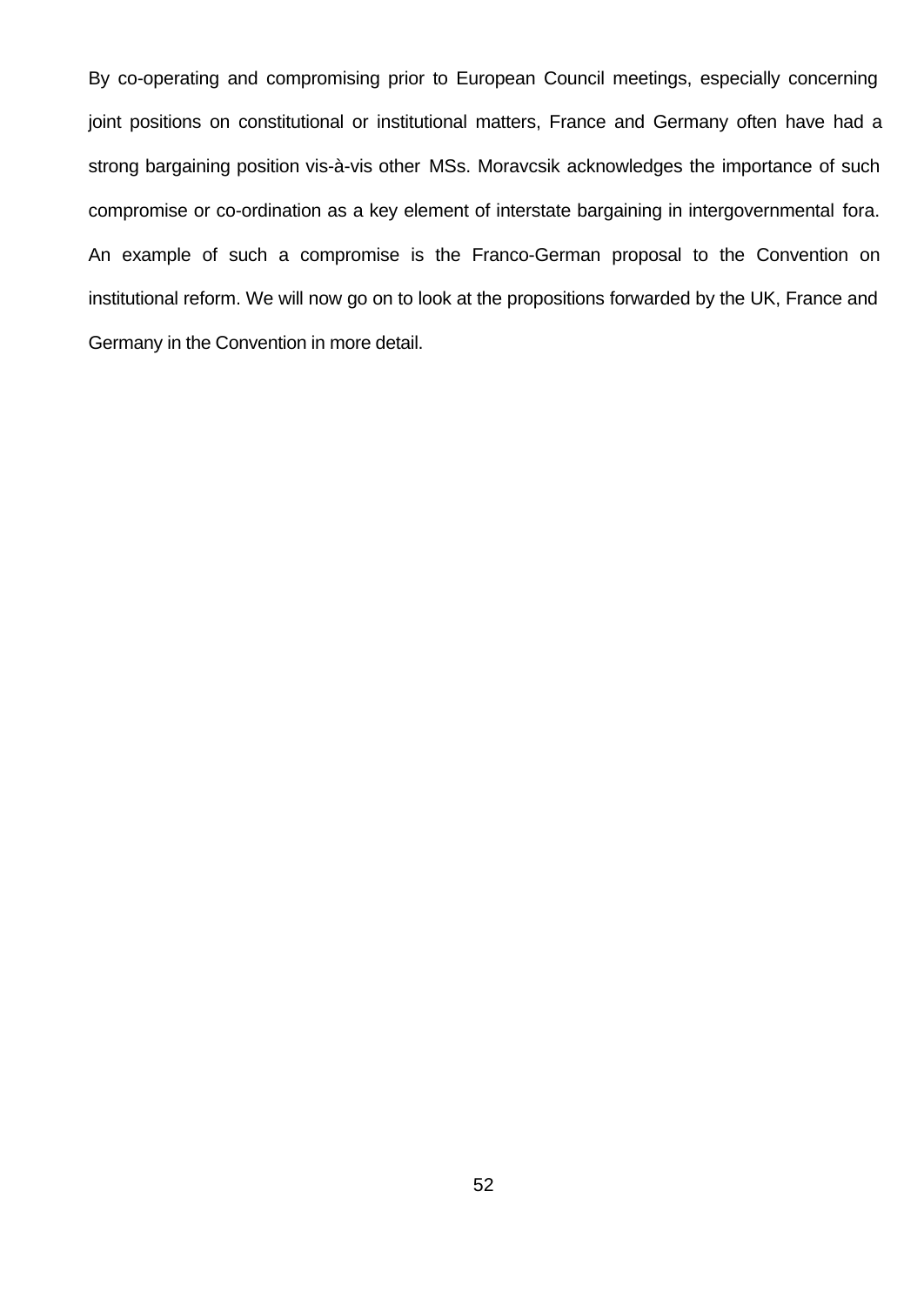# **PART THREE: INSTITUTIONAL REFORM PROPOSALS TO THE EUROPEAN CONVENTION**

The idea to convene a Convention on the future of Europe was announced in the Laeken Declaration, which marked the end of the Laeken European Council Summit in December 2001. There are several explanations why such a step was taken.

Firstly, there remained several areas for reform, which were not dealt with sufficiently by the Nice IGC. These issues centre on institutional reform and form the basis of the Convention's work, namely: simplification of the Treaties, the status of the Charter of Fundamental Human Rights, the distribution of competencies between sub-national, national and supranational levels and the role of national parliaments in the EU system.

Secondly, it was generally accepted that the negotiating and results of the Nice IGC highlighted the limitations of the IGC method, especially with regard to institutional reform. Hence, reform of the method was necessary in order to improve the Union's capacity for action.

Thirdly, the choice of a convention as a way of reforming the IGC process was made due to the perceived success of this method in the elaboration of the Charter of Fundamental Human Rights.

Finally, since Nice, the Heads of State recognised the importance of a "broad and open debate" in order to increase the EU's legitimacy. They recognised the right and importance of the EP, the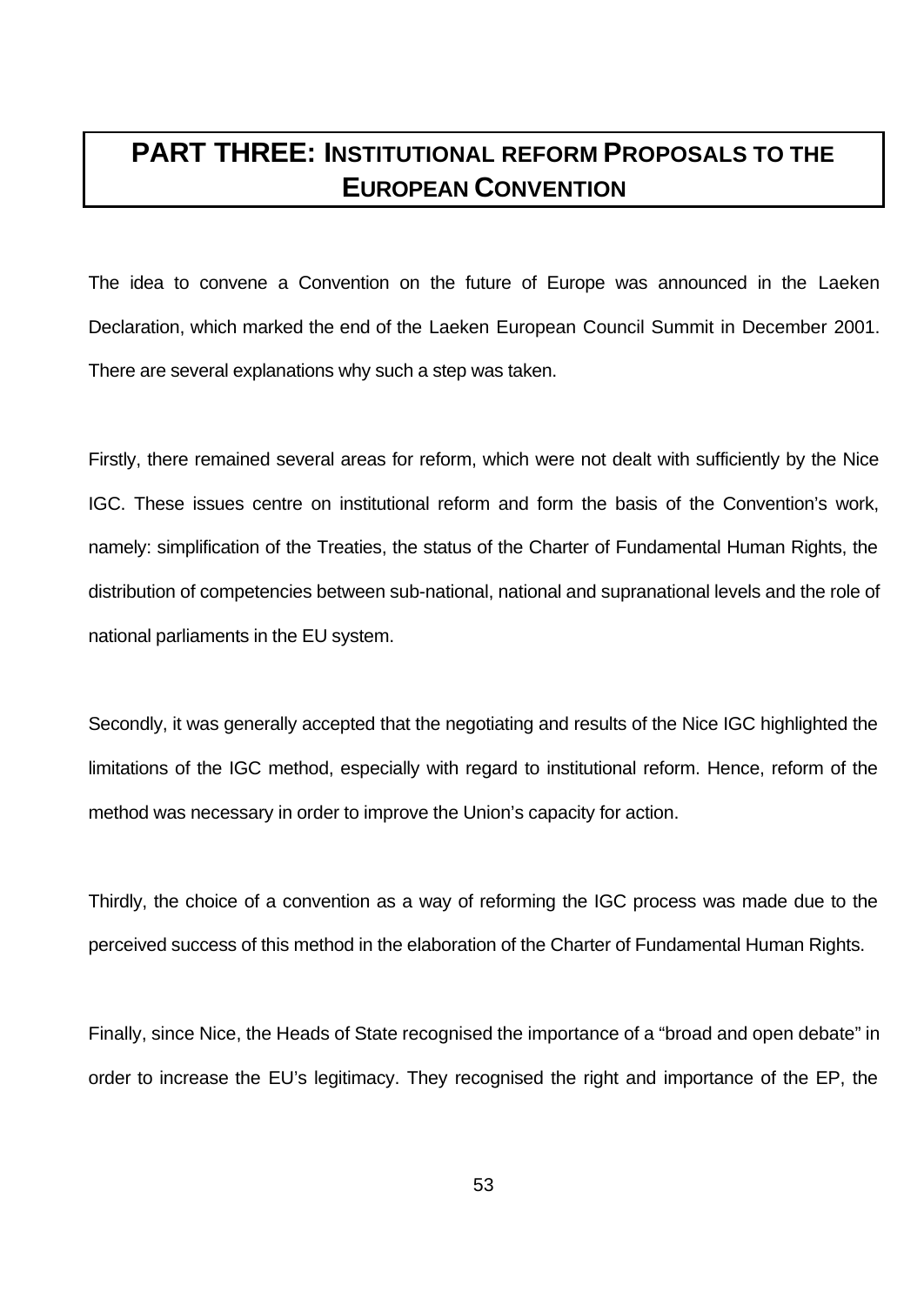Commission, National Parliaments and the candidate countries' participation in this debate. Therefore, a role for these other stakeholders was acknowledged through the Convention method.

The European Council nominated Mr Valery Giscard d'Estaing as President of the Convention. Whilst the Laeken declaration underlined that it is for the Convention to consider the issues the declaration raised, it gave the President a relatively free role in organising the Convention. To this end, Giscard d'Estaing chose to set up working groups to tackle the main issues of the Convention's mandate. Moreover, Giscard decided there would be no voting when it came to different proposals or positions within the working groups. It seems clear that Giscard favours a pragmatic, informal working method aimed at creating consensus and not opposition. However, if the issues raised do not command wide spread acceptability, his choice not to try to encourage more consensus in a more formal manner may backfire.

Reflecting on the limitations of the IGC method, Gray and Stubb consider IGC's as "a necessary evil" , whilst Michel Bertrand believes the IGC method has "diminishing returns" when it comes to treaty change<sup>55</sup>. Gray and Stubb go on to say that:

*"although the IGC method is a legal requirement, at least until 2004, this should not be used as an excuse to avoid reform" <sup>56</sup> .*

In convening a Convention, we must acknowledge a desire within the European Council to reform the current IGC method. However, it is important to remember that such an option was considered as broadly acceptable only in so far as:

<sup>55</sup> Mark Gray and Alexander Stubb "The treaty of Nice" keynote article p 20 in the Journal of Common Market Studies annual review of the EU 2000/2001, Blackwell publishers

<sup>56</sup> Ibid, p. 20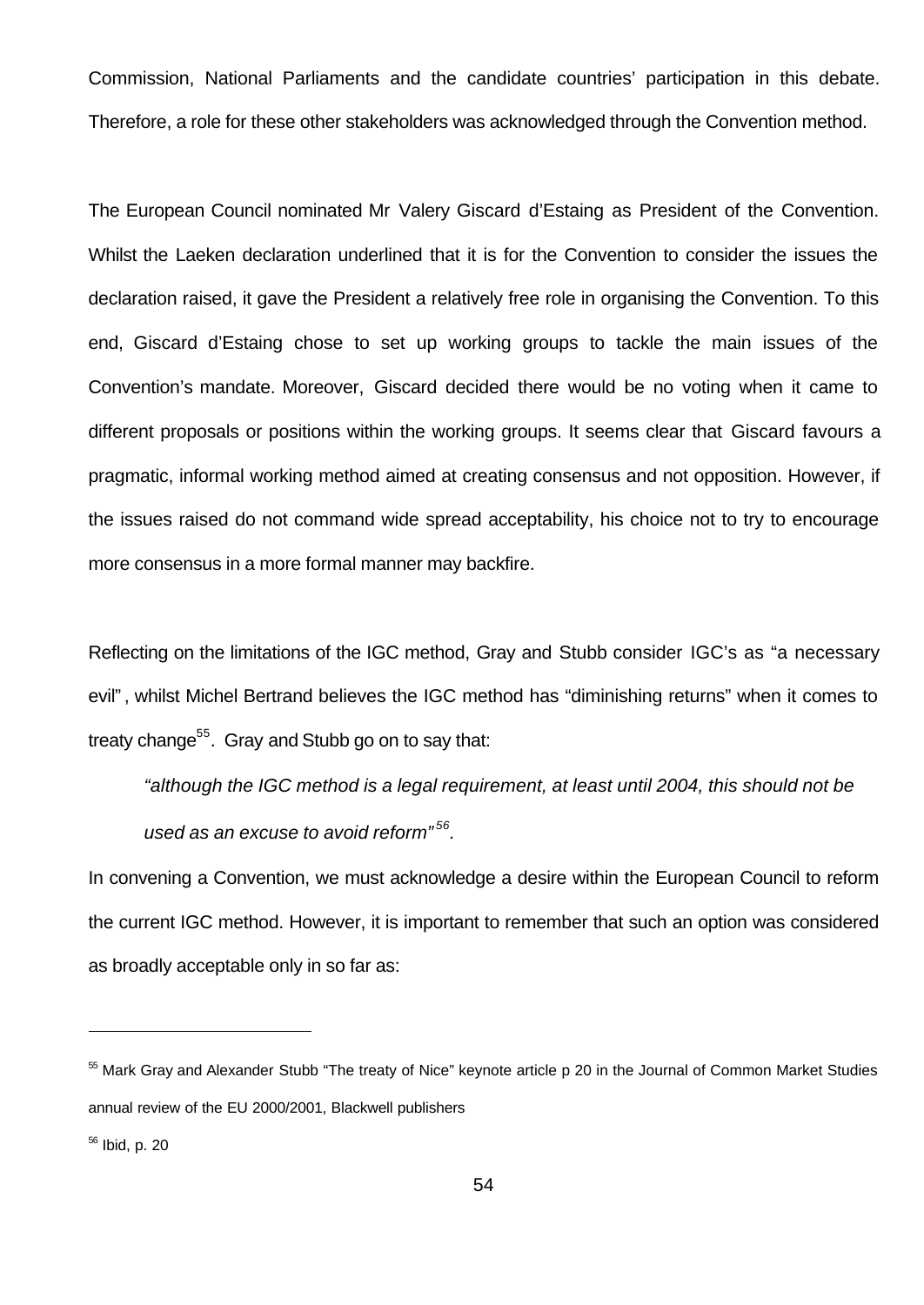#### *"it is recognised that Member States must take the final decisions in an*

#### *Intergovernmental Conference format." <sup>57</sup>*

On the one hand, It is hoped that the results of the Convention will be sufficiently consensual as to allow the subsequent IGC to simply accept them. Moreover, the Convention's work will put political pressure on the Heads of State to accept the proposals or, at the very least, refrain from reopening wide ranging debate on major issues.

On the other hand, it remains to be seen whether the Convention's proposals will indeed command wide spread consensus amongst MSs' Heads of State, especially concerning institutional reform. The freedom of speech and action of members of the Convention, as well as the necessity for unanimity concerning the approval of the Convention's proposals in the ensuing IGC, risk undermining the Convention's work. Such a scenario would be deemed as failure of the Convention method as a reform option to the IGC method.

In his report submitted to the Copenhagen European Council on 12-13th December 2002, Giscard implied his personal attachment to the Community method. He believes reform of the existing EU system would be the best course of action for future EU evolution. When examining the institutional balance in the Convention, he said:

*"We shall do this with great caution, for the institutional triangle, designed by the founders is an original feature of the construction of a United Europe, reflecting its dual* 

 $57$  Ibid, p20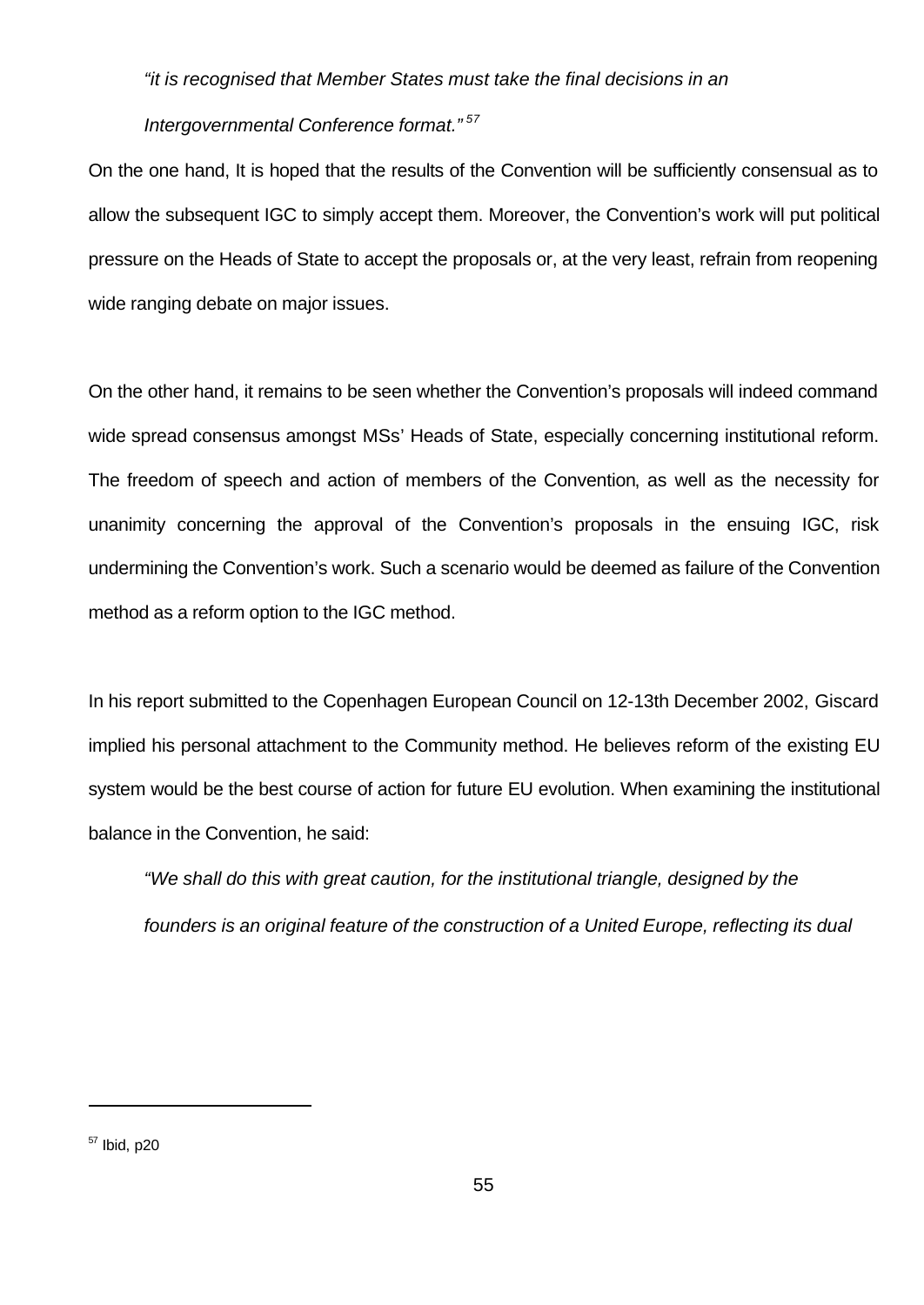# *nature as a Union of States and a Union of Peoples. Any who forget this would be endangering the future of the fine European venture.<sup>58</sup>*

There are two important points to highlight in this quotation. Firstly, Giscard underlines the EU as a Union of Peoples as well as a Union of States. This is important, when we remember this report was submitted to the Council. By emphasising the citizens, Giscard wants to remind the Council of the important role for EU citizens played by the Commission, as Guardian of the Treaties and consequently guardian of the common interest and by the EP, as the democratically legitimate supranational entity.

Secondly, I interpret his second statement as a warning to intergovernmentalists and federalists alike, that major reform to the institutional triangle could be a dangerous evolution. His report could therefore be interpreted as a personal vision in keeping with the Community method theory for further integration.

# **I. The Franco-German Proposal: The Institutional Architecture of the European Union**

When France and Germany manage to compromise on important issues, this can have a strong influence on other MSs, both small and large. On the one hand, small MSs believe that a Franco-German package deal will probably combine both federal and intergovernmental elements, reflecting the traditional French and German positions. Thus, more pro-integrationist countries such

<sup>&</sup>lt;sup>58</sup> Report by Giscard d'Estaing, chairman of the European Convention to the Copenhagen European Council, 12-13th December 2002, p11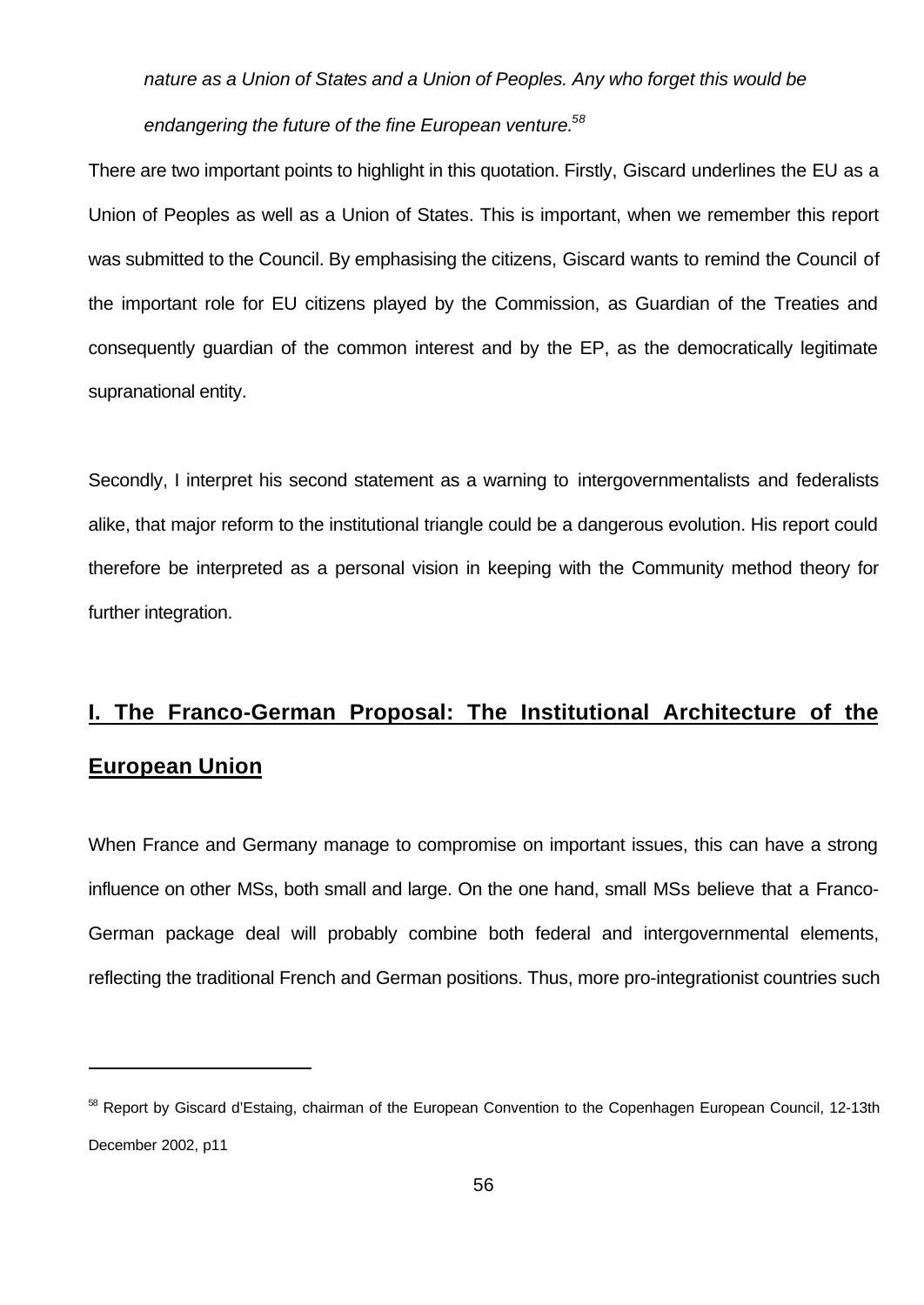as Belgium, Holland or Ireland often find they can accept at least some of the proposed measures, normally those supranational elements of the compromise often forwarded by Germany.

On the other hand, France and Germany, being large MSs, have an interest in ensuring their relative power and influence in the EU decision-making process. Therefore, there are often elements of Franco-German proposals, which are acceptable to the other large MSs, namely the UK, Spain or Italy. These intergovernmental elements of the compromise are often forwarded by France.

Writing about the influence of the Franco-German proposal in the Financial Times, George Parker explained the importance of this co-operation as follows:

*"...a deal between the two countries often holds the key to progress. ...When they [France and Germany] find a compromise it is often one that Europe can live with".<sup>59</sup>*

Writing in the Guardian, Ian Black reiterated the importance of Franco-German co-operation and compromise:

*"The plan is likely to have a huge influence on the EU's constitutional arrangements".<sup>60</sup>* For his part David O'Sullivan, a top Commission civil servant, added:

*"Any time the French and Germans agree on something, it increases the chances of that being the final outcome".<sup>61</sup>*

<sup>&</sup>lt;sup>59</sup> "Relief in Brussels as relationship gets back on track over the Claret" by George Parker. Published in the Financial Times on the 15th January 2003

 $60$  "Big two define Europe's future" by Ian Black. Published in the Guardian on the 16th January 2003

<sup>&</sup>lt;sup>61</sup> David O'Sullivan in "Big two define Europe's future" by Ian Black. Published in the Guardian on the 16th January 2003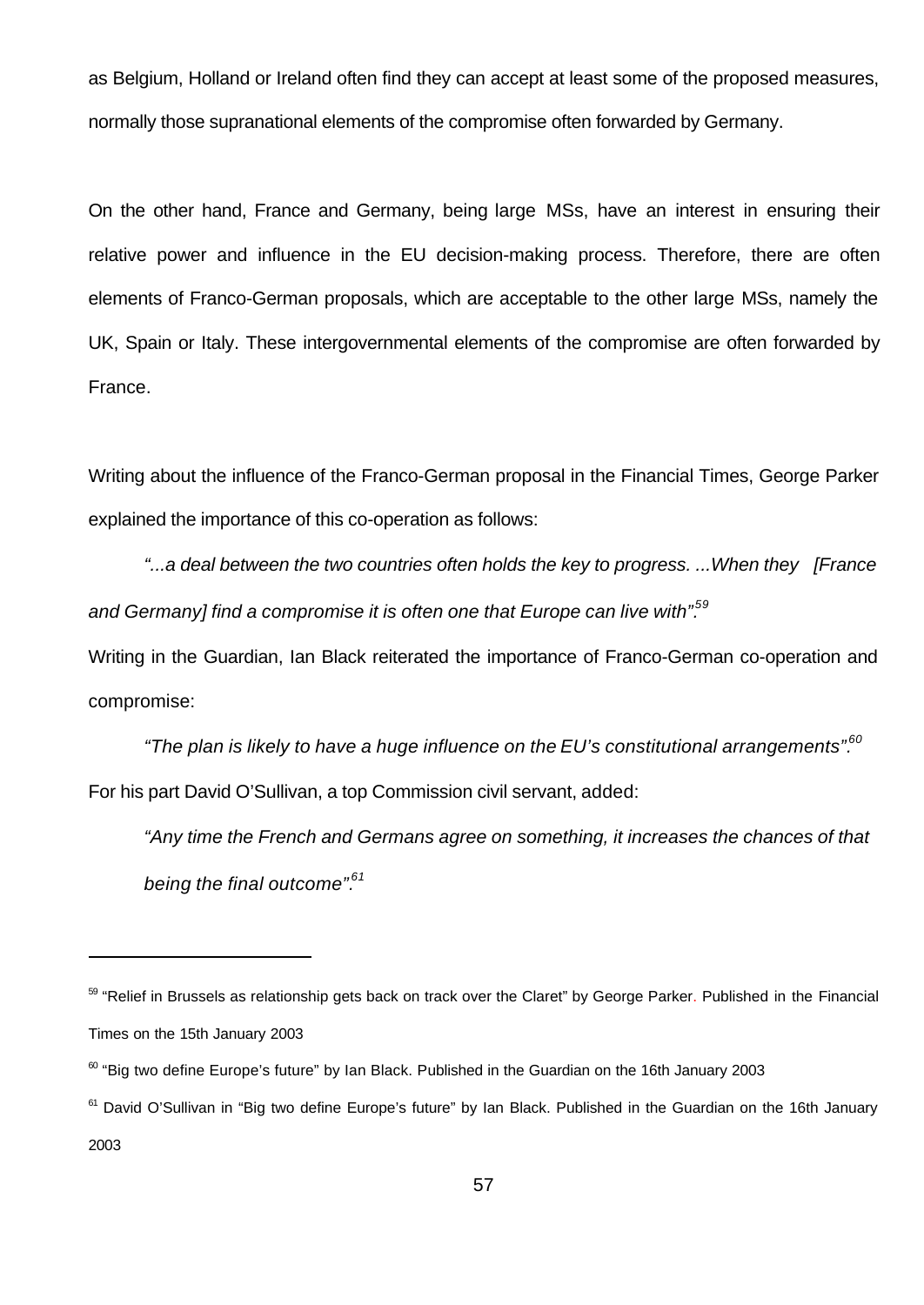These factors need to be born in mind when considering the Franco-German proposal in its entirety as a compromise, package deal. Later on we will analyse the acceptability of the individual elements of the proposal by the Convention.

The Franco-German contribution on the institutional architecture of the EU submitted to the Convention on the 15th January 2003 exemplifies Franco-German co-operation and both nations' desires to assist in the EU's reform. We will look at the proposals for reform of each institution in turn. We will also analyse the implications of these suggestions, if they were to be accepted, in the context of EU integration theories.

#### *A/ Reform of the European Council:*

j

Before looking at the contents of the reform proposal for the Council, it is revealing to note that the proposal chooses to deal with the Council reform before the other institutions. This choice, whether conscious or subconscious, emphasises a tendency towards a reinforcement of intergovernmentalism at EU level.

The proposed reform for the Council centres on the creation of a permanent, full time President. The proposal justifies this by underlining:

*"In einem erweiterten Europa muss die Leitung des Europäisches Rates durch Kontinuität, Stabilität und Sichtbarkeit geprägt sein." <sup>62</sup>*

<sup>62 &</sup>quot;Beitrag zum Europaischen Konvent uber die institutionelle Architektur der Union", Paris and Berlin, 15th January 2003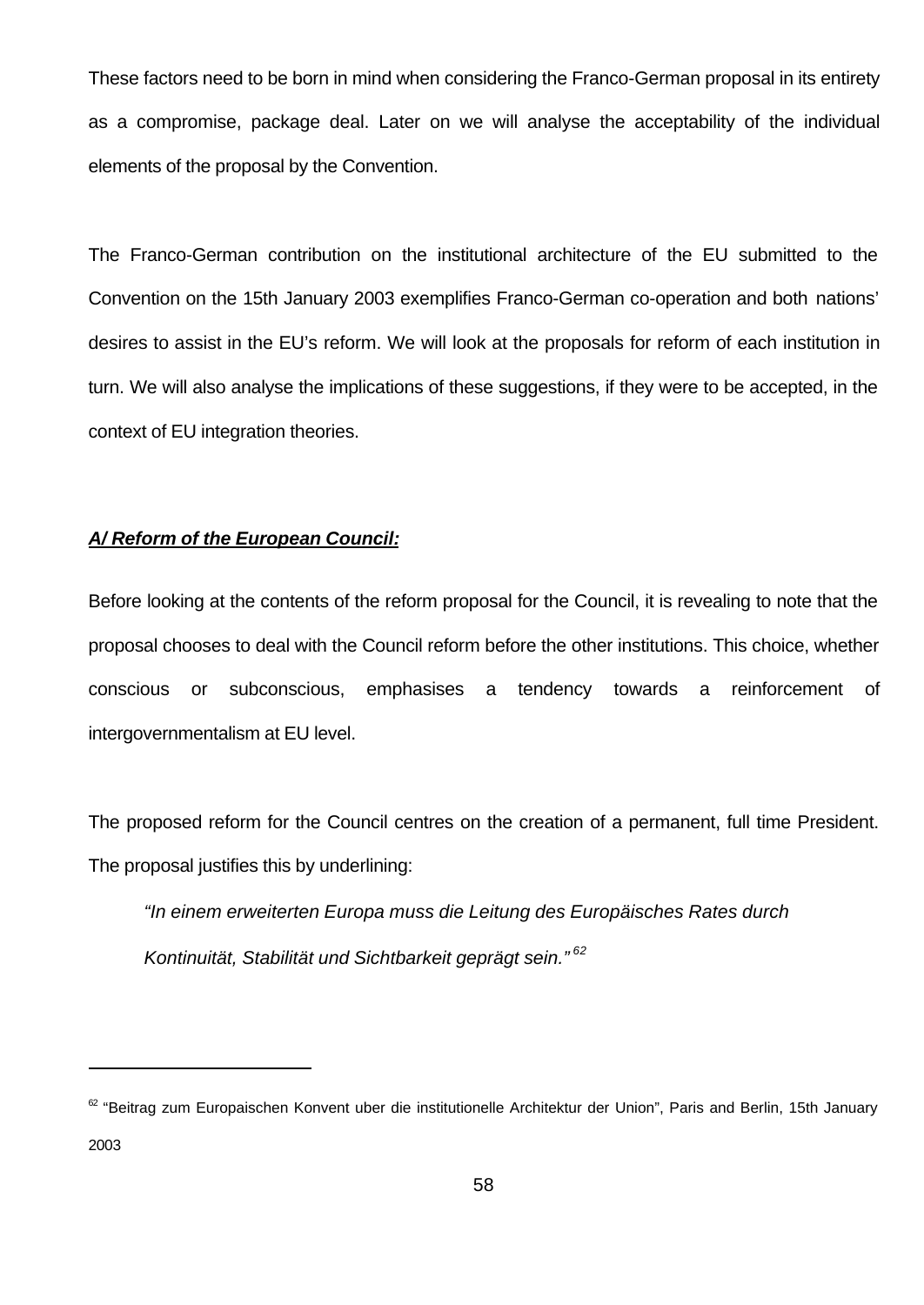The Council will elect this president by QMV for a period of 5 years or 2.5 years renewable once. His/her two main functions will be firstly to prepare and preside over European Council meetings, ensuring its decisions are executed and secondly to represent the Union on the international scene.

The idea of a Council President, chosen from amongst the current European Council members, was originally Chirac's idea and reflects his personal EU vision of a Europe of nation-states. This intergovernmental proposal was warmly greeted in other larger MS, especially the UK and Spain. British Foreign Secretary Jack Straw said: *"cette proposition mérite de recueillir un très large soutien",* whilst Spanish Premier Jose Maria Aznar declared that his government: *"ne pouvait qu'être d'accord avec l'idée d'une présidence de l'UE." <sup>63</sup>*

Not everyone, however, approved the Franco-German proposal of a Council President. The EP, Commission and small MSs all expressed reservation or disapproval for several reasons. Firstly, there is the argument that a Council President weakens the role and influence of the European Council as a body. I find this argument unconvincing, as I believe it would be impossible for a Council President to act without the support of a majority, or qualified majority of MS in the European Council. If this were the case, a President of the Council would not undermine the role or authority of the Council.

Secondly, there is the view that a Council President could lead to rivalry or confusion between the roles of such a post and the Commission President. The Commission itself *predicts:*

*"les problèmes potentiels dans le fait d'avoir deux centres de pouvoir placés à égalité".*

<sup>&</sup>lt;sup>63</sup> "Le Figaro" 16th January 2003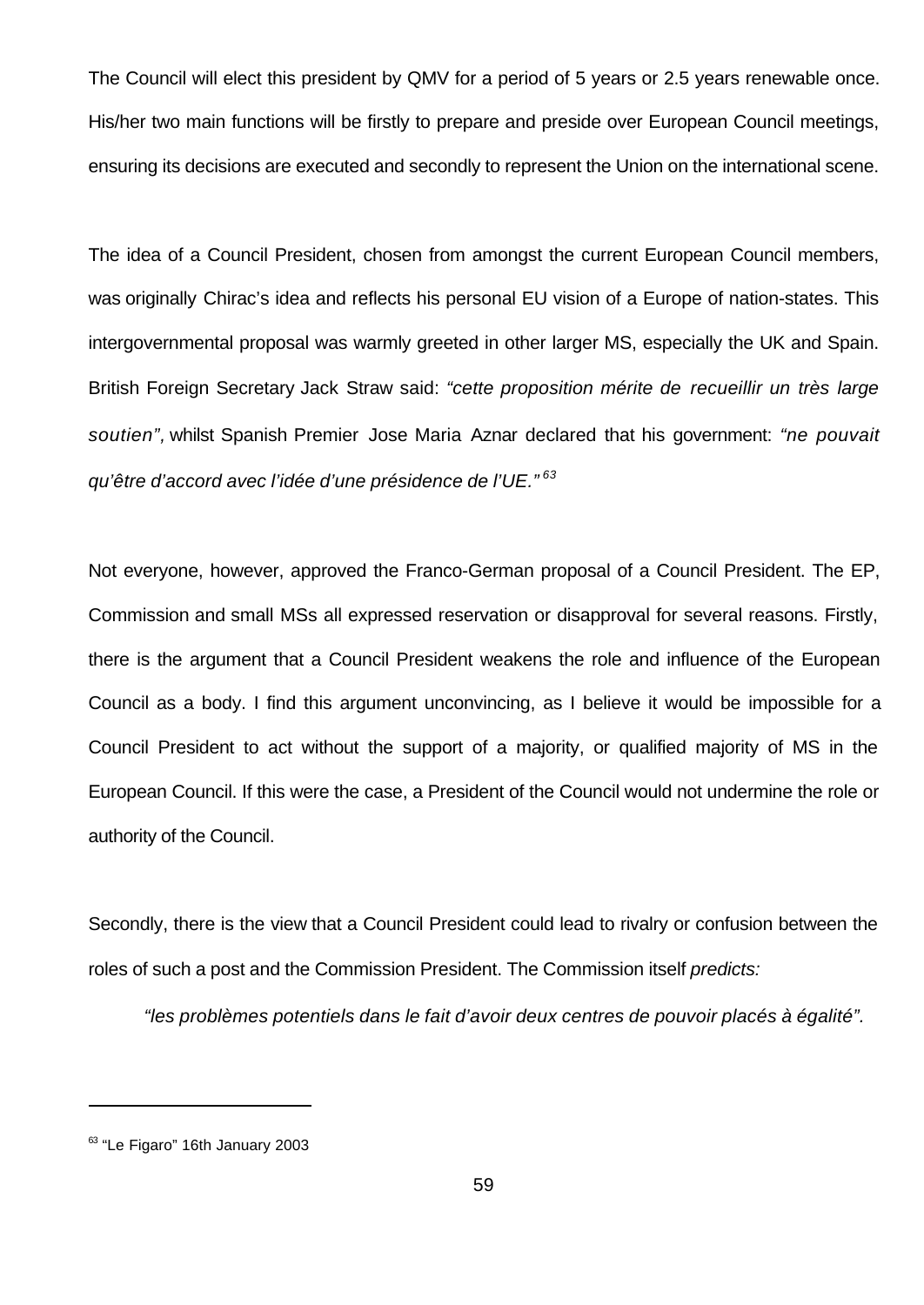Giscard d'Estaing, on the other hand, sees "Aucune raison de se battre"<sup>64</sup>, whilst Charles Grant of the Centre for European Reform insists:

#### *"Of course there will be creative tension, but it will work".<sup>65</sup>*

I believe the Franco-German proposal could lead to confusion or rivalry between Council and Commission Presidents, especially in the field of international representation. The Commission President currently enjoys this role but the Franco-German proposal sees this as central to the future role of the Council President. It is true, however, that not all tension must be seen as negative and therefore I support Charles Grant's interpretation that this tension or rivalry could be positive or constructive.

Thirdly, I am sceptical of the Commission's interpretation of a Council president being on equal terms as the Commission president. I believe the Franco-German proposal aims to subordinate the Commission President's role vis-à-vis a Council president. An article in the Financial Times appears to confirm this:

#### " *Mr Schröder is reported to have guaranteed the primacy of the Council." <sup>66</sup>*

This development would reinforce the intergovernmental element of the EU, which favours the large MSs. The relative reduction of Commission power would reduce the small states' influence and that of the Commission as the representative institution of the common good. This is the main reason why the EP, Commission and small MSs are opposed to this proposal.

 $64$  Ibid

<sup>&</sup>lt;sup>65</sup> Charles Grant in "Second Leader would boost Europe's clout" by George Parker. Published in the Financial Times on 16th January 2003

<sup>&</sup>lt;sup>66</sup> "Deal underlines vitality of Paris-Berlin Ties" by R Graham and H Simonian. Published in the Financial Times on 16th January 2003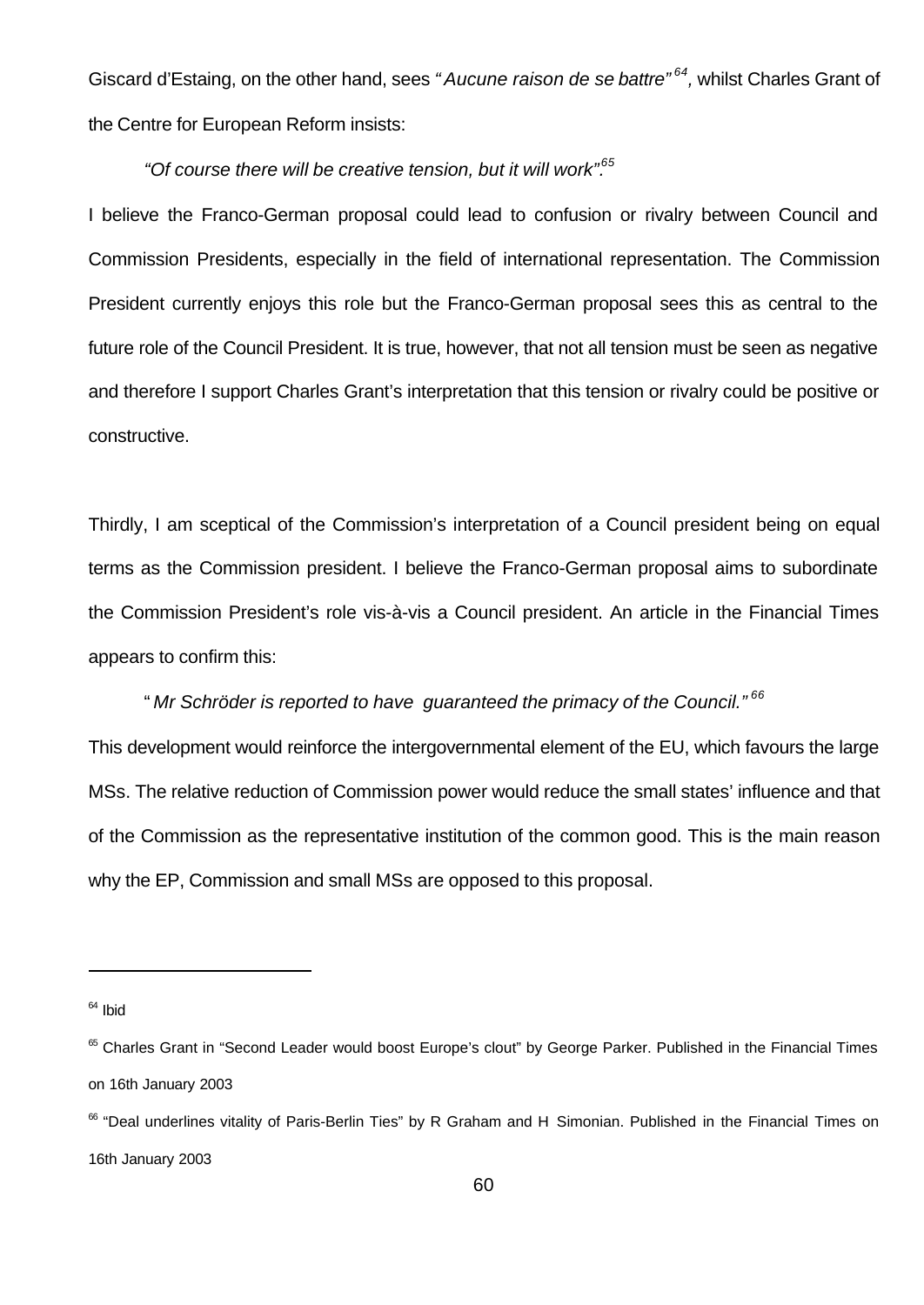Finally, a permanent, full time Council president would mean an end to the rotating presidencies. This is widely regarded as a good thing, especially amongst larger MSs. I believe in private even politicians from certain small MSs would also tend to agree. It is true that a Council President would increase stability and continuity of EU policy development. It is also impossible to imagine Malta or Cyprus having the administrative or human resource capacity to run the EU for 6 months. However, advocates of the rotating presidencies argue that such a system brings prestige to the smaller MSs and pressure to have a good presidency can be positive for EU integration. The rotating system allows for new ideas and impulses and this would be lost with a permanent president. Whilst I accept this as a valid point, I still believe greater continuity and stability within the European Council is necessary and therefore keeping the rotating system completely unreformed would be inappropriate in an enlarged Union.

#### *B/ Reform of the European Commission*

The main reform suggestion here is for the election of the Commission President by the EP with qualified majority support. This more supranational element of the proposal reflects a German vision and can be seen as the counter-balance to the intergovernmental reinforcement of the Council through a permanent president. The logic of this proposal is that an EP elected Commission president would be more democratically legitimate. Moreover, in assuming this new role, the EP would also see its power as an institution increase.

This supranational development is relatively uncontencious amongst MSs of all sizes, especially when compared to the proposal of a Council president. However, I see certain problems with the proposal. How can the Commission keep its independence and its autonomy (as argued in the Franco-German proposal) as well as its exclusive right of initiative if it were to be elected by the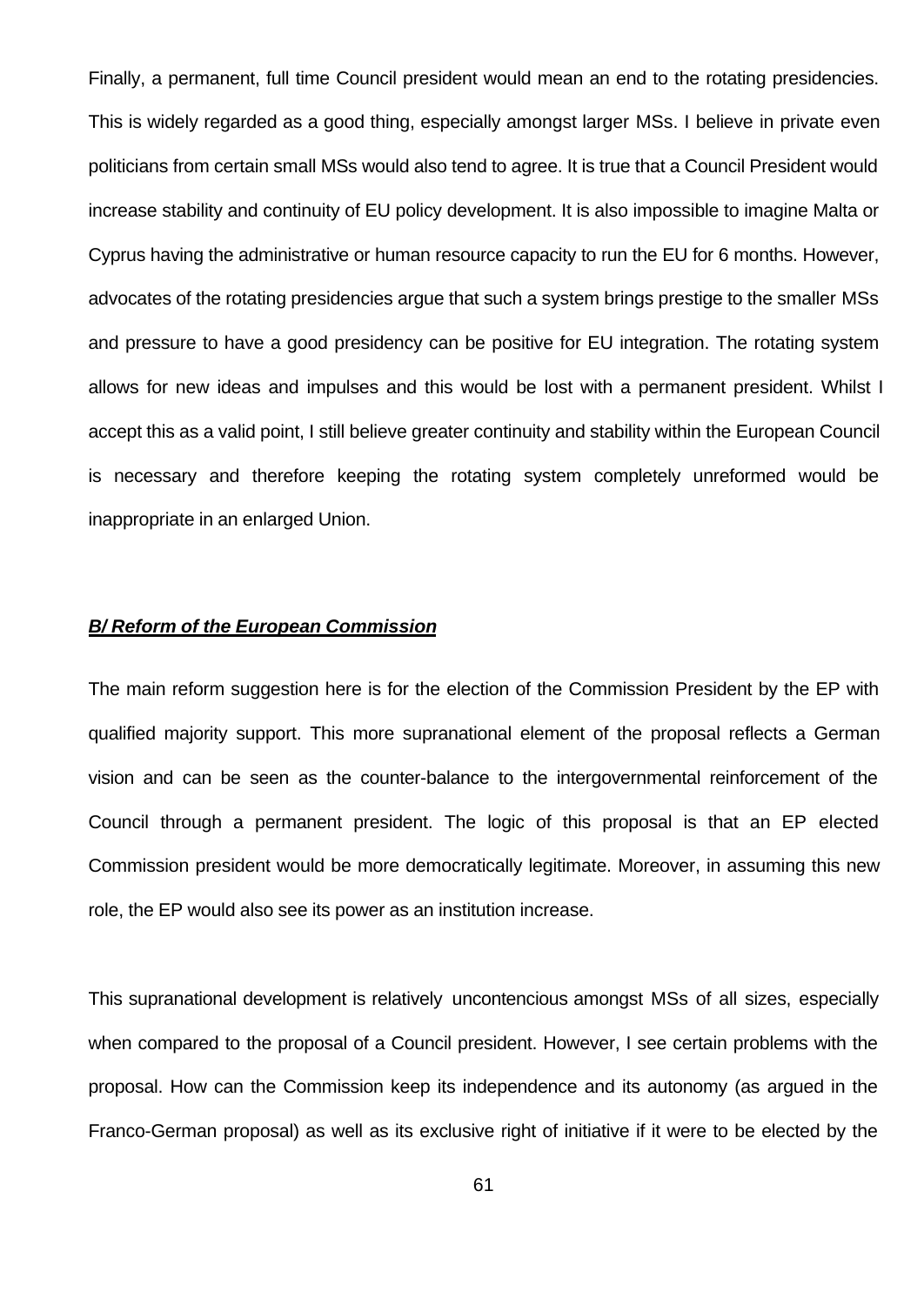EP? Whilst the EP already has right of censure over the Commission, the additional right to elect the Commission president might lead to the politicisation of the Commission. This would destroy the Commission's credibility as an autonomous and independent body. A politically motivated Commission could also disagree with the Council president if such a post was to exist and this could have a destabilising effect for the EU both internally and externally.

Charles Grant, writing in the Financial Times, believes worries concerning the politicisation of the Commission are misplaced. He writes:

*"As long as national governments continue to appoint the other Commissioners, the Commission will remain a multi-party institution." <sup>67</sup>*

Whilst I would concede Charles Grant's point, I feel it is important to underline the relative power and influence of the Commission President vis-à-vis the other Commissioners. It seems clear to me that the election of the Commission president by the EP could run the risk of introducing a certain political element into the Commission's work. I remain convinced that this influence could have a negative effect on the Commission's strategic agenda and would destroy the Commission's independence.

This part of the proposal must be seen as the French compromise to the more federal German view. In an article entitled *"Fischer wollte mehr"* in the Frankfurter Allgemeine Zeitung Eckart Lohse wrote:

*"Er [Fischer] habe sich mehr gewünscht bei der Zusammenführung der Spitzen der Europaischen Union. Es sei sehr, sehr schwierig gewesen, mit Frankreich einen Kompromiss zu finden".<sup>68</sup>*

 $67$  "The twin peaks of European Leadership" by Charles Grant. Published in the Financial Times on 15th January 2003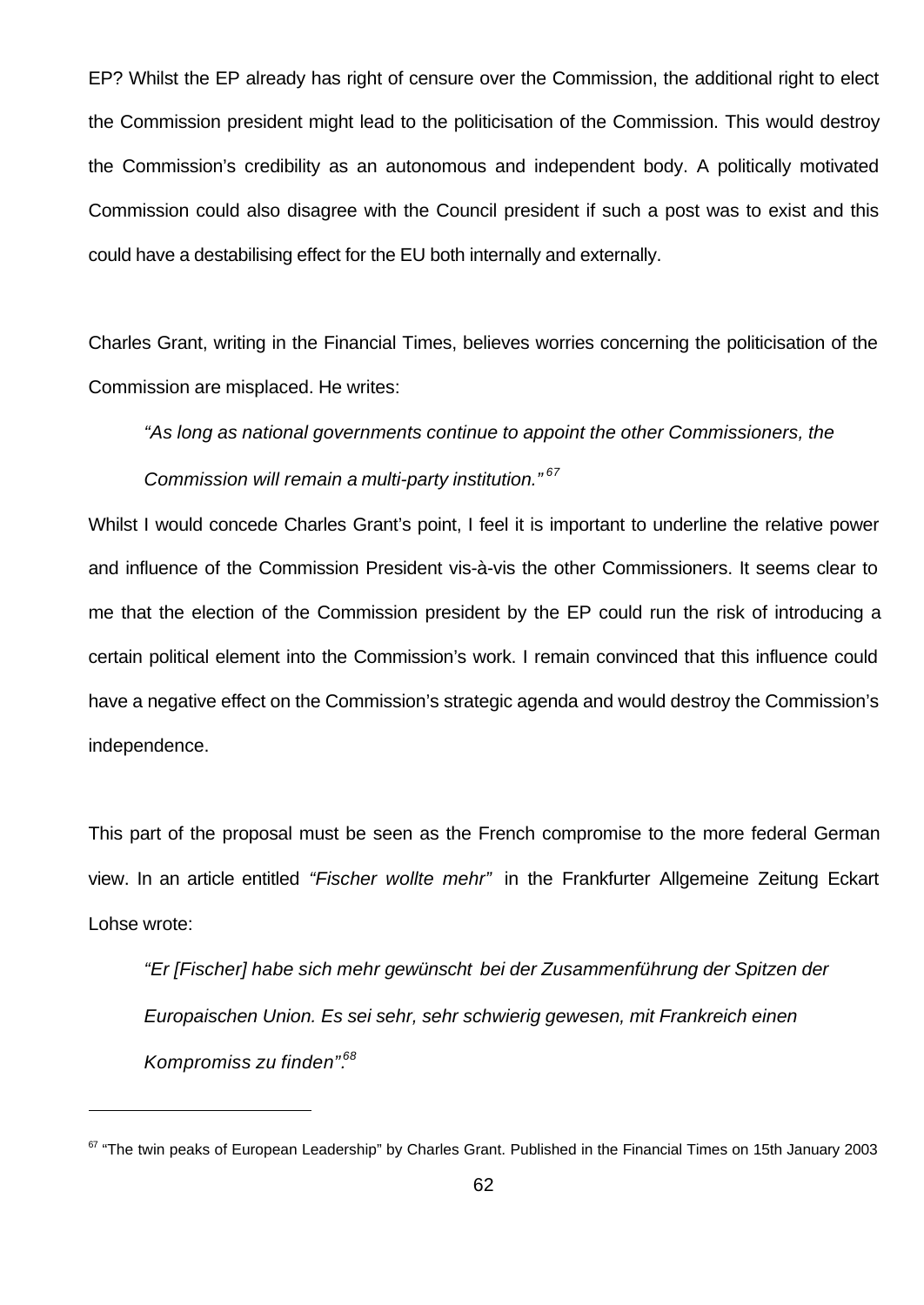I believe the Financial Times interpreted the proposal correctly when they wrote:

*"On balance it seems a domestically weak Mr Schröder gave more ground to the French".<sup>69</sup>*

This would explain Mr Fischer's disappointment. The Franco-German compromise between intergovernmentalism and federalism seems to greatly favour the former, that is to say the French vision, supported by the British and the Spanish. This proposal must therefore be considered as a vital blow to Fischer's federalism. We are again reminded, however, of the importance the French and Germans place on their bi-lateral co-operation and the lengths to which both countries are prepared to go in order to provide a joint proposal.

#### *C/ Reform of the EP*

j

As well as electing the Commission president, the Franco-German proposal demands a further increase in the EP's legislative powers, with any extension of QMV in the Council being accompanied by the use of the Co-decision procedure. This proposal is supranational but not radical in nature. Such an extension of EP powers is in keeping with previous increases the EP has enjoyed in preceding IGCs.

 $68$  "Fischer wollte mehr" by Eckart Lohse published in FAZ on 16th January 2003

<sup>&</sup>lt;sup>69</sup> "Deal underlines vitality of Paris-Berlin Ties" by R Graham and H Simonian. Published in the Financial Times on 16th January 2003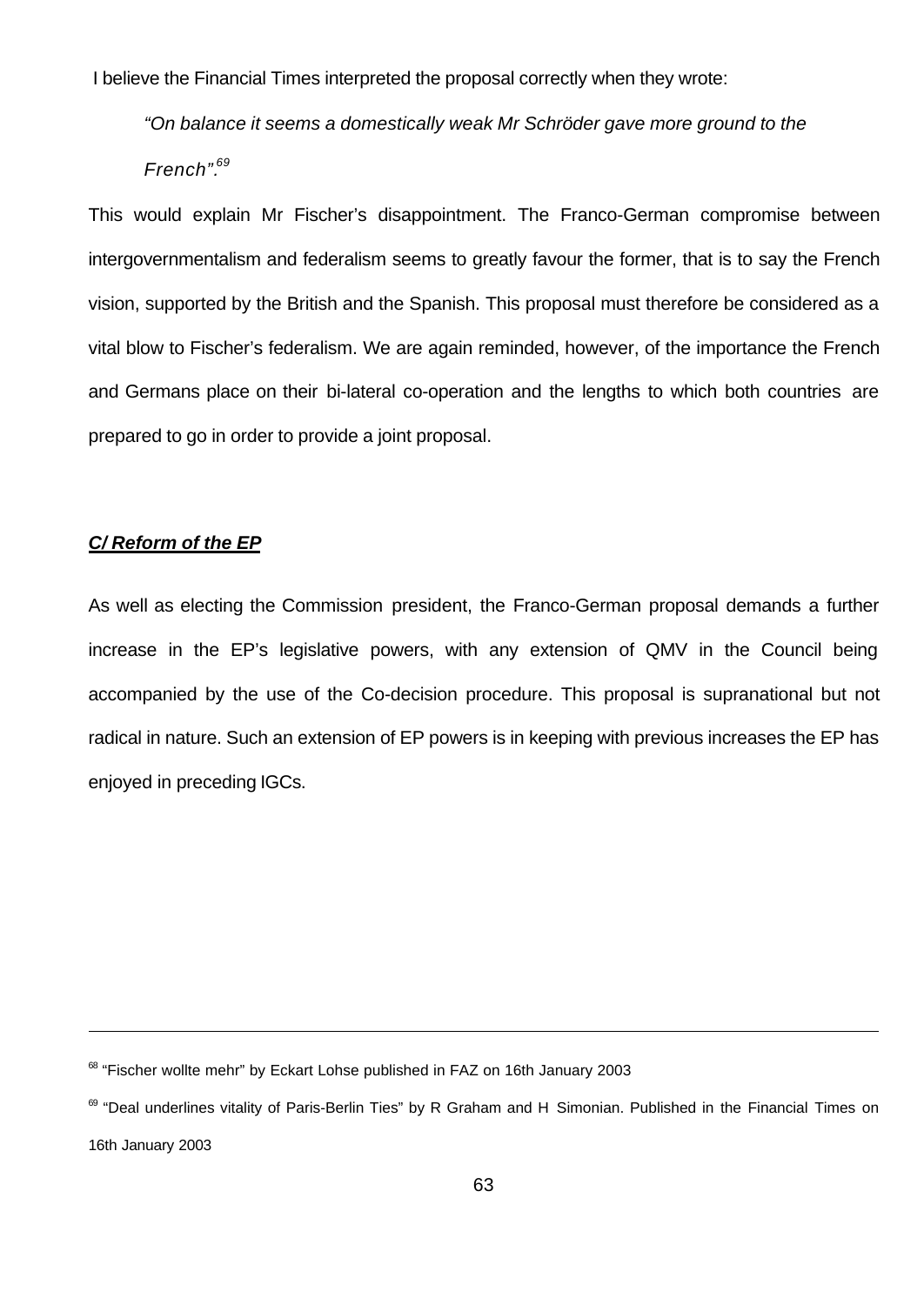#### *D/ Reform concerning external action of the Union*

The proposal suggests the fusion of the roles of Commissioner for External Affairs and the Council's High Representative. This role of European Minister of Foreign Affairs would be a double hatted one and is justified in the proposal for the following reason:

*"Um Stärke und Glaubwürdigkeit der Union auf internationaler Ebene sicherzustellen, müssen ihre operativen und finanziellen Mitteln sowie ihre personelle Ausstattung ihrem politischen Anspruch entsprechen." <sup>70</sup>*

This "Mr foreign minister" would have the right of initiative in CFSP affairs and would preside over the External Relations and Defence Council. He would also be given a *" statut spécial"* within the Commission.

The Franco-German proposal for a double hatted foreign minister seems, on the surface at least, a simplification of the current system: two jobs being fused into one. However, just whom this minister will ultimately be responsible to and exactly how he will interact with both the Council and the Commission remains unclear. The Financial Times underlines the danger of such a lack of clarity, stating:

*The new foreign supremo - with a base in the EU Council of Ministers while integrated into the Commission - could have divided loyalties if the two institutions are ever in dispute." <sup>71</sup>*

<sup>&</sup>lt;sup>70</sup> "Deutsch-französischer Beitrag zur institutionellen Architektur der Europäischen Union" or "Contribution Franco-Allemand à la Convention Européenne sur l'architecture institutionnelle de L'Union", Paris and Berlin, 15th January 2003

 $71$  "Presidential Plans" article published in the Financial Times, 16th January 2003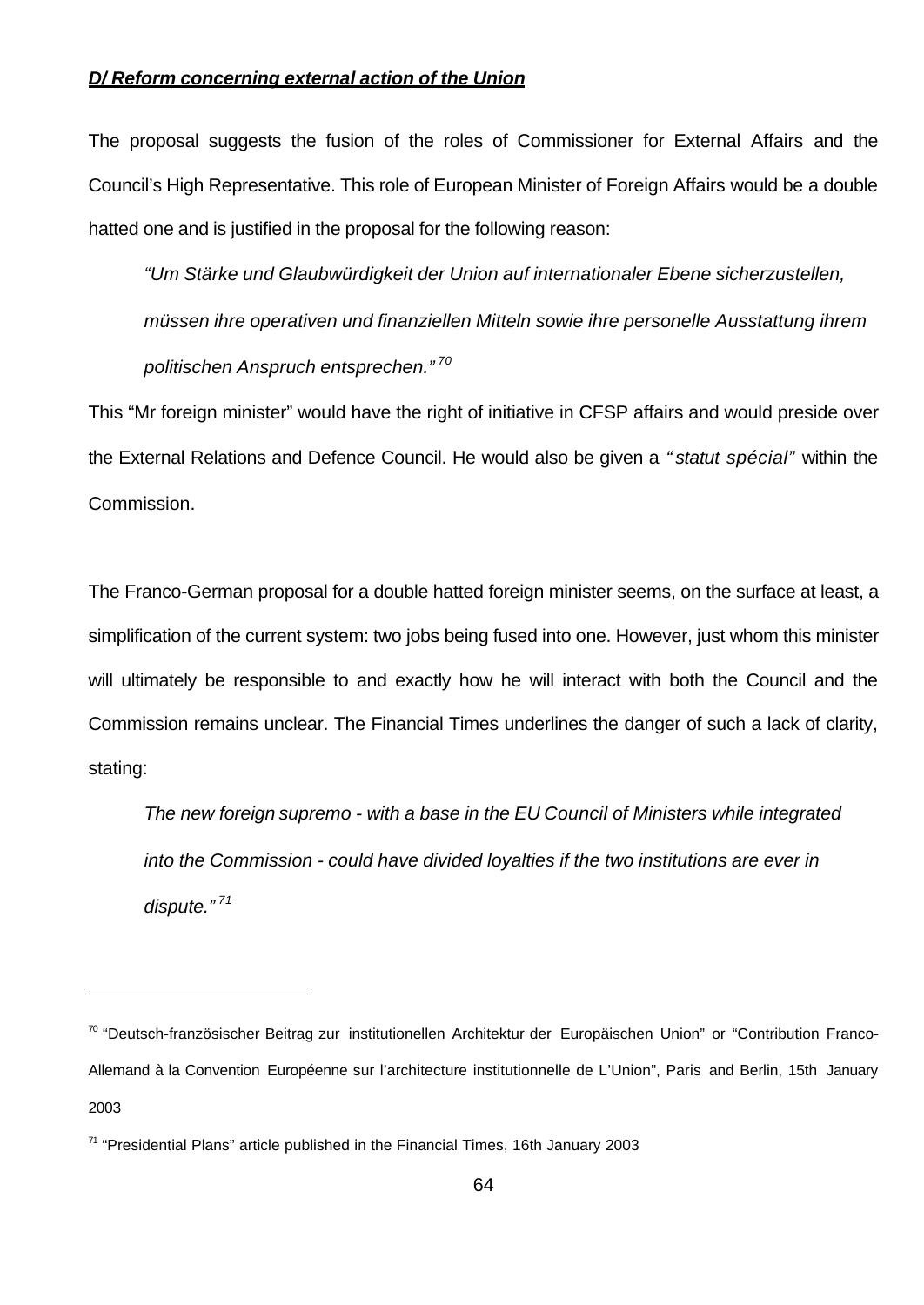This fusion can arguably be seen as representing not a simplification but a complication to the system. The Franco-German proposal seems to imply a European foreign minister who would be responsible before the European Council, as it suggests the European Council would nominate the minister by QMV. This must be considered as a further reinforcement of intergovernmentalism, to the detriment of the Commission and those who support a strengthened supranational or federalist Union.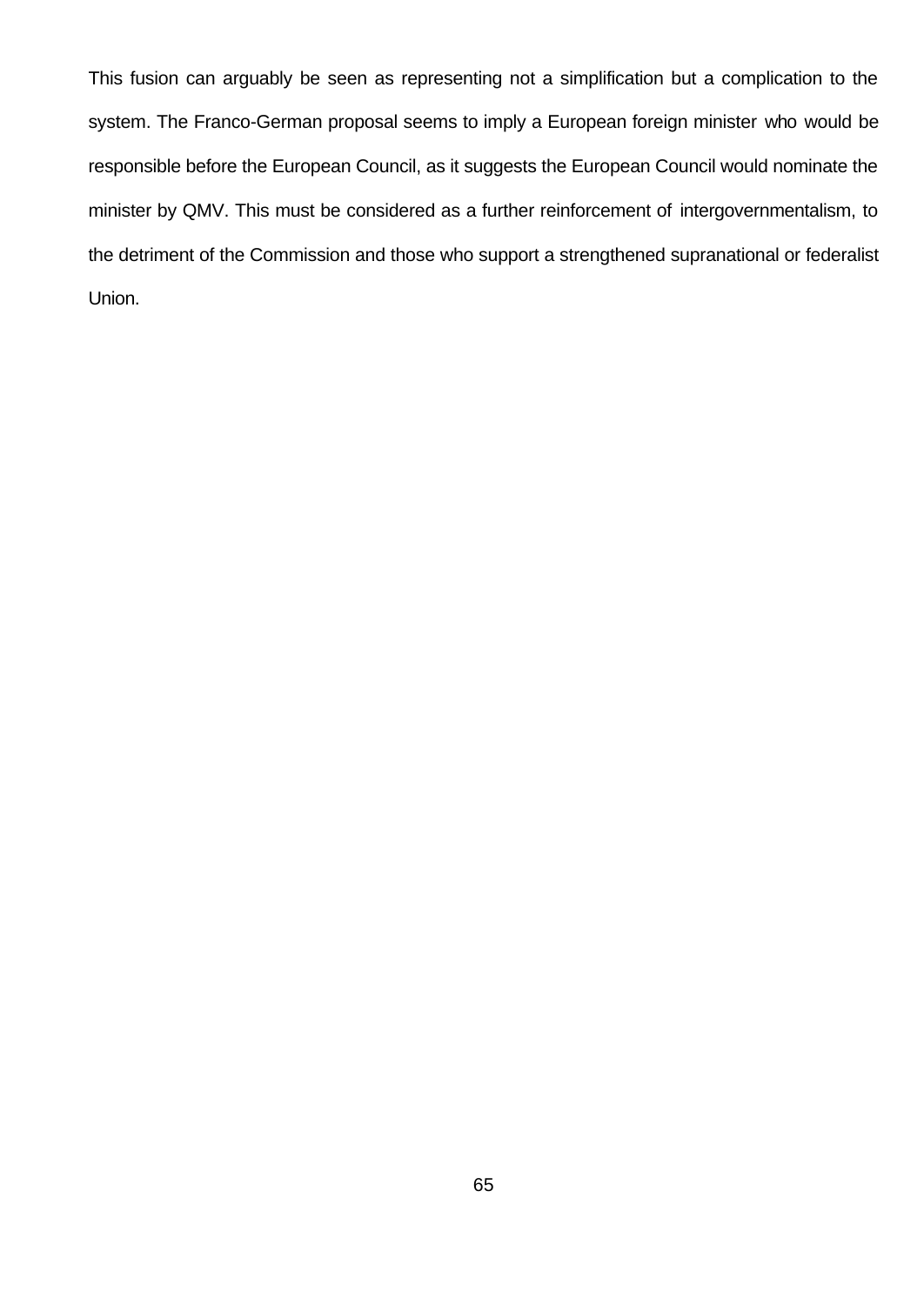## **II. The British-Spanish Proposal**

Britain and Spain submitted their proposal to the convention concerning their visions for future institutional reform on the 28th February 2003 in a paper prepared by convention members Mr Peter Hain and Mrs Ana Palacio entitled "The Union Institutions". This joint proposal can be seen as a response to the Franco-German proposal of the previous month. British/Spanish co-operation within the Convention must be understood in a wider EU context, namely recent support of these two MSs for the US war in Iraq. As far as this proposal goes, there are several areas which highlight continued diverging opinions within the EU and underline a certain distance between the British/Spanish position and that of the French and Germans.

The paper starts by emphasising the UK's and Spain's desire for:

j

*"the maintenance of the basic balance of the institutional triangle and the preservation of the essential characteristics of the present Community method." <sup>72</sup>*

This quotation seems to be a reflection of the following quotation taken from the Franco-German proposal:

*"... eine (gleichgewichtige) Stärkung des institutionellen Dreiecks ist erforderlich" <sup>73</sup>* From the wording of the two proposals, we might be inclined to deduce that all four MSs are happy with the Community method and wish to reinforce it without serious reforms. When we look at the content of the proposals, however, we see that this is far from the case.

 $72$  Contribution from Convention members Mrs Ana Palacio and Mr Peter Hain: "The Union Institutions", Brussels, 28th February 2003

<sup>&</sup>lt;sup>73</sup> "Deutsch-französischer Beitrag zur institutionellen Architektur der Europäischen Union" or "Contribution Franco-Allemand à la Convention Européenne sur l'architecture institutionnelle de L'Union", Paris and Berlin, 15th January 2003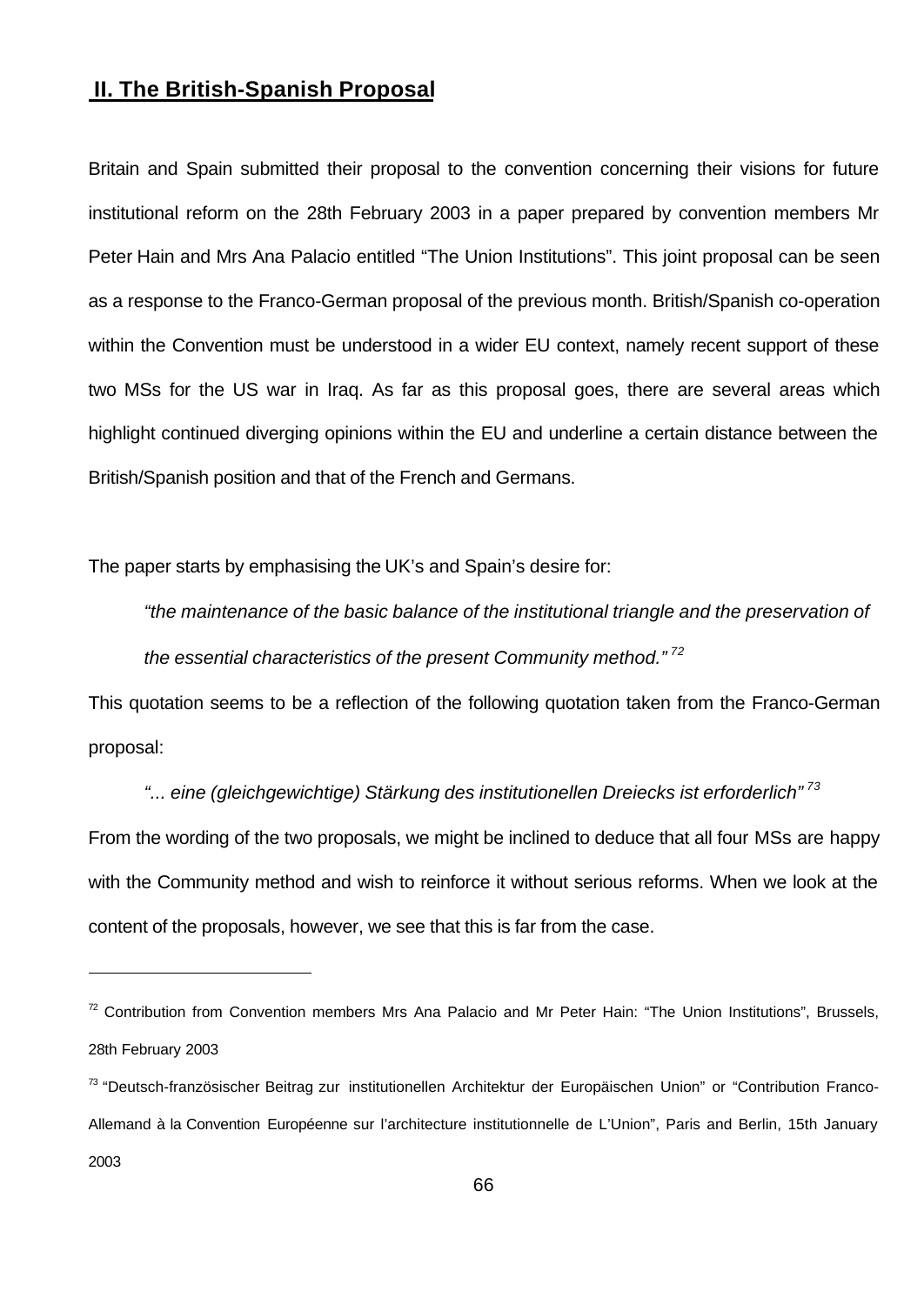#### *A/ Reform of the European Council*

The proposal argues that strengthening of the figure of the European Council Chair is necessary in order for the Council to:

*"... fully play the role the current Treaty of the Union confers upon it when it lays down in article 4, that the European Council shall provide the Union with the necessary impetus for its development and shall define the general political guidelines thereof".<sup>74</sup>*

Like the Franco-German proposal, the UK and Spain propose a full time Chair to be appointed for a period of 4 years. We see the same confusion in the two proposals concerning the role of this president. The British/Spanish proposal wants this president:

*"...to give added profile to the external representation of the EU (without prejudice of the High Representative's work or the Commission's competencies)".<sup>75</sup>*

This naturally brings into question the relationship between a Council president and a Commission president as we analysed earlier. I do not see how a Council president can *"give added profile to the external representation of the EU"* without prejudicing the Commission's competency. After all, external representation is one of the Commission president's chief functions.

The proposal doesn't favour one particular system of appointment for a Council president but believes that the system chosen should:

*"ensure the respect of the principle of equality amongst Member States." <sup>76</sup>*

<sup>&</sup>lt;sup>74</sup> Contribution from Convention members Mrs Ana Palacio and Mr Peter Hain: "The Union Institutions", Brussels, 28th February 2003

<sup>&</sup>lt;sup>75</sup> Ibid

<sup>76</sup> Ibid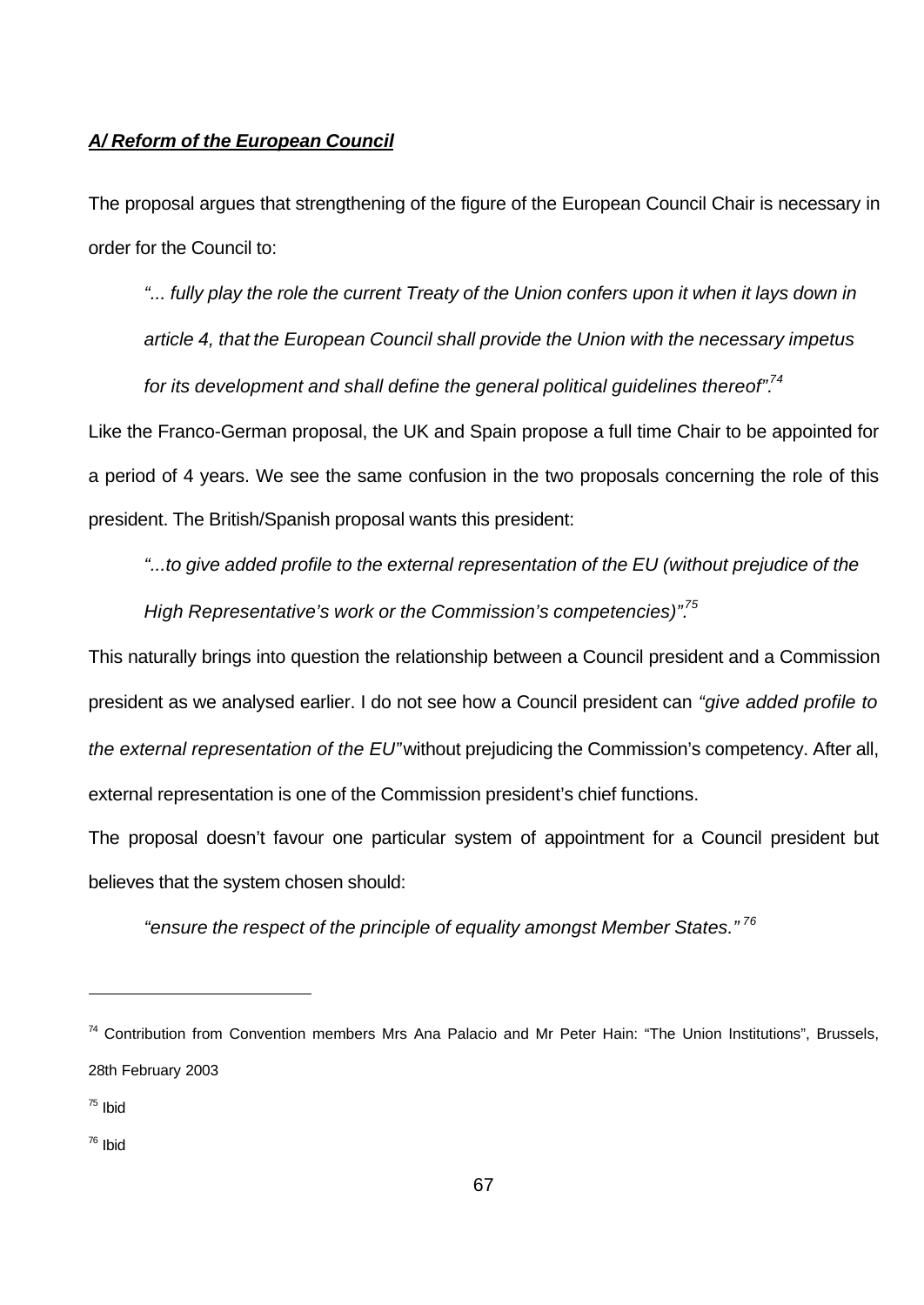Such a quotation would seem to oppose the election of a Council president by QMV. We can interpret this as a further rejection of greater federalist influence within the Council. In this way, respecting the *"principle of equality"* alludes to unanimity. This is in keeping with the British vision of the EU.

It is understandable that the UK and Spain, like France and Germany, are in favour of a permanent President of the European Council. Both Blair and Aznar support also the idea of increasing the European Council's power and, being large MSs, such a move poses little threat to either of them. In my opinion such a reinforcement of the Council will inevitably tip the balance of power in favour of this intergovernmental organisation, despite the arguments to the contrary, which underline the importance of maintaining the balance of power.

#### *B/ Reform of the Commission*

The British/Spanish proposal is similar to the Franco-German proposal when it comes to the additional powers that the Commission should be given. These include strengthening the Commission's role as "Guardian of the Treaties", extending its power of initiative in the areas of justice and home affairs and extending its power in proposing the multi-annual strategic agenda to be adopted by the Council. $^{77}$ 

The proposal differs from that of the French and Germans in the domain of the appointment of the Commission president. The UK and Spain believe he/she should be appointed through the European Council by QMV and approved by the EP, not the other way round as proposed by Paris

<sup>77</sup> Ibid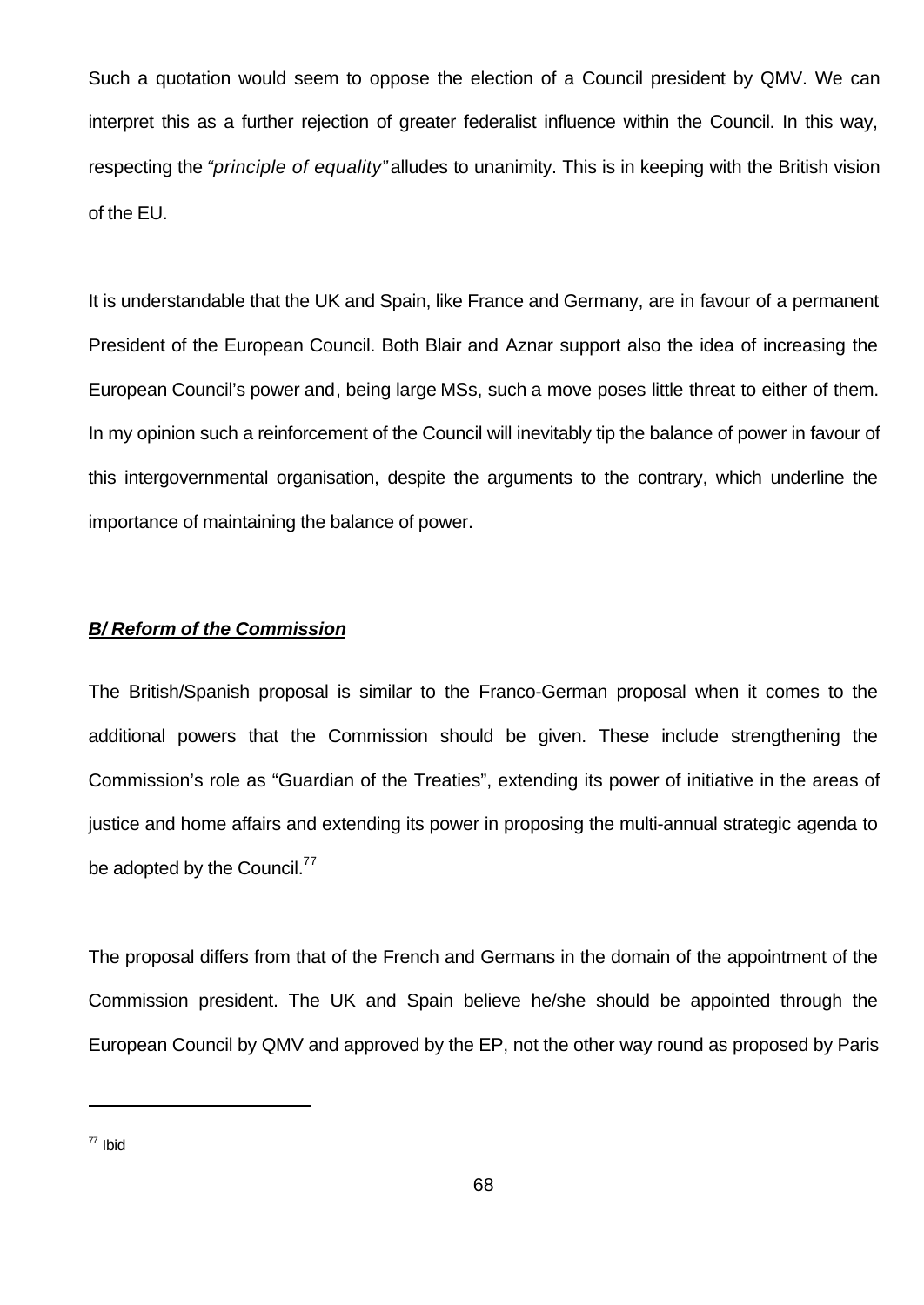and Berlin. The proposal underlines the UK's and Spain's readiness to consider other methods of appointment but highlight that the chosen option:

*"must respect the key principles of democratic accountability and independence from political interference".<sup>78</sup>*

The emphasis of the importance of the Commission's independence in this proposal is in keeping with my previously expressed concerns regarding the dangers of a politicised Commission.

However, we have already noted that a Commission president elected by the EP was the German supranational element of the Franco-German compromise and counterbalanced the election of a Council president (the French intergovernmental element of the compromise). We can see that in the UK/Spain proposal no real supranational counterbalance to a Council president is suggested as necessary or desirable. This underlines a certain scepticism towards further supranational development. Such a vision must also be seen as a desired weakening of the supranational elements of the future enlarged EU vis-à-vis the intergovernmental Council. Whether such an evolution of the EU can be seen as positive is extremely debatable.

#### *C/ Reform of the EP*

As in the Franco-German proposal, the UK and Spain see nothing wrong with a further increase in the EP's powers. They propose an extension of the Co-decision procedure when the Council is voting by QMV in *"some new areas".* This proposal is more limited in nature than that of Paris and Berlin, however, who demand that such an extension should be *" automatisch".* This can be seen as Paris's and Berlin's desire for further use of Co-decision and QMV to become a general

<sup>78</sup> Ibid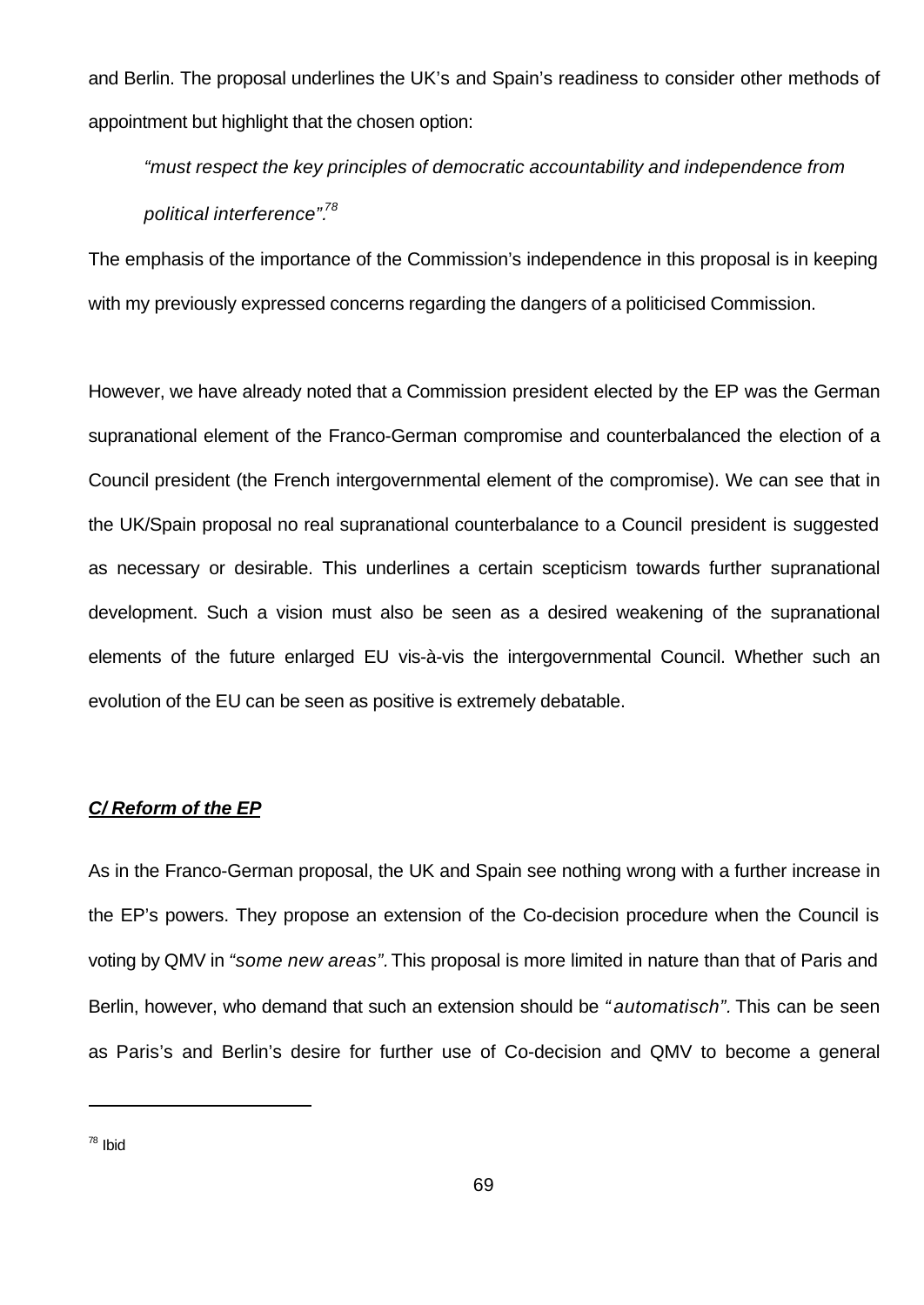principle, whilst the UK and Spain are more hesitant about such a generalisation of Co-decision. We can say that this reaffirms France's and Germany's greater acceptance of integrationist elements, especially in relation to the UK.

The London/Madrid proposal wishes to further extend the EP's powers in its involvement with planning and implementing the Council's strategic plan and in its holding of the Commission to account. They believe the EP should increase its ability to assess the impact of new legislation and have a greater say in the EU budget:

*"It is right that the European Parliament's voice should be heard in all annual decisions on spending".<sup>79</sup>*

I interpret *"all annual decisions on spending"* to highlight a British/Spanish desire to scrap the current differentiation between compulsory and non-compulsory expenditure. Such differentiation was something, which the Franco-German proposal wanted to retain. We are reminded of the heavy burden of the EU budget placed on Germany and this might explain Germany's preference for retaining some control of the budget within the Council. Nevertheless, it must be acknowledged that on this occasion the UK/Spanish position is more favourable to the supranational EP than the Franco-German proposal, something that rarely occurs when we consider these countries' traditional EU visions.

## *D/ Reform concerning external action of the Union*

The UK/Spanish proposal agrees with the Franco-German one that a *"real Minister of Foreign Affairs/External Relations"* is necessary. However, the British and the Spaniards reject the idea of

<sup>79</sup> Ibid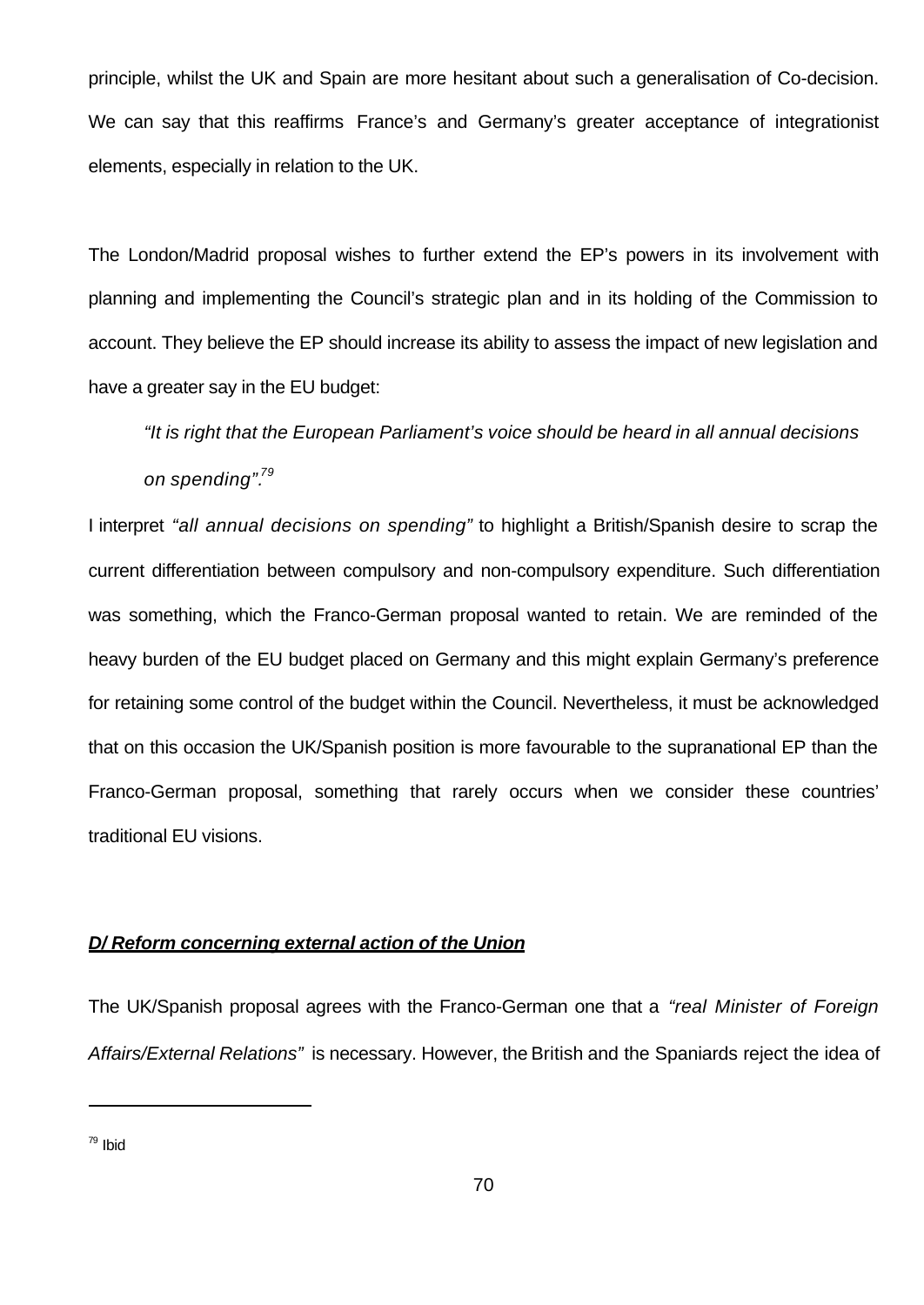a double hatted foreign minister. Rather, they favour such a post being a strengthened High Representative, that is to say principally responsible to the European Council and not the Commission. This foreign minister would chair the Council of Ministers for External Relations and participate at the Commission's meetings where proposals concerning Union's external action are being discussed.<sup>80</sup> He would of the right of initiative in CFSP matters.

Compared to the Franco-German proposal concerning the Union's external representation, the UK/Spain proposal again reflects a tendency towards greater intergovernmentalism. There is no mention of the foreign minister having a special status in the Commission, as in the Franco-German proposal. Lack of detail in both proposals leads us to ponder the foreign minister's exact role within the Council and/or the Commission. It remains unclear how a collegiate body such as the Commission would function with a duellist foreign minister. What is certain, is that the UK/Spain proposal severely reduces the Commission and its president's role in its inter-institutional relationship with the Council. Another example of this is the foreign minister's proposed right of initiative in CFSP matters. Such a power is incompatible with the idea of the Commission of having the exclusive right of initiative, as is currently the case.

#### *E/ Reform of the Council of Ministers*

In order to counterbalance the permanent European Council president, the UK and Spain propose a "team presidency" system for the specialised Councils of Ministers. Each team would hold a collective presidency for 2 years (allowing two teams per European Council president's term of office). Within these teams, each of 4 members would chair two Councils for a period of 6 months.

<sup>80</sup> Ibid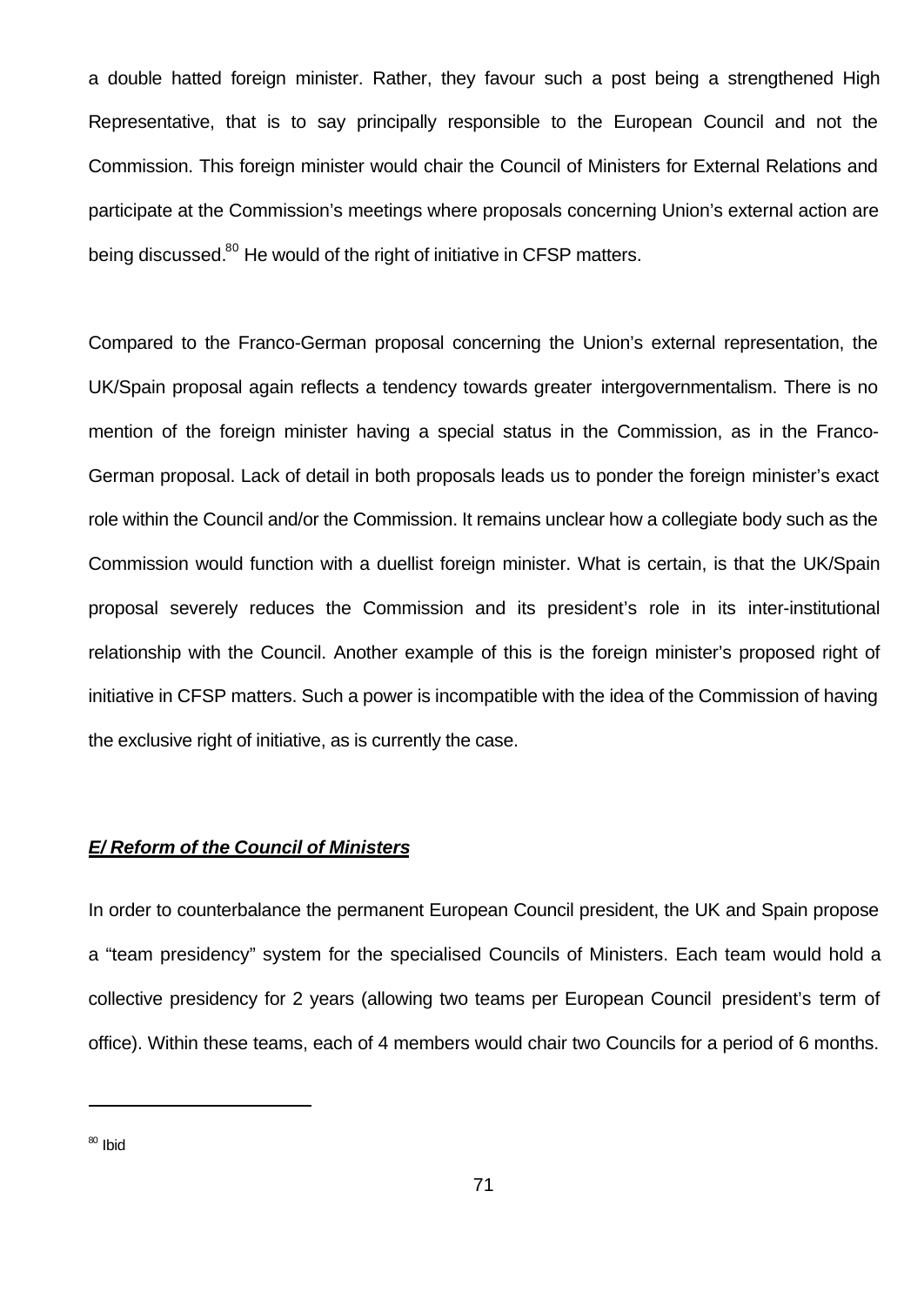Thereafter the 4 members rotate, taking the chair of two different Councils. Over the 2-year team presidency it is envisaged that each member will have chaired all the different Councils. This rotating system would not include the "institutional presidencies" for example the General Affairs Council, to be chaired by the European Council president or the External Relations Council, to be chaired by the foreign minister.

Whilst integrationists would criticise the British/Spanish proposal for not having a supranational counterbalance to a Council president, I believe the proposed system of rotating team presidencies for the Councils of Ministers provides appropriate and desirable flexibility to counterbalance a permanent Council president. The Franco-German proposal makes no such concessions towards those who advocate the advantages of a rotating system. Whilst I admit that such a proposal is complicated and goes against the idea of simplification, I believe the rotating team presidencies for the Councils of Ministers merits serious consideration. It would appeal to the small MSs who might feel that they would lose out by giving up the current rotating presidency system in favour of a permanent Council president. Team presidencies in the Councils of Ministers might be a good exchange for a permanent Council president, as part of a larger package deal. However pragmatic this part of the proposal is, we must be aware it cannot be comparable to the major supranational element of the Franco-German proposal (election of the Commission president by the EP). In my opinion, this part of the UK and Spain's proposal must therefore be considered as second best.

72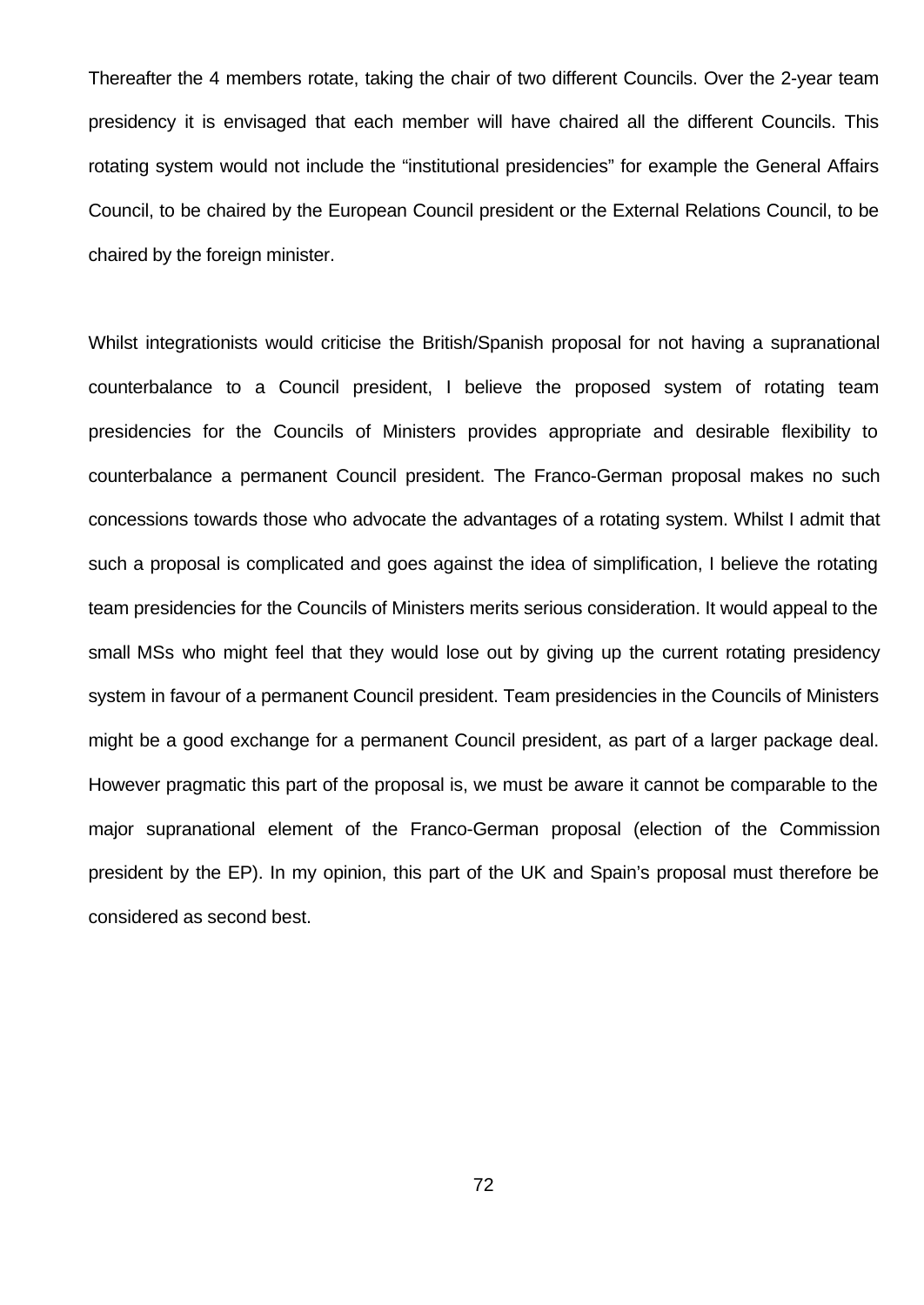# **PART FOUR: PERSONAL ANALYSIS OF POTENTIAL INFLUENCES AND ACCEPTABILITY OF THE PROPOSALS TO THE CONVENTION**

Whilst we can look at the likelihood of certain aspects of the Franco-German proposal gaining wide spread acceptability, it is important to remember the compromise nature of this package deal. Therefore, the possibility of only accepting certain intergovernmental elements, without their counterbalancing supranational elements, for example, might prove difficult in reality. We might find this is the case within the Convention or the IGC or both.

## **I. Acceptability of a Permanent Council President**

j

The idea of a Council President still seems the most radical and controversial element of the Franco-German proposal. George Parker, writing on the 16th January, seemed convinced of the influence of the Franco-German proposal:

*"The creation of a new EU president heading the European Council, which represents* 

*the heads of government of the member states, now looks certain to appear in Mr Giscard d'Estaing's draft treaty." <sup>81</sup>*

With the gift of hindsight, Parker's conviction has been disproved, with no mention of a Council President proposed in Giscard's draft treaty. What is interesting, however, is to see the evolution of MSs' reactions to the idea of a Council President.

<sup>&</sup>lt;sup>81</sup> "Second Leader would boost Europe's clout" by George Parker. Published in the Financial Times on 16th January 2003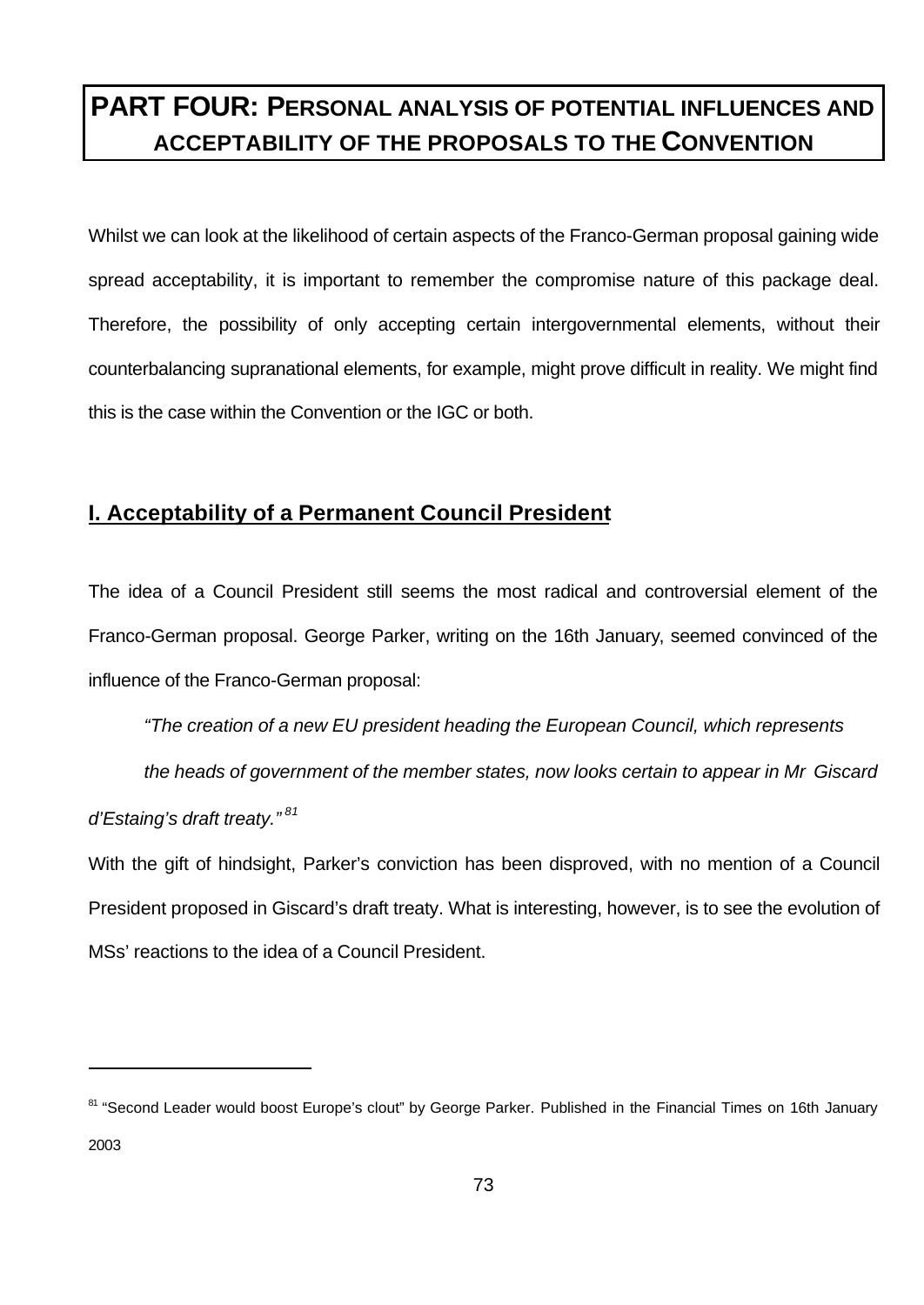The pro-integrationist Benelux countries oppose the creation of a Council President. In their alternative proposal to the Convention, they state the Benelux:

*"favours maintaining the rotation on the level of the European Council and specialised Councils. The Benelux will in any case never accept a President elected from outside Council." <sup>82</sup>*

At first glance this quote seems vehemently against a Council President and implies that this position is such a strong one that the Benelux would be prepared to veto the proposal in the subsequent IGC. However, if the emphasis is placed on *"from outside Council"* rather than *"never"* a different interpretation appears. This alternative interpretation would see the Benelux open to the idea of a Council president as long as such a post was filled by an existing European Council member (e.g. an existing head of state) and in the context of a larger package deal.

Such an interpretation brings us back to Moravscik, intergovernmentalism and the importance of inter-state bargaining and package deals within IGCs. It reminds us that, for all the diverse work by assorted stakeholders concerning the future EU institutional setup within the Convention, it will be national governments that will ultimately shape the evolution of the EU's institutions. In my opinion, the seemingly inescapable intergovernmental aspect of the Union has not been avoided by the work of the Convention. To a certain extent this was inevitable, as long as the Convention were to be followed by an IGC.

As far as the Benelux are concerned, their relative bargaining power vis-à-vis the large MSs may be enhanced, however, if the Council President part of the Franco-German proposal is so

<sup>&</sup>lt;sup>82</sup> Memorandum of the Benelux: "A balanced institutional framework for an enlarged Union", Brussels, 4th December 2002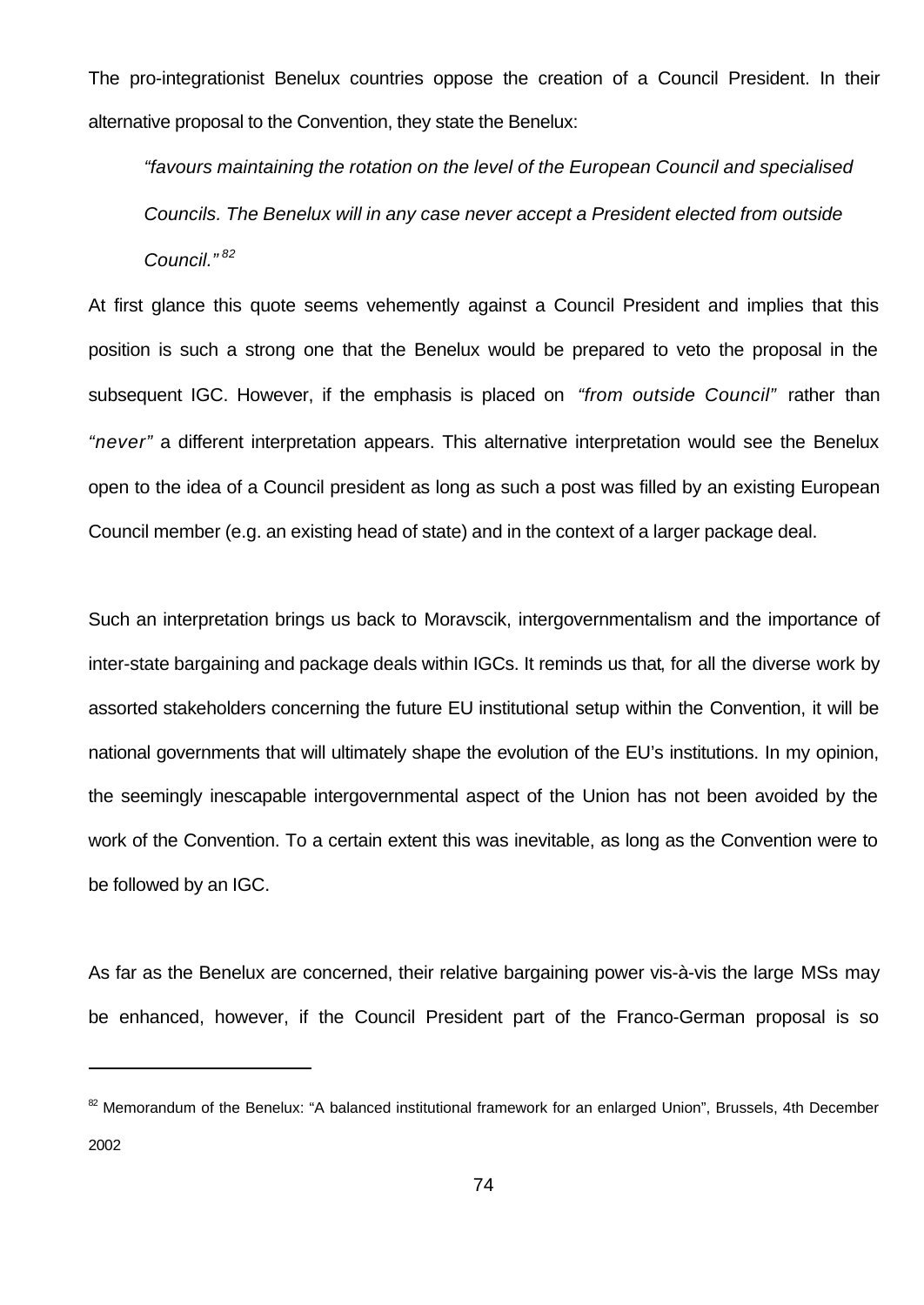important to the large MSs. Moravscik's third core proposition of Liberal Intergovernmentalism, that intergovernmental negotiation accounts for inter-state deals, argues the more governments desire agreement on a given issue, the more concessions they will allow to achieve it. Hence, if the large MSs really push the Council President proposal in the IGC, they might be forced to concede to the Benelux or other sceptical countries on other more integrationist issues, say the election of the Commission President by the EP.

Large MSs' obsession with a permanent, full time Council president might have an unintentionally paradoxical effect, leading to greater integration in reform proposals concerning other institutions. I would see such a development as positive for EU integration. Whether this scenario is realistic or not, it is clear that the Franco-German compromise is regarded as the foundation on which to build the negotiations:

*"Their [France and Germany] proposals are now likely to provide the platform on which the Convention charged with drawing up ideas for the EU's new institutional architecture will build consensus." <sup>83</sup>*

Other small MSs would prefer the Benelux proposal to that of France and Germany. Another proposal was made by a geographically and ideologically wide based coalition of 16 MS, including old MSs such as Ireland, Denmark, Portugal and Finland and new MSs such as Cyprus, Estonia, Hungary and the Czech Republic. This proposal also preferred keeping the rotating presidential system to the installation of a permanent Council President.

<sup>&</sup>lt;sup>83</sup> "Deal underlines vitality of Paris-Berlin Ties" by R Graham and H Simonian. Published in the Financial Times on 16th January 2003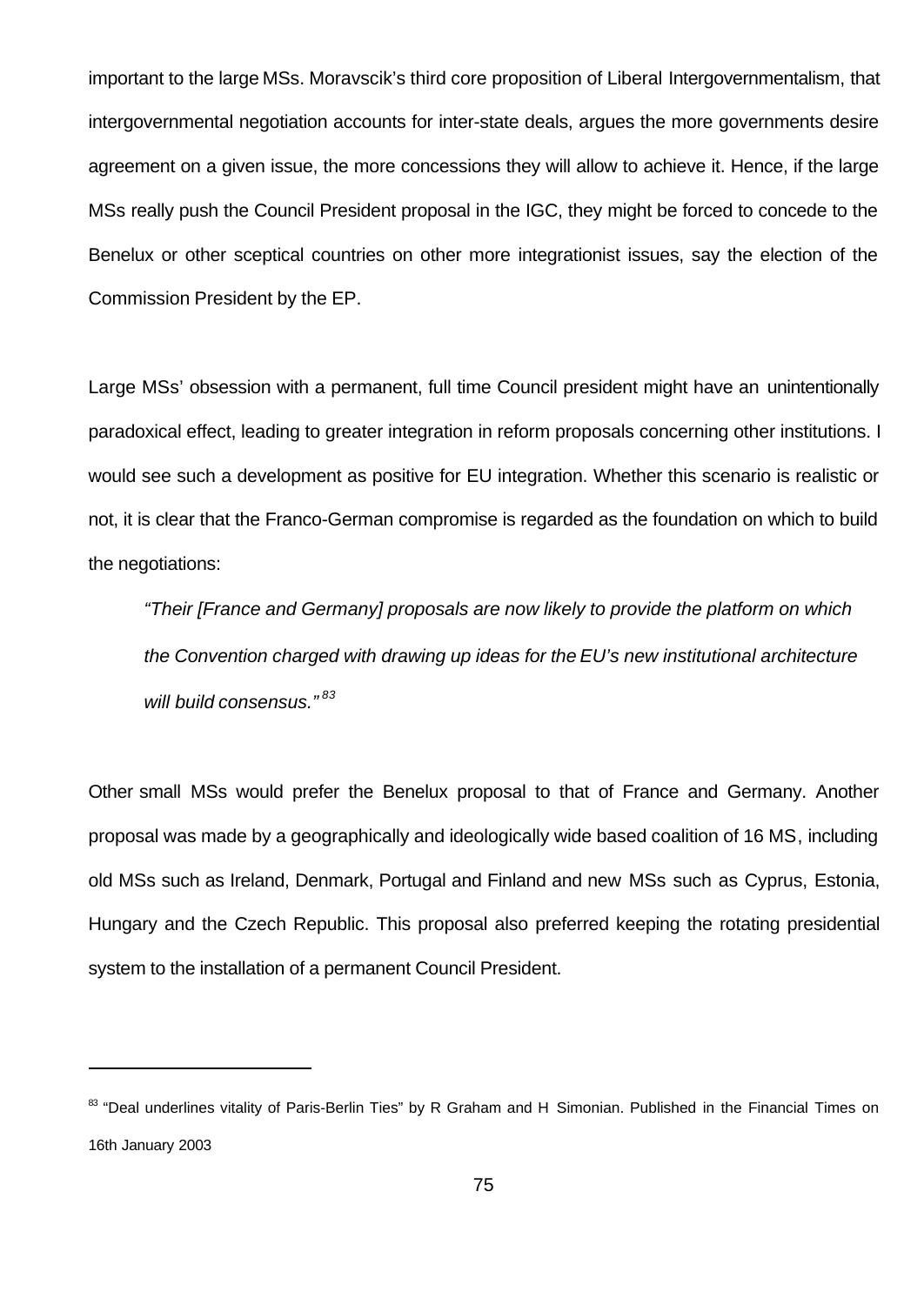However, it seems that after reflection, most member states will be able to accept the idea of a Council president as part of a package deal. Benelux would be prepared to "tolerate" the idea whilst Denmark said:

*"it could accept a system under which a president of the council was chosen in turn from groups of different sized member states".<sup>84</sup>*

In the same article Ian Black writes:

j

*"Sweden has already defected to the pro-presidency camp while Portugal is said to be warming to the idea. Finland could probably live with it." <sup>85</sup>*

Whether a Council President will feature in the Convention's proposals to the IGC concerning institutional reform or will even be accepted by the IGC remains to be seen. Comments by politicians from certain small MSs seem to imply they would be prepared to accept a Council president at a certain price:

*"The Benelux countries said that, while they do not favour the new president, they would be prepared to tolerate a president who came from the ranks of serving prime ministers. Jean-Claude Juncker, Luxembourg prime minister, said the president would only be effective if he represented a genuine EU foreign policy." <sup>86</sup>*

I interpret Mr Juncker's comments as readiness to accept a possible package deal with large MSs: a Council President in exchange for a strong, united EU foreign policy under supranational control. Such a scenario within the IGC is possible. I also believe the readiness of pro-integrationist or even

<sup>&</sup>lt;sup>84</sup> "Big two define Europe's future" by Ian Black. Published in the Guardian on the 16th January 2003  $85$  Ibid

<sup>&</sup>lt;sup>86</sup> "France and Germany in pact on EU future" by Robert Graham and George Parker. Published in the Financial Times, 16th January 2003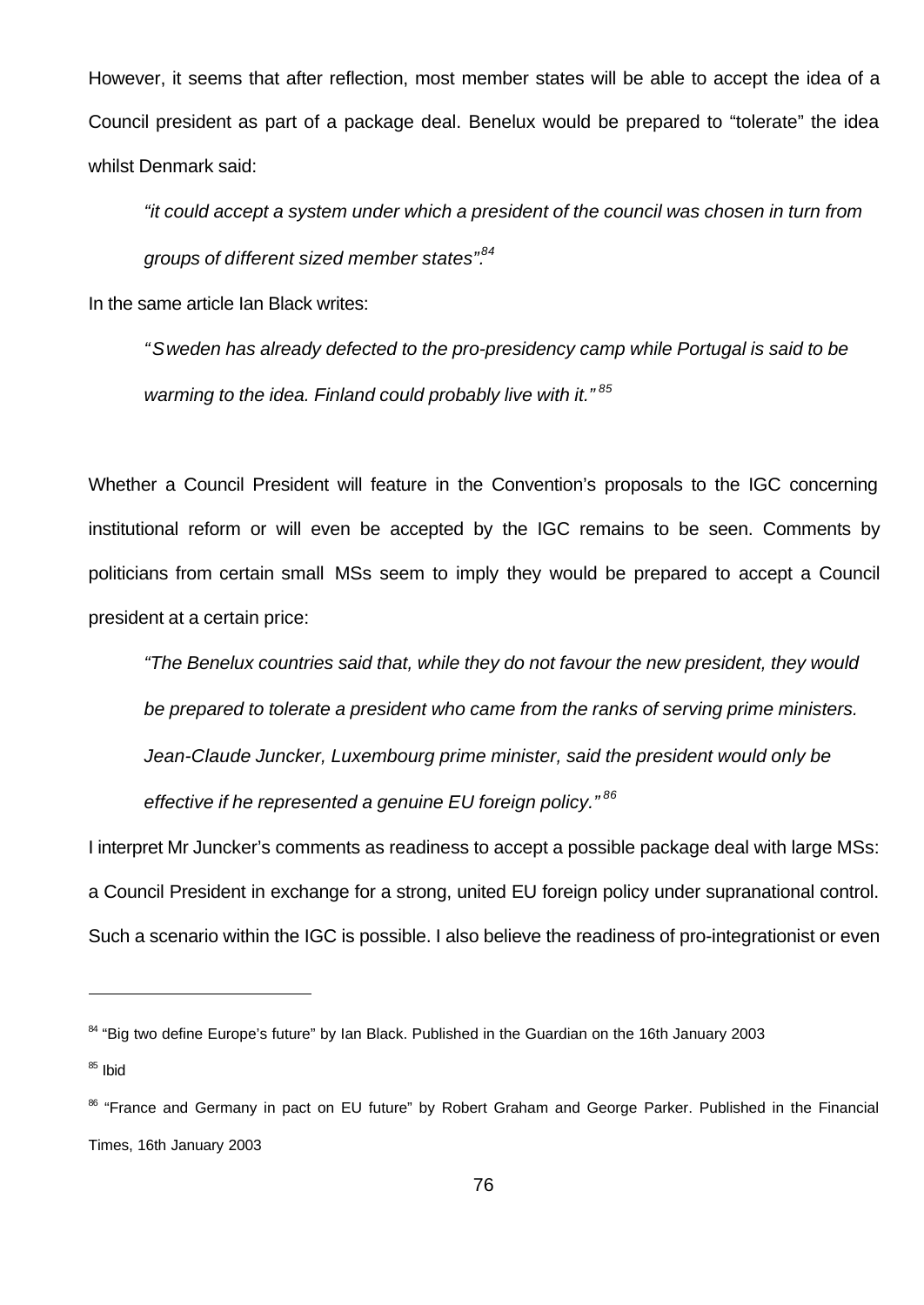pro-federalist countries, such as Benelux, to concede to a Council President underlines the weakness of the federalist idea amongst heads of state:

*"An increasing number of countries have realised that the more federal approach endorsed by Germany and a number of smaller countries is unacceptable to France, Britain and Spain." <sup>87</sup>*

By accepting a Council President at a certain price, I believe it is the Benelux's tactic to push for as much integration as possible in other areas. This is demonstrative of good interstate bargaining at EU level. I remain optimistic that such a tactic could have positive effects for future EU supranational development.

I personally favour the Danish solution. I believe a permanent president holding office for a period substantially longer than 6 months is necessary. Moreover, I feel the Danish solution, whereby the Council president would in a certain respect "rotate" amongst different sized MSs but over a much longer period, would be acceptable to most MS. It would guarantee consecutive presidents wouldn't come exclusively from large MSs, providing stability but not stifling creativity and evolution. Alternatively, the British/Spanish proposal, whereby a permanent Council President is counterbalanced by rotating specialised Council team presidencies, might also seem acceptable to most Mss.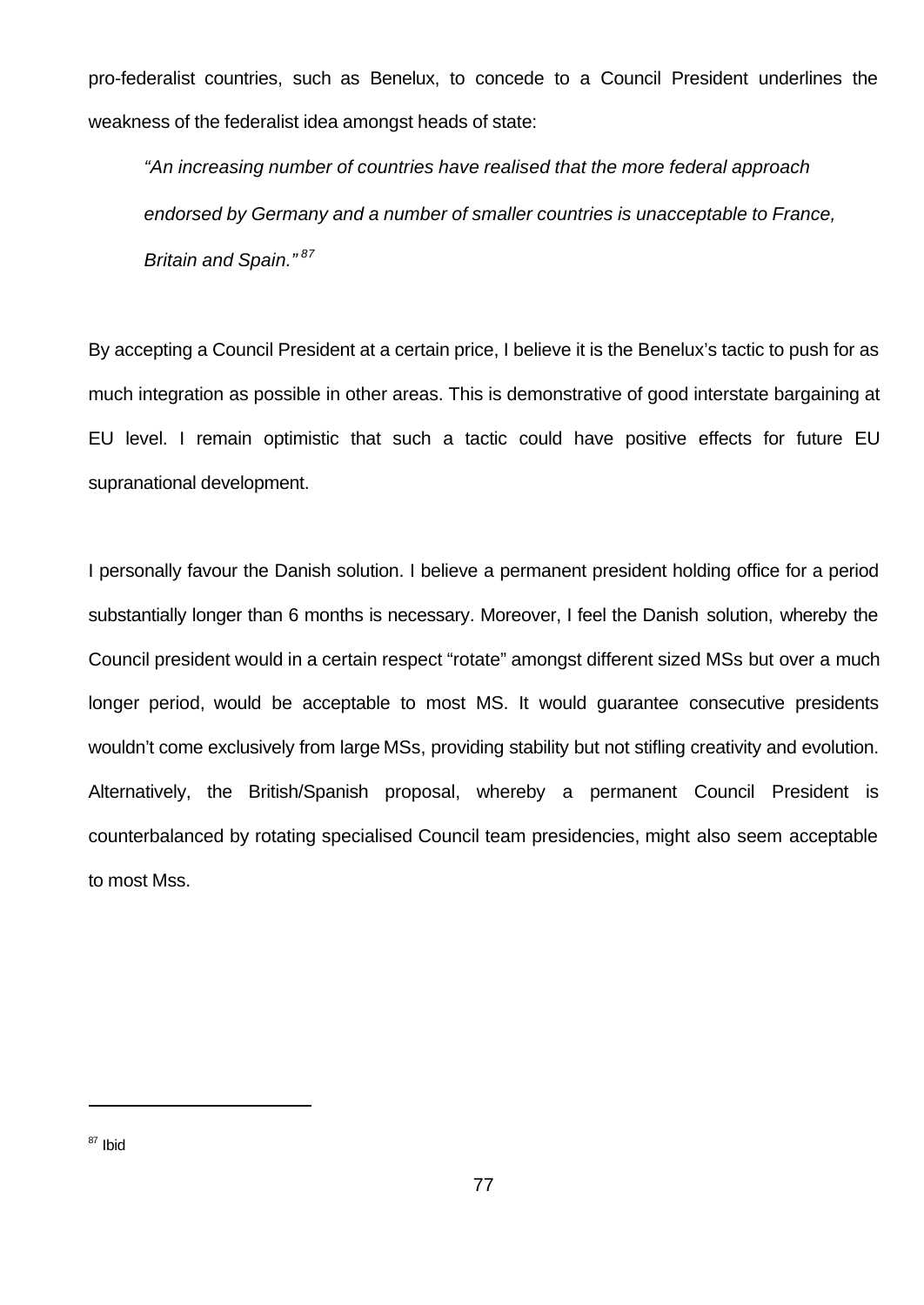## **II. Acceptability of a Double-hatted European Foreign Minister**

The second most controversial element of the Franco-German proposal is the creation of a double hatted foreign minister. I believe in light of recent events on the international scene, especially concerning the opposing views of the UK and France on military action in Iraq, a double hatted foreign minister will not be acceptable to a majority of MSs. The limited but significant amount of unity and consensus which seemed to have been created in CFSP affairs since 1998 has been destroyed, at least for the short term, with the Iraq crisis. Today and even in the near future, I believe we are unlikely to see a majority of MSs truly supporting the development of a strong, united, supranational CFSP with the necessary defence capabilities such a policy would require. The UK seems the most sensitive of the three MS we are analysing as far as this proposal in concerned. France and Germany would, in principle, support such a development.

Without having a united supranational CFSP, it would seem unnecessary and more than a little bizarre to create the post of a double hatted European foreign minister. How could such a person claim to represent EU views on collective defence and security on the international stage if no such collective views exist? Pro-integrationist MSs might push for a supranational CFSP with a double hatted European foreign affairs minister in exchange for accepting a permanent Council president. This would please France and Germany, as it is keeping with their joint proposal. However, I believe the UK and other MSs wary of greater integration in CFSP would not accept such an exchange and therefore the likelihood of a double hatted foreign affairs minister being created looks in doubt.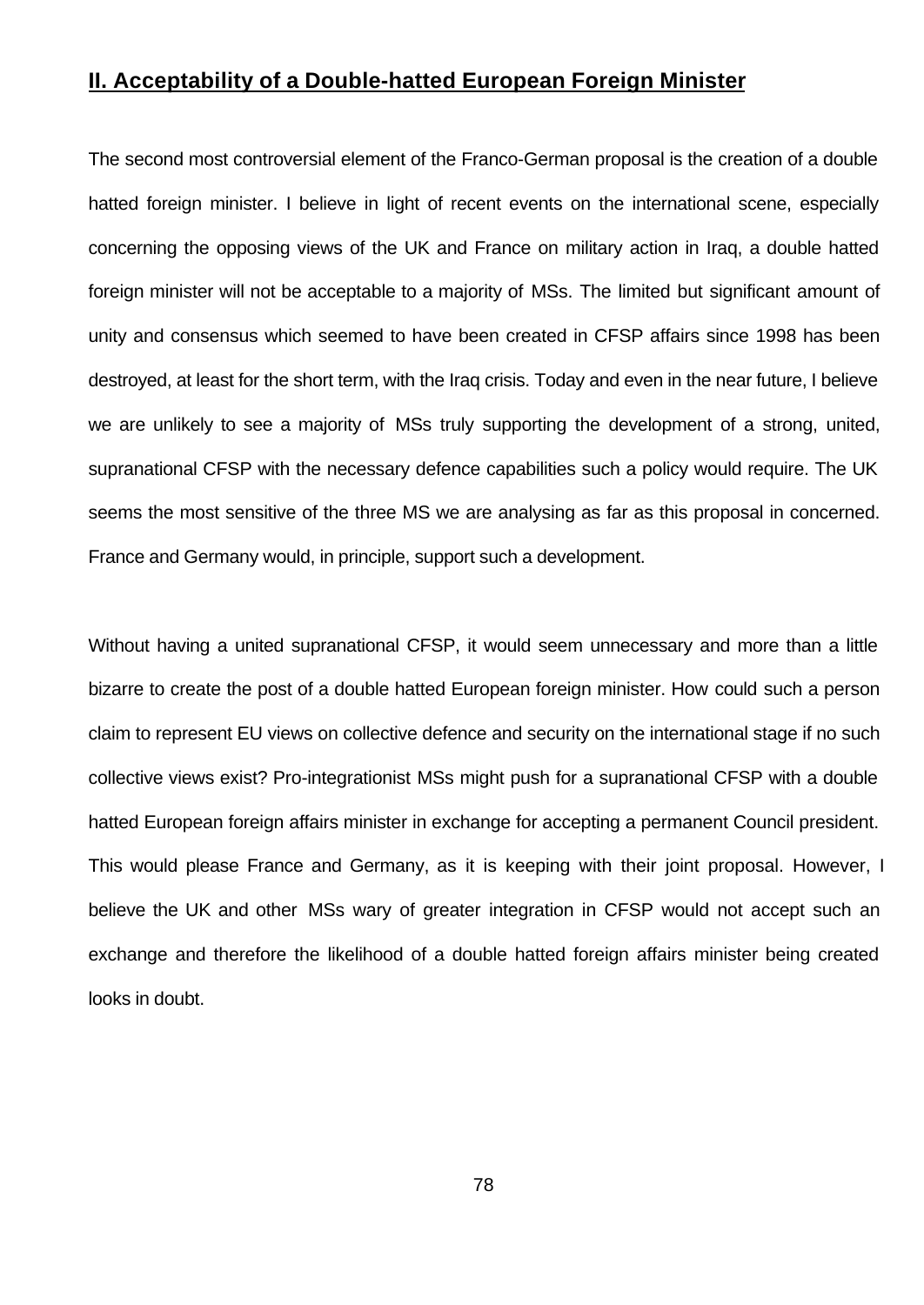## **III. Two Scenarios for Future EU Institutional Architecture**

I see two possible scenarios for the institutional development of the EU. Both scenarios stem from the central element of both the Franco-German and the UK/Spain proposal, namely the creation of a Council president. The first scenario would see a Council president as acceptable. In my opinion this is the most likely outcome of the Convention. A second scenario would see a Council president rejected by some or all of the MSs. I see this second scenario as less likely than the first. My reasons for believing that the first scenario is both more likely and more beneficial for the EU will hopefully become evident.

#### *A/ Scenario 1: Council president is accepted*

j

If a consensus were to be found through inter-state bargaining concerning a Council president, I believe it is likely that the other elements of the Franco-German proposal would become acceptable. This is true for the UK, which welcomes the idea of a Council President but is not so happy with the idea of the EP electing the Commission President:

*"If Mr Blair wants the European Council to have a new President, he will have to accept a role for the parliament in choosing the Commission president." <sup>88</sup>*

All those pro-integrationist MSs such as Benelux, Germany, Ireland, Sweden etc. would naturally support the supranational elements of the Franco-German proposal. I believe the more intergovernmental countries, for example the UK, Spain and Italy would be forced to accept these elements too, if the small MSs accepted a Council president. I cannot see a permanent Council

<sup>&</sup>lt;sup>88</sup> "The twin peaks of European Leadership" by Charles Grant. Published in the Financial Times on 15th January 2003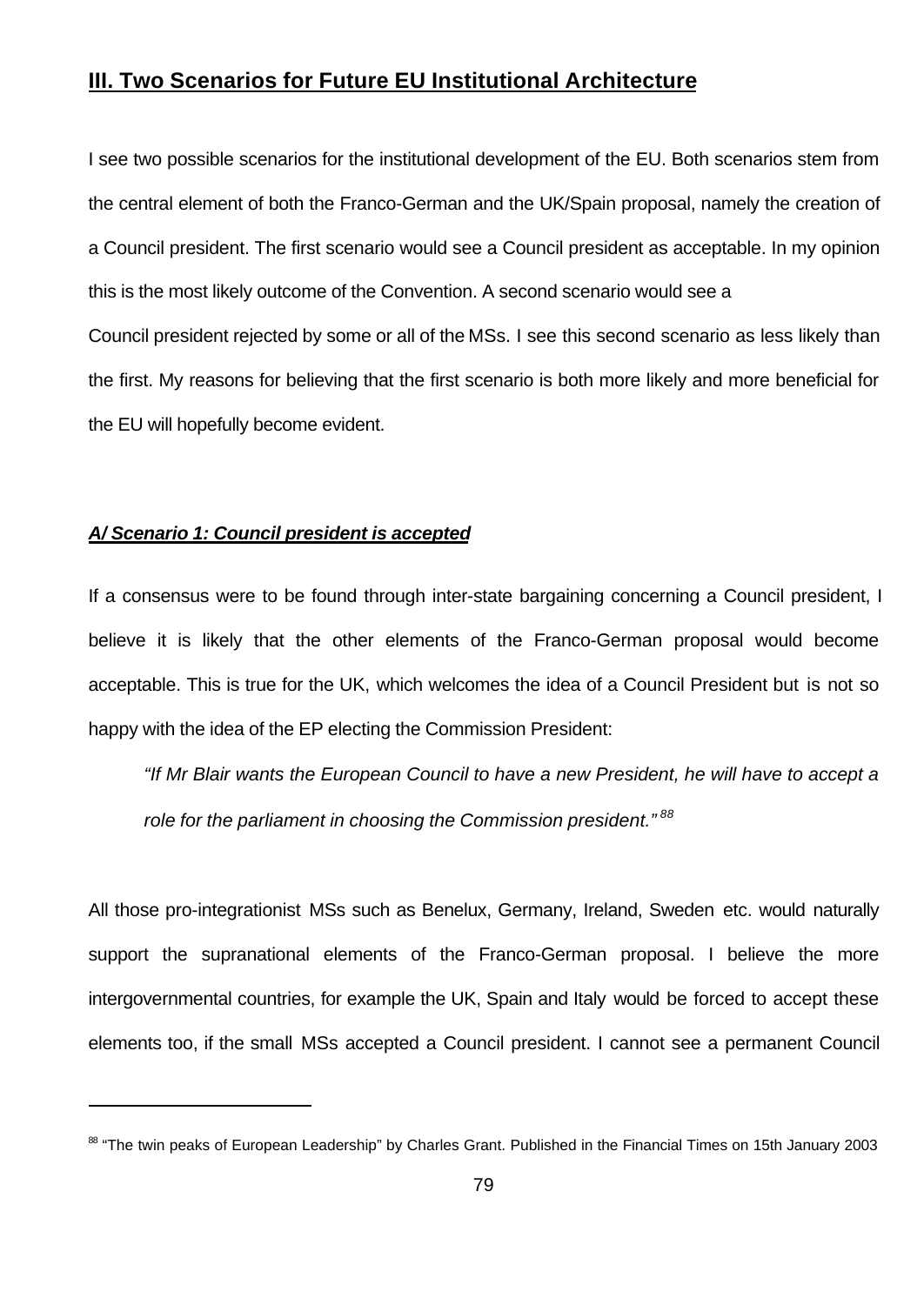president being accepted by small MSs, the Commission and the EP, without the large MSs' acceptance of at least one of the two significant supranational propositions, namely election of the Commission president by the EP or a double hatted foreign minister responsible to the Commission rather than the Council.

Given such a choice, I see it as more likely that the UK and other large, traditionally intergovernmental MSs will opt to concede that the Commission president be elected by the EP. As we have already seen this might cause certain problems concerning rivalry between the two presidents or the politicisation of the Commission. However, such concerns are minor in comparison to the problems a supranational European foreign minister would create for certain MSs, especially the UK. I see the creation of a strong CFSP, with or without a single European foreign minister, be he single or double hatted, as a positive long-term aspiration for a united EU but essentially an impossible short-term demand.

#### *B/ Scenario 2: Rejection of the proposed Council president*

A second scenario would see a permanent Council president as not being widely acceptable as part of a wider package deal. If this were the case, I believe France or the UK would never accept the supranational elements of the Franco-German proposal. Paradoxically, therefore, an intergovernmental reinforcement through a permanent Council president is, in my opinion, the most likely way of simultaneously assuring further reinforcement of EU supranational elements. This reasoning is in fact very similar to the "spirit" of the Community method, even if I feel a Council president would tip the institutional balance in favour of the European Council, that is to say the Mss.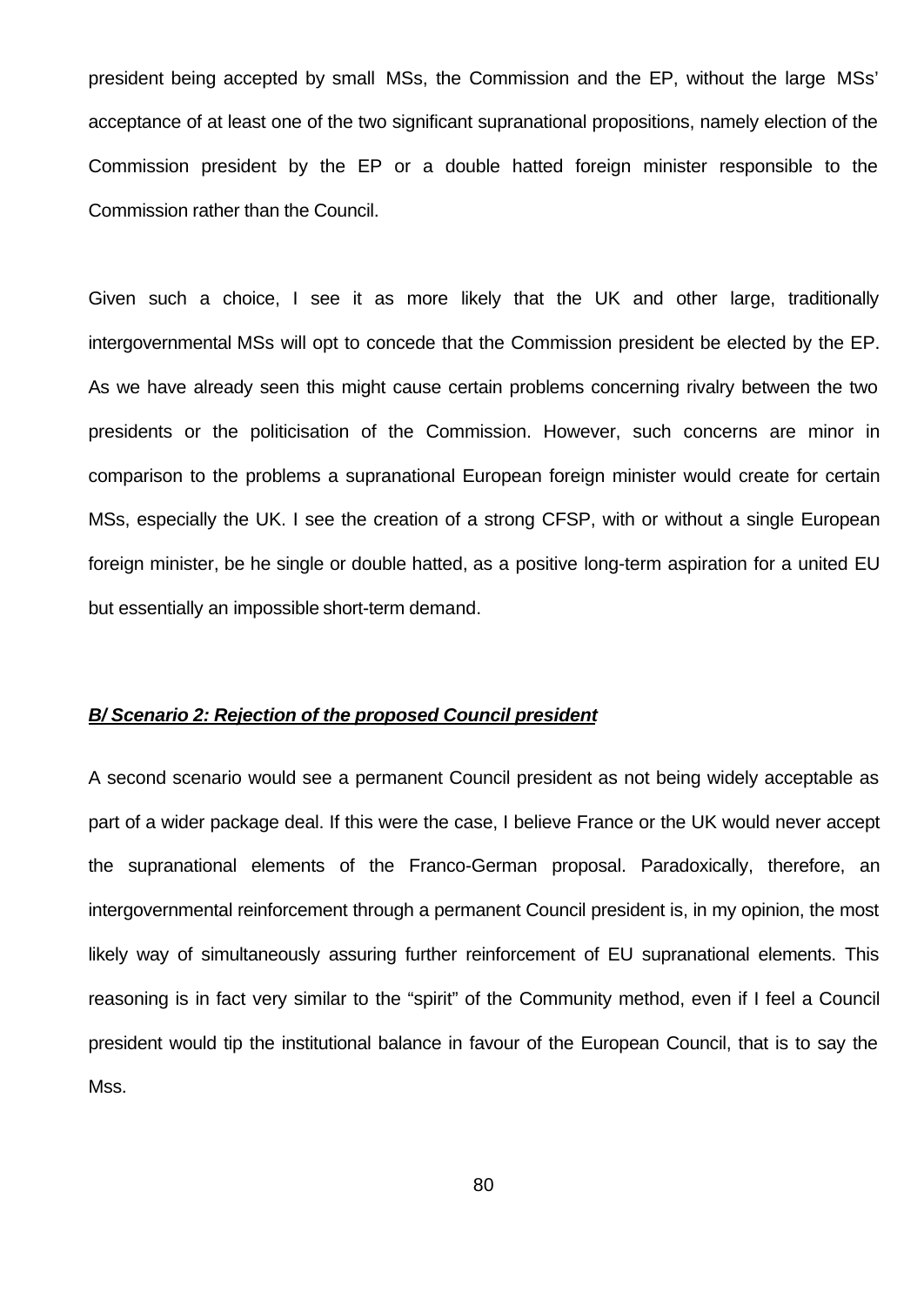We must also realise that regression or stagnation is a potential scenario for the future EU. If MSs bicker over their national interests and their relative importance, as we saw in Nice, institutional reform may not be possible. This is a highly unlikely scenario but must be considered none the less. Enlargement, the Convention, political pressure and the IGC work method all greatly reduce the likelihood of the EU coming to a complete standstill. However, if this were to start looking likely at the IGC, a new package deal, resembling neither scenario one nor scenario two would need to be devised. The creation of a completely new scenario would totally undermine the Convention's work. Moreover, it remains unlikely that in three or four days the IGC will be able to find new ideas which are more widely acceptable than those proposed by the Convention.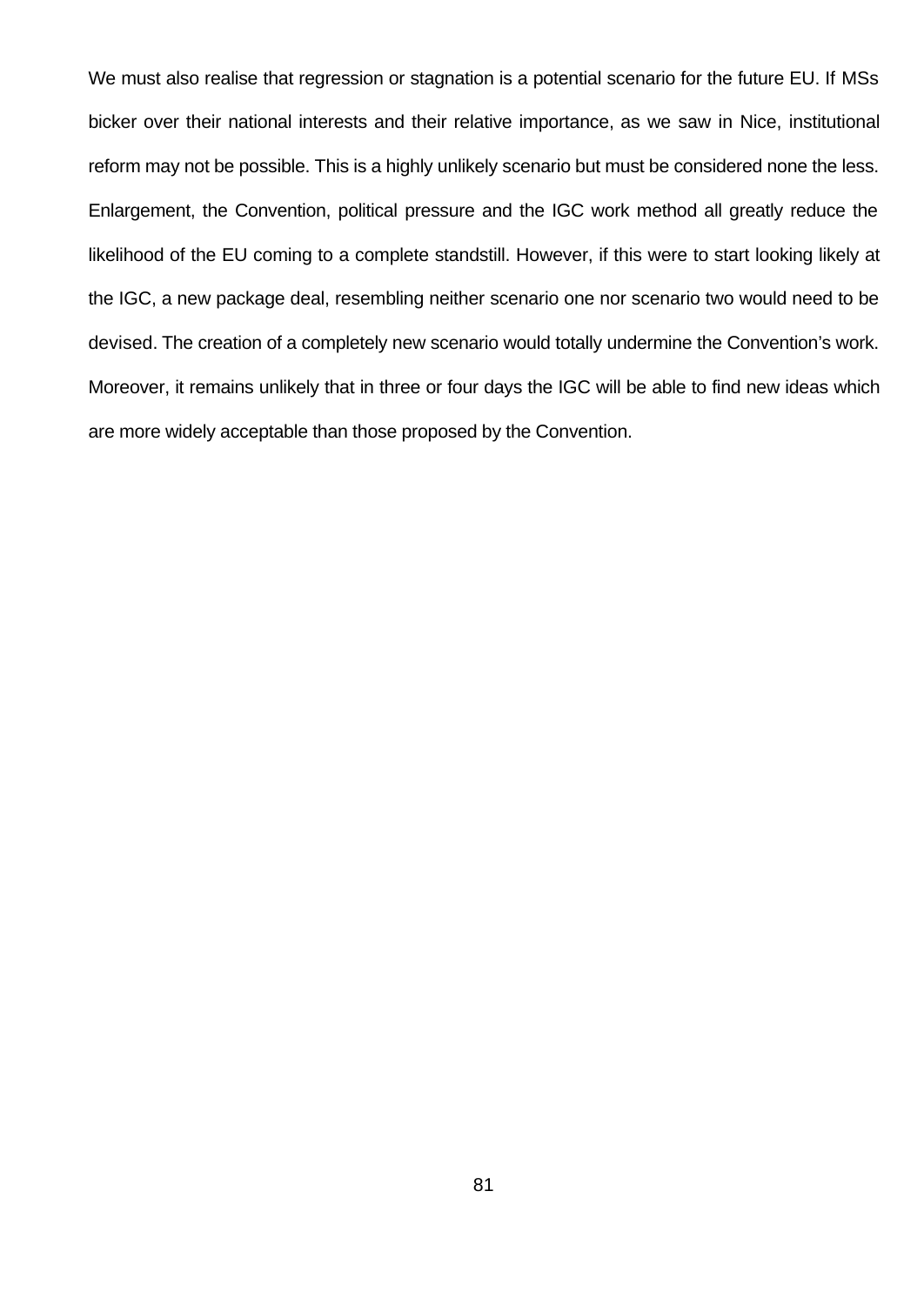# **CONCLUSIONS**

The EU project is a unique creation: something, which has developed and changed over its fifty years of existence. There is no single explanation for the present institutional set-up within the Union. Rather, there is an amalgam of factors, which have helped to create and shape it. Enlargement, both past and present is, to my mind, the biggest single influencing factor on the institutional set-up of the Union. Everyone seems to agree that the present enlargement, which will reunite the European continent, is a good thing for both old and new MSs. Blair describes enlargement as Europe's *"greatest challenge but also its greatest opportunity" <sup>89</sup>* . Chirac describes it as *"a legitimate and necessary thing" <sup>90</sup>* , whilst Schröder highlights the Union's *"desire and ability" <sup>91</sup>* to enlarge. All MSs also agree that the present enlargement of the Union will necessitate institutional reform.

This paper has looked at the varying existing theories and visions concerning the past, present and future evolution of European integration. The Union, as it is today, is the product of the Community method, a careful balance between intergovernmental and supranational entities. This sui generis theory highlights the importance of the inter-institutional balance, which aims to reflect the Union's dialectic essence as a Union of states and peoples.

<sup>89 &</sup>quot;Europe's political Future" Speech by Mr Tony Blair at the Polish Stock Exchange, Warsaw, 6th October 2000

 $90$  Jacques Chirac in a speech to the Bundestag, Berlin, 27th June 2000

<sup>&</sup>lt;sup>91</sup> "Après la réforme: des stratégies d'avenir pour l'Europe entière" Gerhard Schröder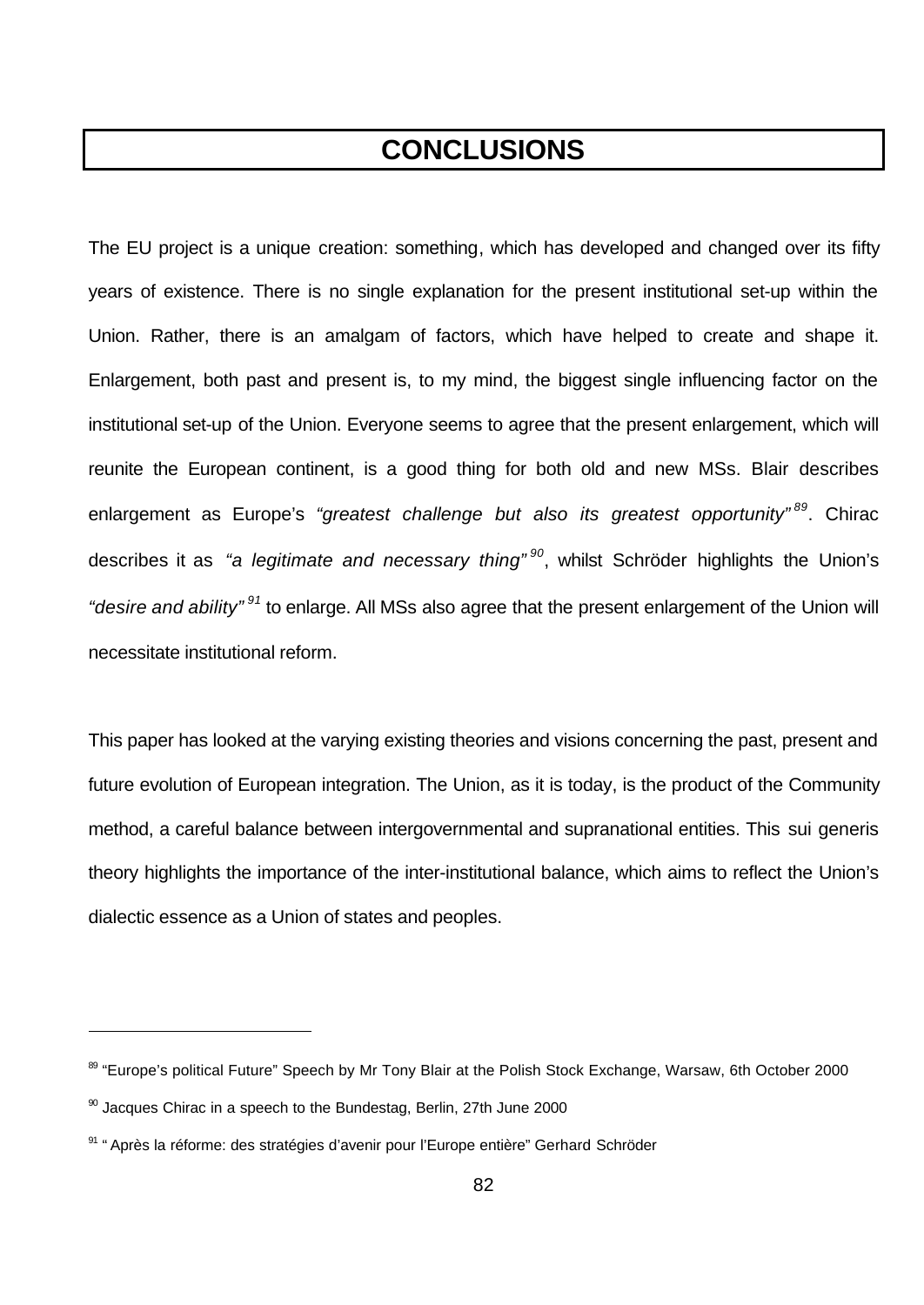The present day Union incorporates several elements of intergovernmental integration theory, the most symbolic and powerful of which is a continued strong role for the European Council. France and the UK, the two oldest and most patriotic modern European nation-states traditionally defend these intergovernmental elements. Intergovernmentalism can still be seen as the heart of French and British EU policy and the visions of the leaders of these countries. This is in part why intergovernmental elements will remain a quintessential component of the EU, not least in the short term.

There are those MSs (Germany and Benelux) and individual politicians (Fischer and Schröder) who admire the federal elements of the current EU and see federal theory for EU integration as desirable. Incremental and speedy extension of the EP's powers and an important role for the Commission as Guardian of the Treaties define the present day EU as more than just a loose confederation. However, I believe the federal vision does not command sufficiently wide spread support in European capitals to be a valid, short term option for EU integration. That is not to say that it will not become so over the next few decades. In fact, I would see this as a positive evolution.

In analysing different EU integration theories and the different EU policies of the UK, France and Germany, I believe we have been able to explain the fundamentals behind the Franco-German and the UK/Spain proposals concerning institutional reform. These proposals highlight diverse and multiple visions of the EU of tomorrow. Both proposals seem to suggest that future EU integration will incorporate elements of all three of the integration theories discussed. I believe that despite the convening of the Convention, it is still the MSs that remain the key actors in EU integration. I believe this opinion will be confirmed during the next IGC.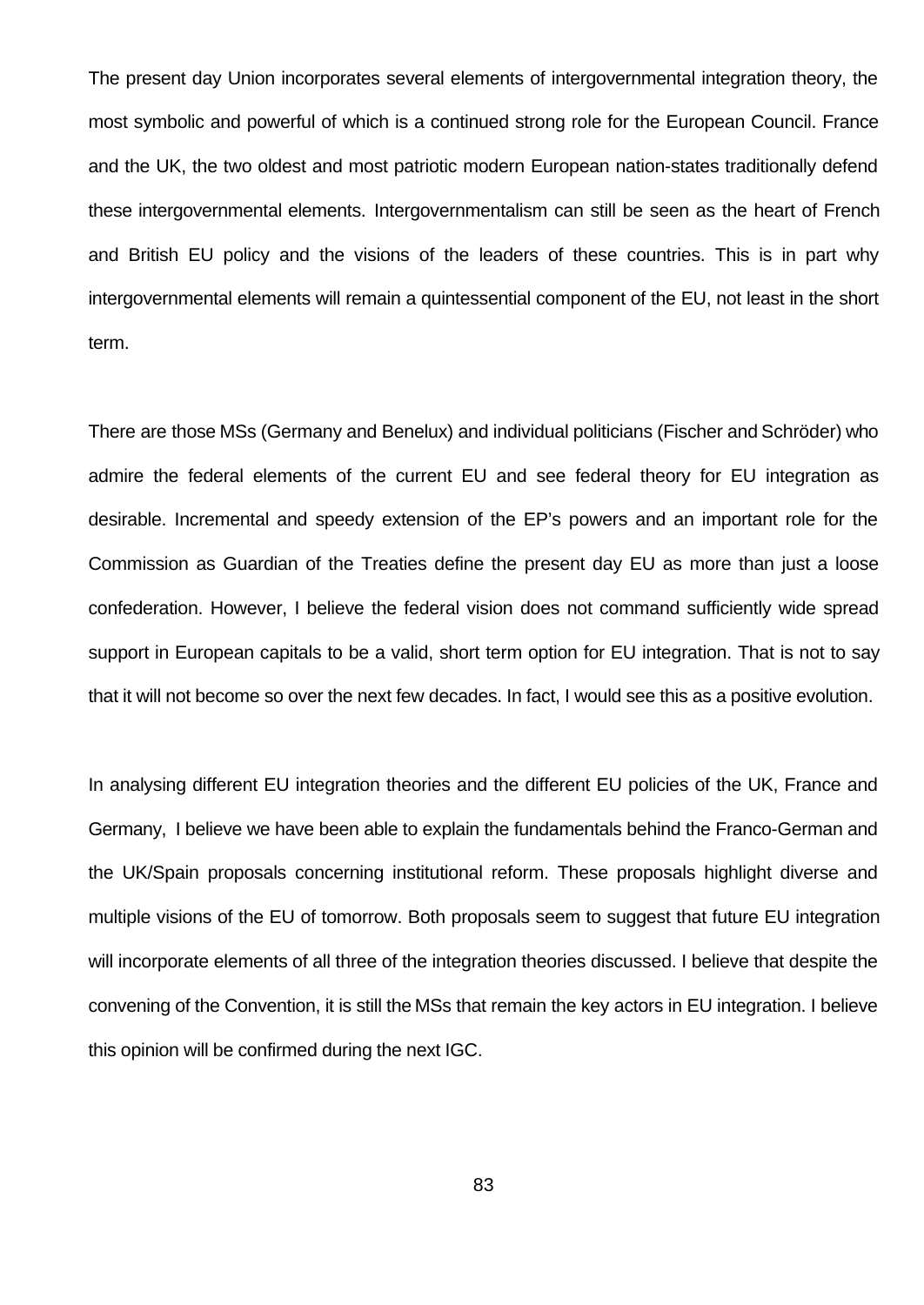The importance of the next IGC is fundamental for the future of the EU project. In their compromise proposal, France and Germany have once again provided the impetus for EU integration. Their proposal embodies the Community method "spirit" and incorporates both intergovernmental and supranational elements. I believe it could form the basis of a package deal within the IGC, as the combination of intergovernmental and supranational will probably be acceptable to most MSs. I don't believe a more federal proposal would be acceptable to France or the UK, nor would such a proposal command popular support. By the same token, I feel the supranational elements of the Franco-German proposal will be seen as the most realistic concession possible to pro-integration MSs such as Germany and the Benelux.

A re-inforcement of intergovernmentalism through a Council president may paradoxically also increase the power and influence of the supranational elements of the EU. These reforms will reinforce all institutions, in keeping with the Community method. Whether the balance between these institutions will be affected, remains to be seen. I tend to believe a Council president will tip the balance in favour of the intergovernmental European Council. I see this as unfortunate, from a pro-integrationist viewpoint but also as almost unavoidable.

Whilst federal theory and Fischer's vision merit serious consideration for the EU project in the medium to long term, I do not believe they are appropriately realistic answers to the current institutional questions posed by enlargement. I remain optimistic that the Convention and the IGC can propose the necessary reforms to allow the EU to evolve positively. I hope the next IGC will develop the Convention's proposals and allow the EU of tomorrow to become as politically united and successful as it is economically. The IGC won't mark the end of the road, as there are still several junctions or exits ahead. However, if the IGC uses the Franco-German proposal as a basis for negotiation, I believe it will have taken the biggest step possible as far as institutional reform is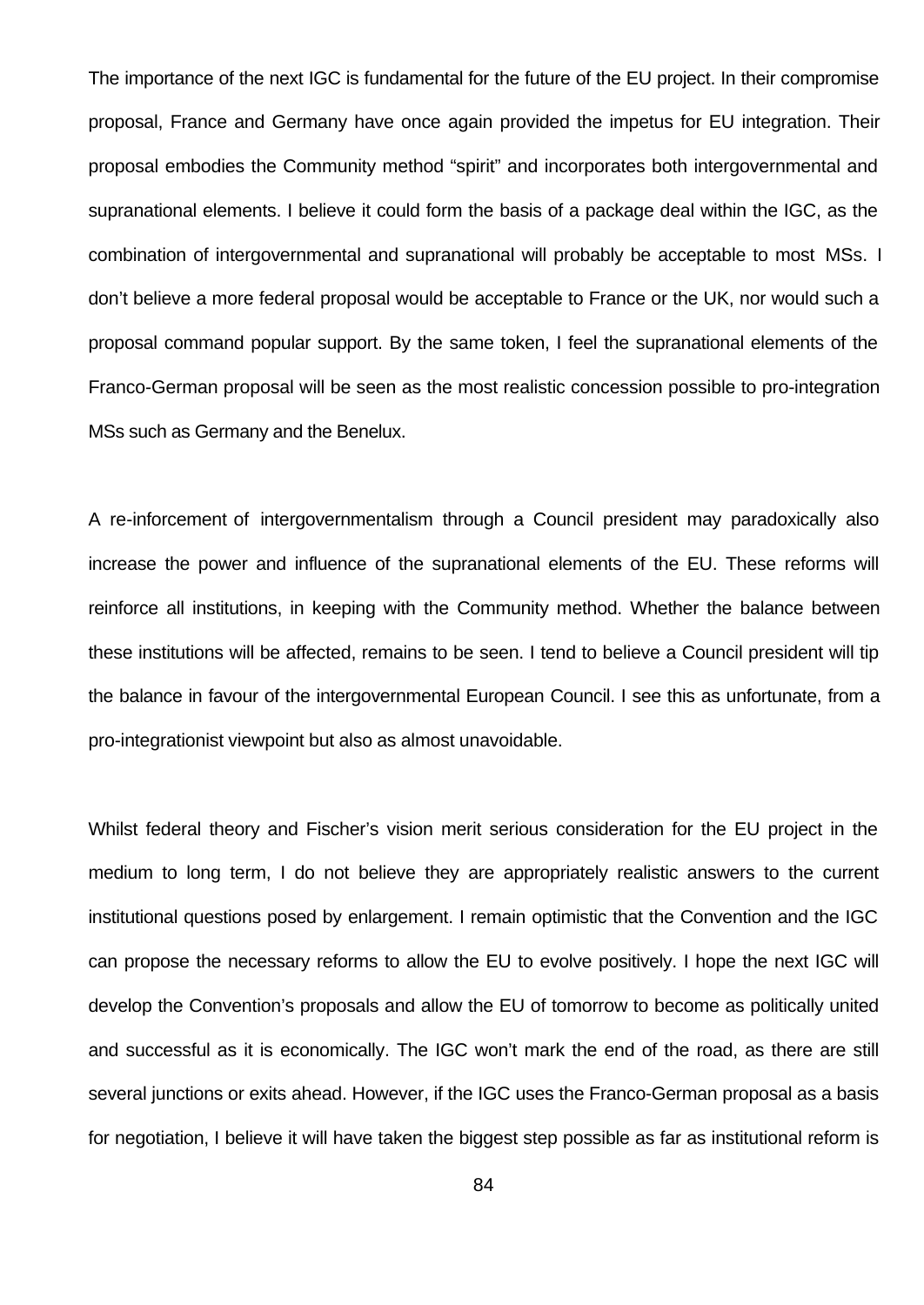concerned. What is more important is that in general, this step must be seen as a step in the right direction, even if the final destination for EU integration remains ambiguous.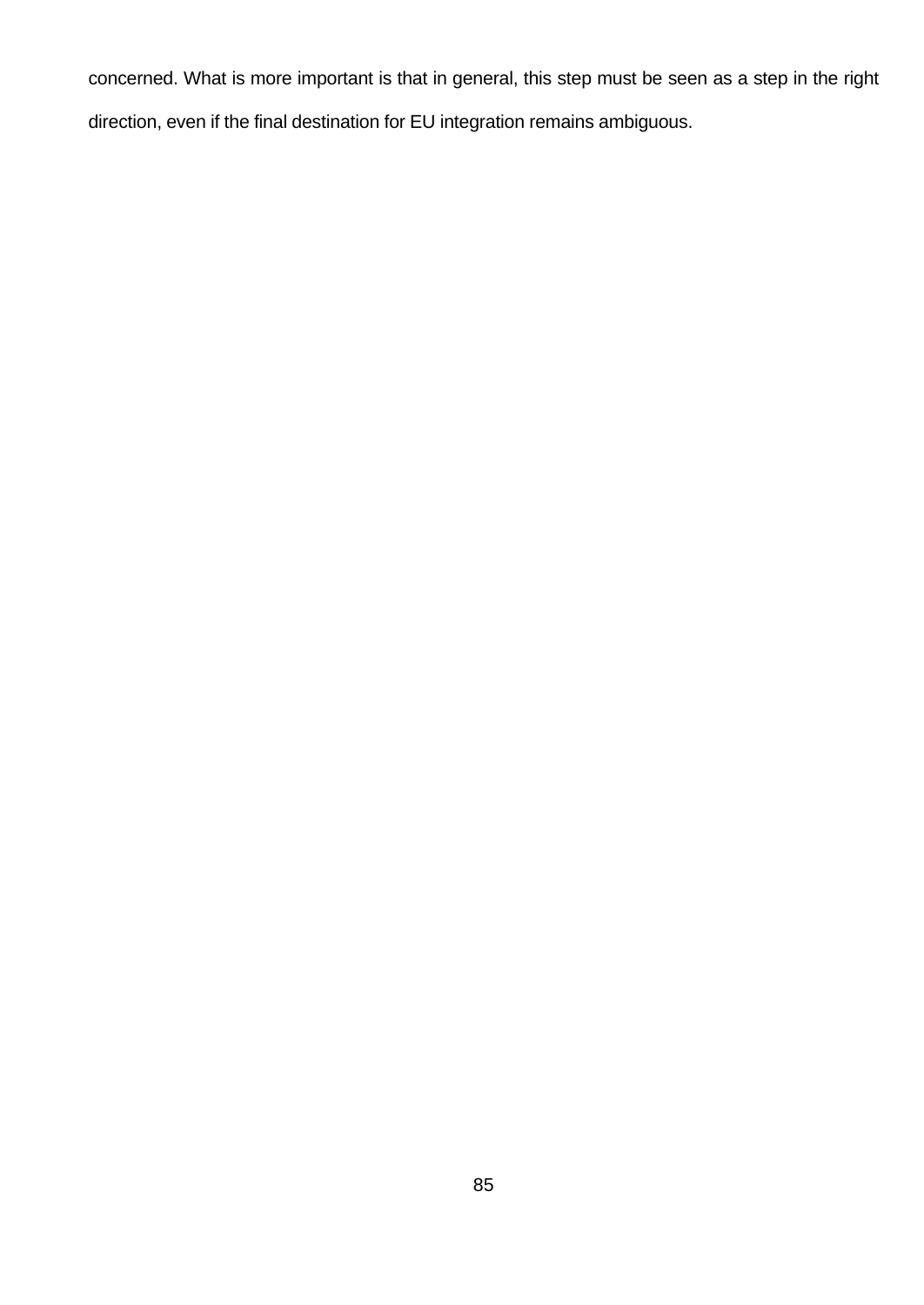## **BIBLIOGRAPHY**

### **PUBLICATIONS AND ARTICLES**

- 1/ "Histoire politique de l'intégration européenne" Fabrice Larat, documentation française, Paris, July 2003
- 2/ "Le nouveau débat sur l'Europe" Presse d'Europe, 2002
- 3/ " L'attitude fédéraliste" Denis de Rougemont report to the first annual congress of EU federalist, Geneva, August 1947
- 4/ "The choice of Europe" A Moravcsik, London UCL press, 1998
- 5/ "Europe's political Future" Speech by Mr Tony Blair at the Polish Stock Exchange, Warsaw, 6th October, 2000
- 6/ "Franco-German friendship and the destination of federalism" by Dr Martin Holmes
- 7/ "The future of an enlarged Europe" by Lionel Jospin, 28th May 2001
- 8/ Bundesrat resolution having regard to the themes of the Convention on the future of the EU, 12th July, 2002
- 9/ "The Amsterdam Treaty" Edited by Finn Laursen, Odense University Press, 2002
- 10/ "The Treaty of Nice" keynote article by Mark Gray and Alexander Stubb. Published in the Journal of Common Market Studies annual review of the EU 2000/2001, Blackwell publishers, 2001
- 11/ Report by Giscard d'Estaing, Chairman of the European Convention to the Copenhagen European Council, 12-13th December 2002,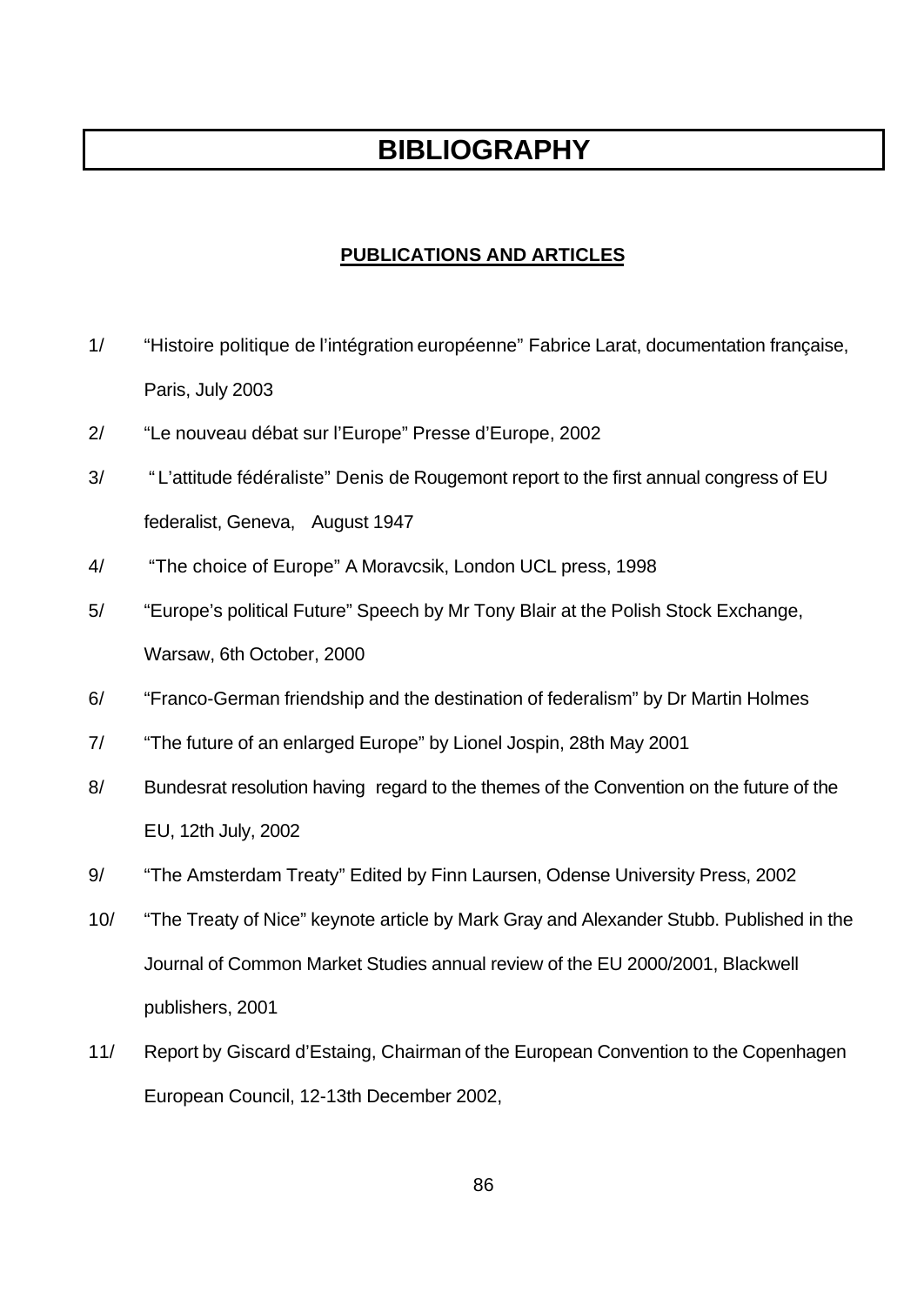- 12/ "Relief in Brussels as relationship gets back on track over the Claret" by George Parker. Published in the Financial Times on the 15th January 2003
- 13/ "Big two define Europe's future" by Ian Black. Published in the Guardian on the 16th January 2003
- 14/ "Beitrag zum Europäischen Konvent über die institutionelle Architektur der Union", Paris and Berlin, 15th January 2003
- 15/ Pierre Bocev writing in " Le Figaro" 16th January 2003
- 16/ "Second Leader would boost Europe's clout" by George Parker. Published in the Financial Times on 16th January 2003
- 17/ "Deal underlines vitality of Paris-Berlin Ties" by R Graham and H Simonian. Published in the Financial Times on 16th January 2003
- 18/ "The twin peaks of European Leadership" by Charles Grant. Published in the Financial Times on 15th January 2003
- 19/ "Fischer wollte mehr" by Eckart Lohse. Published in FAZ on 16th January 2003
- 20/ "The Union Institutions": Contribution from Convention members Mrs Ana Palacio and Mr Peter Hain, Brussels, 28th February 2003
- 21/ "A balanced institutional framework for an enlarged Union": Memorandum of the Benelux: Brussels, 4th December 2002
- 22/ "France and Germany in pact on EU future" by Robert Graham and George Parker. Published in the Financial Times, 16th January 2003
- 23/ "Changing Concepts of Federalism since World War Two" by Michael Stein, International Political Science Association, 1994
- 24/ Jacques Chirac: Speech to the Bundestag, Berlin, 27th June 2000
- 25/ "Britain's future is inextricably linked to Europe" Speech by Tony Blair, 23rd November 2001